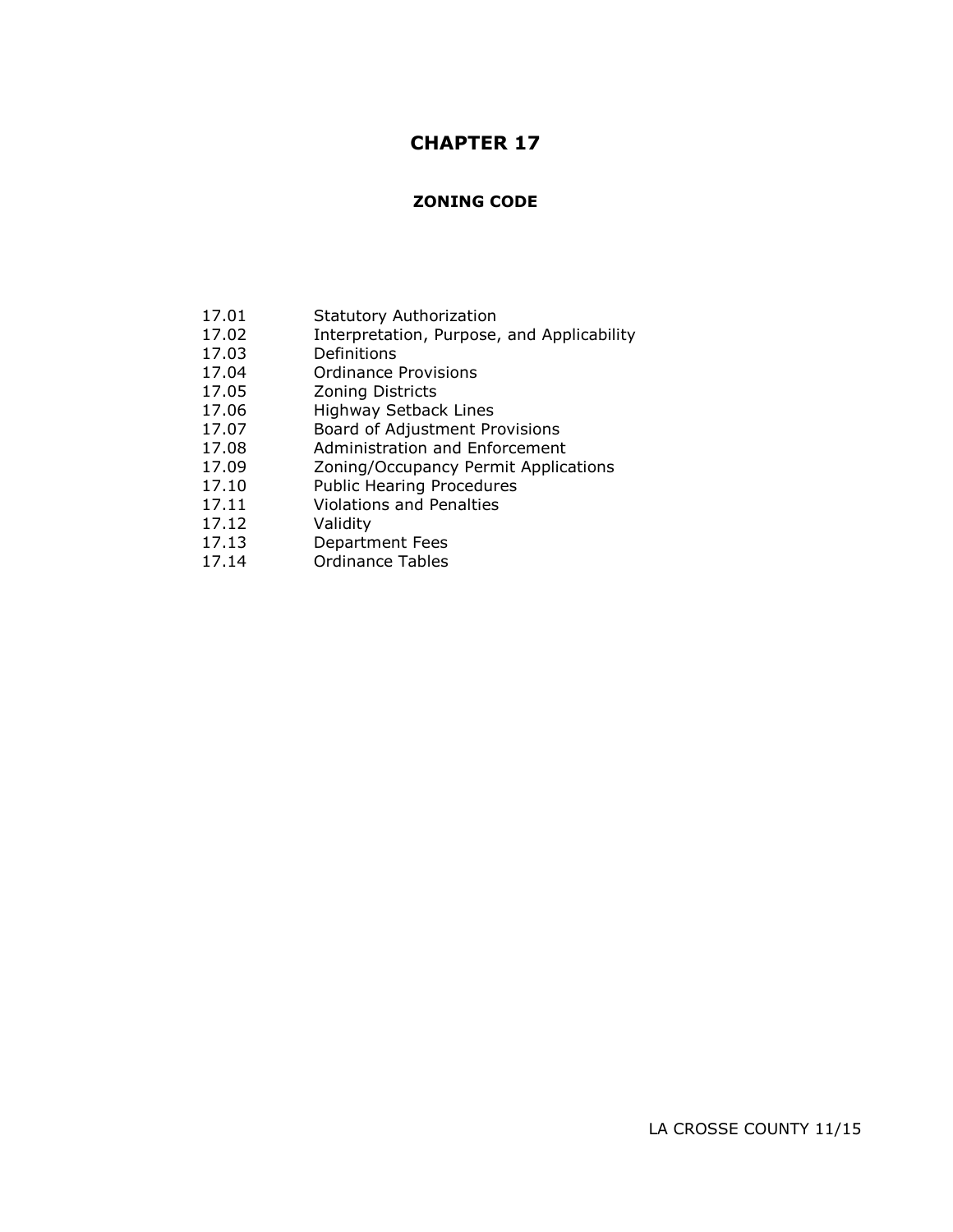17.01 STATUTORY AUTHORIZATION. A chapter to promote the public health, safety and general welfare, pursuant to the provisions of s. 59.69, Wis. Stats., and for such purpose to divide the County of La Crosse, Wisconsin, into districts of such number, shape and area as are deemed best suited to carry out such purposes, to provide a method for its administration and enforcement, and to provide penalties for violations of its provisions.

17.02 INTERPRETATION, PURPOSE, AND APPLICABILITY.

- (1) The provisions of this chapter shall be held to be minimum requirements adopted to promote the public health, safety and general welfare of the County. As required by s. 66.1001, Wis. Stats., La Crosse County has adopted a Comprehensive Plan in order to promote planned growth and orderly development. The intent of this chapter is to meet the requirements and aid in the implementation of the La Crosse County Comprehensive Plan.
- (2) It is not intended by this chapter to repeal, abrogate, annul, impair or interfere with any existing easement, covenant of agreement between parties or with any rules, regulations or permits previously adopted or issued pursuant to laws; provided, however, that where this chapter imposes a greater restriction upon the use of buildings or premises, or upon the height of a building, or requires larger open spaces than are required by other rules, regulations, or permits or by easements, covenants or agreements, the provisions of this chapter shall govern.
- (3) The powers granted by the provisions of this chapter shall be liberally construed in favor of the County exercising such powers. Whenever there is a reference to a state statute, state administrative code section, or any other state or local rule or ordinance, such reference shall include any future amendments to the statute, code section, rule, or ordinance.
- (4) The County zoning ordinance in effect immediately prior to the enactment of this chapter shall remain in effect in a town for a period of up to 1 year or until this chapter is approved by the town board, whichever period is shorter. If a town board fails to approve this chapter within 1 year of its enactment, neither this chapter nor the County zoning ordinance in effect immediately prior to enactment of this chapter shall be in force in that town.

17.03 DEFINITIONS. For the purpose of this chapter, words used in the present tense include the future; the singular number includes the plural number, and the plural number includes the singular number; the word "structure" includes the word "building"; the word "shall" is mandatory and not directory. Any words not defined as follows shall be construed as defined in applicable state statutes and county code. The following definitions are applicable throughout this chapter.

- (1) Access Easement. An interest in property evidencing a private right of access to real property, defined by a legal description, providing for sufficient all weather vehicular access to adequately protect public welfare and safety.
- (2) Accessory Structure. A structure that is subordinate to the existing or future principal structure which contributes to the convenience or necessity of the principal use on a parcel. Accessory structures shall be detached from the principal structure.
- (3) Administrator. The County Zoning Supervisor, or designee of the County Zoning Supervisor, empowered to enforce the rules and provisions of the La Crosse County Zoning Ordinance.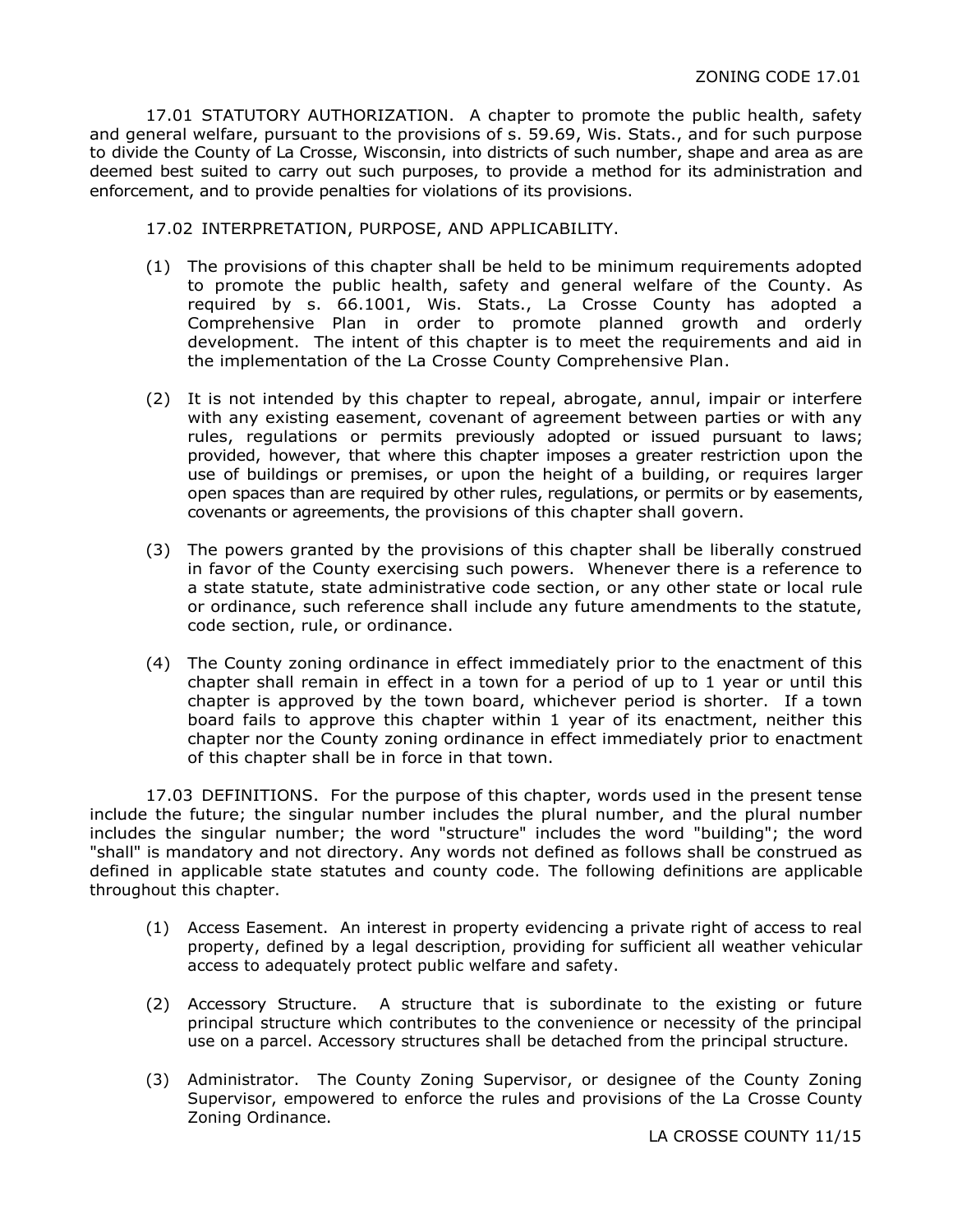- (4) Agricultural Building. A building constructed and used solely for agricultural use.
- (5) Agricultural Use. Any of the following activities conducted for the purpose of producing an income or livelihood: crop or forage production, keeping livestock, beekeeping, nursery/sod/Christmas tree production, floriculture, aquaculture, forest management, enrollment of land in a federal agricultural commodity payment program or a federal or state agricultural land conservation payment program, or any other use that DATCP, by rule, identifies as an agricultural use.
- $(6)$  Agricultural Use, Accessory. Any use as defined in s.  $91.01(1)$ , Wis. Stats., except farm residences, but including the following provided they meet the requirements of s. 91.01(1): 1 roadside stand for the sale of farm products produced on the premises, greenhouses and nurseries, sawmills when located on the premises for less than 30 days; riding, training or boarding stables, paddocks, and equestrian trails; mineral extraction incidental to a farming operation.
- (7) Alley. A street or thoroughfare less than 21 feet wide and affording only secondary access to abutting property.
- (8) Animal Unit. Means a unit of measure to determine the total number of single animal types as referenced in NR 243.03(5) and as provided in NR 243.05 of the Wis. Admin. Code, or any amendments thereto.
- (9) Approved Access. An access approved by the applicable Town Board, except an easement which is intended to serve more than 1 lot must be approved by the Committee and the applicable Town Board, using the relevant standards established under s. 82.18, Wis. Stats., or any amendments thereto.
- (10) Attached Garage. An enclosed accessory use area which is physically and structurally attached to a dwelling.
- (11) Base Farm Tract (BFT). A single parcel or 2 or more contiguous parcels in a farmland preservation zoning district (Exclusive Agriculture District and General Agriculture District) which are under common ownership and part of a single farm as of January 30, 2012 [the effective date of the Comprehensive Revision of this Chapter], or as modified under s. 17.05(5)(d)(1)a, and shown on the official BFT Map.
- (12) Basement. A story of a building which is at least 50% below grade.
- (13) Bed and Breakfast. Any place of lodging that satisfies all of the following:
	- (a) Rents 8 or fewer rooms for transient residential use to no more than a total of 20 people.
	- (b) Provides no meals other than breakfast and provides the breakfast only to renters of the place.
	- (c) Is the owner's personal residence.
	- (d) Is occupied by the owner at the time of rental.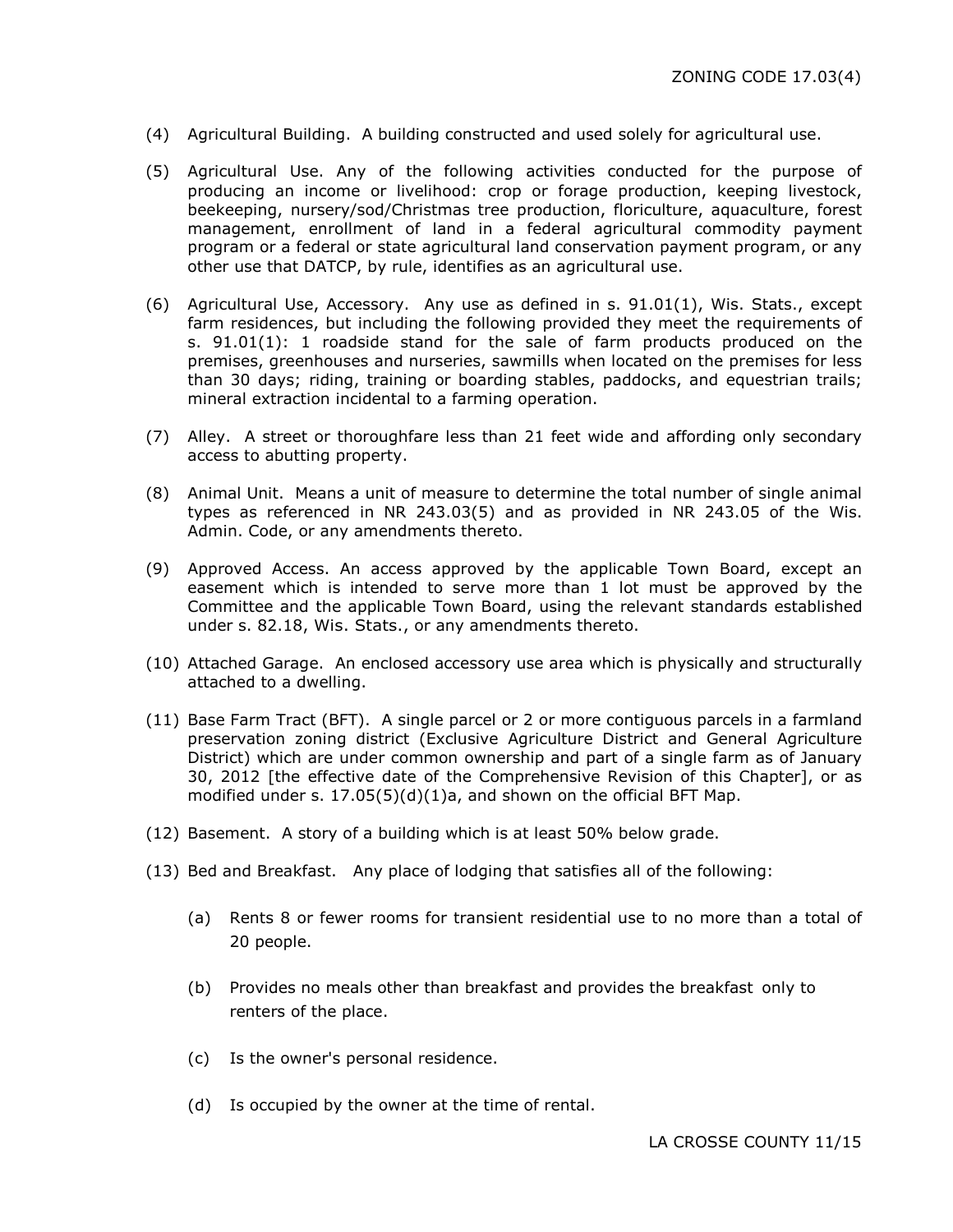- (14) Board. The La Crosse County Board of Adjustment.
- (15) Boarding House. A building, other than a hotel or motel, that provides temporary or transient residential uses for up to 5 persons, where meals and lodging are furnished for compensation, and is used as a principal residence by the owner or operator.
- (16) Building. Any structure used, designed or intended for the protection, shelter, enclosure or support of persons, animals or property. When a building is divided into separate parts by un-pierced walls extending from the ground up, each part shall be deemed a separate dwelling unit for occupancy purposes.
- (17) Building/Structure, Height Of. The vertical distance from the average curb level in front of a lot, or the finished grade at the building line, whichever is higher, to the highest point or peak of the roof.
- (18) Cabin. A lodging place other than a hotel, a motel or a recreational vehicle in which sleeping accommodations are offered for pay or without pay or a building that is used as a dwelling for temporary residential use.
- (19) Camping Unit. A portable device, no more than 400 square feet in area, that can be used as a temporary dwelling unit.
- (20) Campground. One or more parcels of land where accommodations are provided for the temporary or transient residential use of camping units, recreational vehicles or other recreational facilities.
- (21) Centerline. The center of a highway as shown on a legal map, plat, survey or plan or as described in a recorded document. Where a legal map, plat, survey, plan or other recorded document does not exist, the traveled centerline of the existing highway shall be used to determine the centerline.
- (22) Club. A building, facility, or site owned and/or operated for social, educational, recreational, or athletic purposes for members and their guests, but not primarily for profit and not primarily to render a service customarily carried on as a business activity.
- (23) Commercial Animal Establishment. An establishment wherein any person is engaged in the business of boarding, breeding, buying, letting for hire, training for a fee or selling dogs, cats, birds or other animals. A person shall be engaged in the business under this definition if the business involves the breeding and selling of more than 2 litters of pups or kittens, 2 clutches of birds, or 2 or more dogs, cats or other animals in a 12 month period of time.
- (24) Commercial Building. A building primarily occupied for business uses. A commercial building may be subject to state plan review under Wisconsin State Statutes.
- (25) Commercial Transport Trailer or Container. Trailers or vehicles which are used for the transport of commercial products, goods or materials such as, but not limited to, railroad cars, shipping containers or semi-trailers. Commercial transport trailers or containers cannot be used as buildings or structures except as approved by a conditional use permit within the applicable zoning district.
- (26) Commercially Related Vehicle. A motor vehicle with a Gross Vehicle Weight Rating (GVWR) of up to 16,000 pounds that is typically used for commercial purposes and/or displays business advertising. (e.g. bread trucks, UPS trucks, Fed Ex trucks) LA CROSSE COUNTY 4/17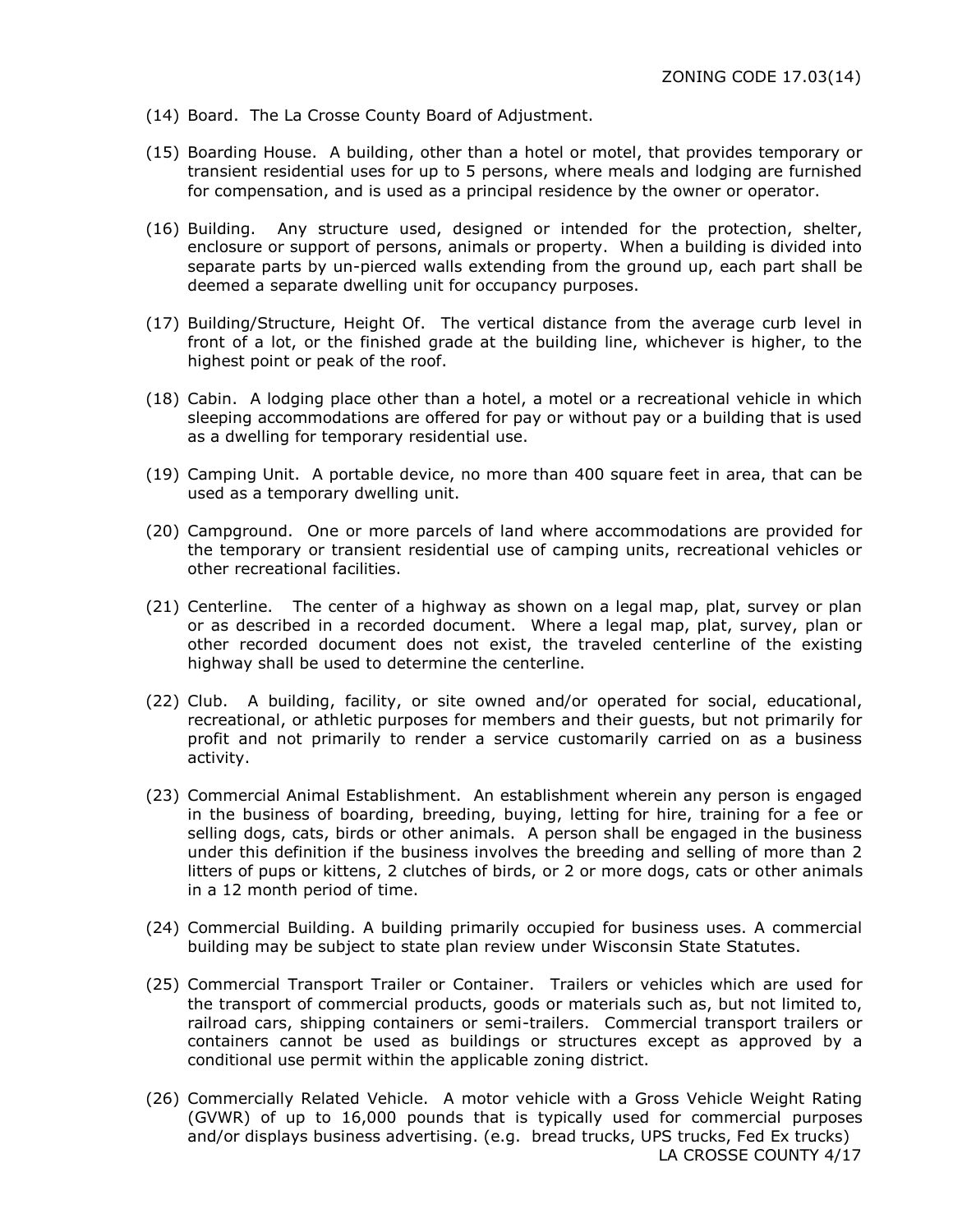- (27) Committee. The committee charged with carrying out the policy-making processes for the La Crosse County Zoning, Planning and Land Information Department as defined in Chapter 1 of the La Crosse County Code of Ordinances.
- (28) Community-Based Residential Facility. A licensed facility as defined in s.  $-50.01(1g)$ , Wis. Stats.
- (29) Contiguous. Two or more parcels of land or lots are considered to be contiguous if they adjoin, border or abut along a common boundary at any point or if they are only separated by the following: highway right-of-way, railroad right-of-way, state owned bike trails, creeks, rivers or other linear bodies of water, or a single improved access which is a maximum of 66 feet in width.
- (30) County Board. The La Crosse County Board of Supervisors.
- (31) DATCP. State of Wisconsin Department of Agriculture, Trade and Consumer Protection.
- (32) Department. The La Crosse County Zoning, Planning and Land Information Department.
- (33) Dwelling. A building or portion of a building designed for and occupied exclusively for residential purposes.
- (34) Dwelling, 1 Family. A building or portion of a building designed for or occupied exclusively by 1 family consisting of 1 dwelling unit.
- (35) Dwelling, 2 Family. A building or portion of a building designed for and occupied exclusively by 2 families and consisting of 2 dwelling units.
- (36) Dwelling, Multiple Family. A building or portion of a building designed for and occupied by 3 or more families and consisting of 3 or more dwelling units.
- (37) Dwelling Unit. A building or portion of a building providing the necessary facilities and intended to be used as a residence by 1 family or housekeeping entity.
- (38) Family. A group of people related by blood, marriage or adoption or a maximum of 4 unrelated people living together in a single dwelling unit which is used as a principal residence.
- (39) Farm. All parcels of land under common ownership with more than 35 acres of contiguous land and primarily devoted to agriculture uses.
- (40) Farm Employee. A full time equivalent employee of the owner or operator of a farm who earns more than 50 percent of his or her gross income from the farm.
- (41) Farm Residences. A single-family or two-family dwelling that is the only residential structure on the farm or is occupied by any of the following:
	- (a) An owner or operator of the farm.
	- (b) A parent or child of an owner or operator of the farm.
	- (c) A farm employee.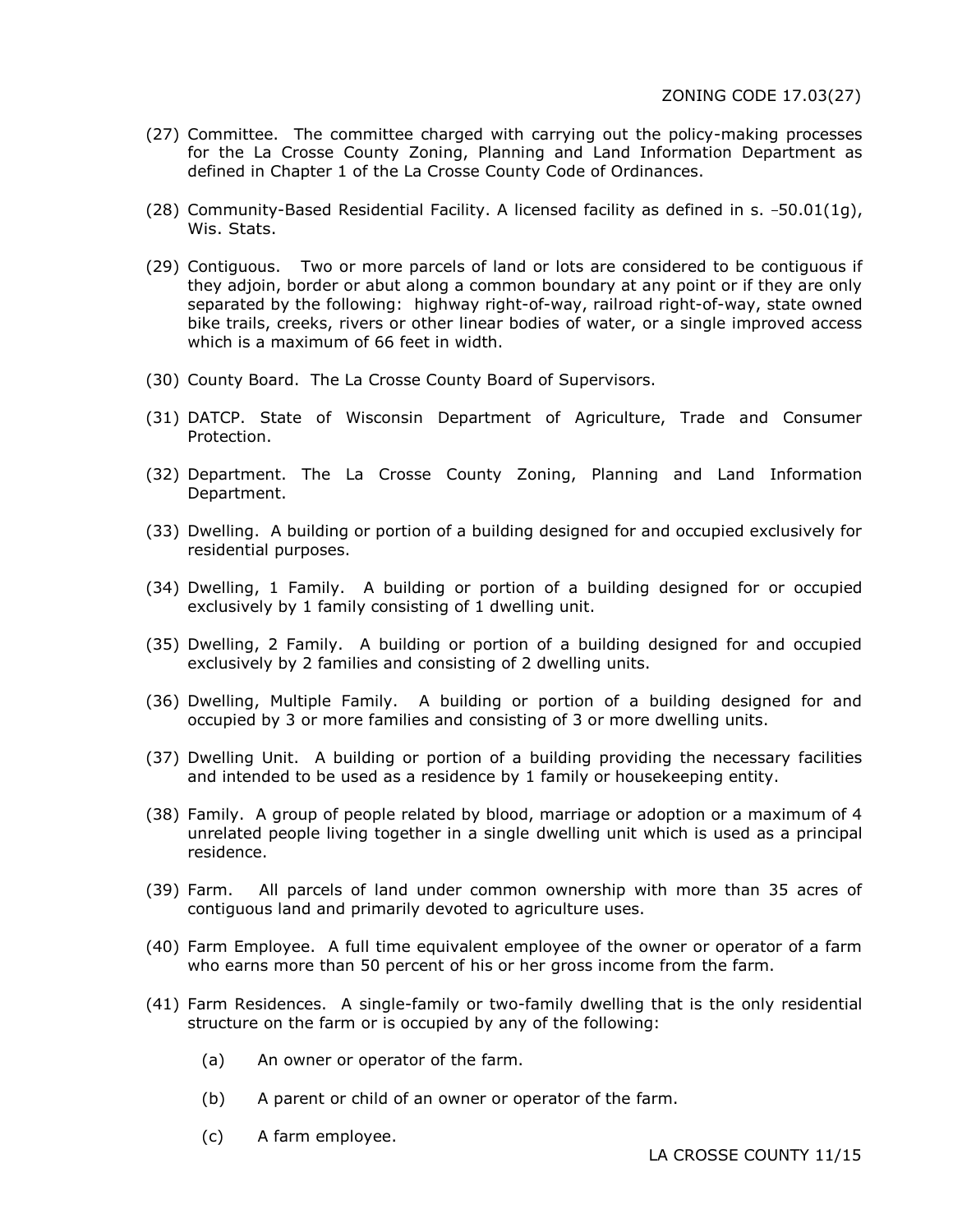- (42) Feedlot. A lot or building, or combination of contiguous lots and buildings, intended for the confined holding of animals and where manure may accumulate, or where the concentration of animals is such that a vegetative cover cannot be maintained. Pastures shall not be considered animal feedlots under these parts.
- (43) Foundation Envelope. The area delineated in a Manufactured Community District Plan for the placement of 1 manufactured home and any attachments thereto. Each Manufactured Home Site shall have a delineated foundation envelope.
- (44) Frontage. That portion of a lot abutting a highway or other approved access.
- (45) Home Occupation. A gainful occupation conducted by members of the family within their place of residence.
- (46) Household Livestock. Livestock, kept for the use and enjoyment of those living on the premises, but not for commercial purposes and limited to rabbits and the following female fowl: chickens, partridge, pheasant, quail and ducks.
- (47) Hotel or Motel. A building in which lodging, with or without meals, is offered to transient guests for compensation and in which there are more than 5 sleeping rooms with no cooking facilities in any individual room or apartment.
- (48) Intersection. The point upon which 2 highway centerlines or a highway centerline and the center of a railway right-of-way converge.
- (49) Junk or Salvage Yard. A property, building or structure which is owned, maintained, operated or used for storing, keeping, processing, refurbishing, buying or selling materials such as, but not limited to, unlicensed/inoperable motor vehicles or parts thereof, used appliances or parts thereof, tractors or agricultural equipment or parts thereof, unusable or inoperable recreational vehicles or trailers or parts thereof, demolition or waste materials, metals, lumber, paper, rags, tires, or other materials commonly included within the terms of junk or salvage. A junk or salvage yard may include, but is not limited to, refuse dumps, garbage dumps, automobile graveyards, scrap metal processors, auto-wrecking yards, recycling facilities or used auto parts yards.
- (50) Lot. A parcel of land having frontage on a highway or other approved access, occupied or intended to be occupied by a principal structure or use and sufficient in size to meet the lot width, lot frontage, lot area, yard, parking area, and other open space provisions of this code.
- (51) Lot Lines. The lines bounding a lot or parcel.
- (52) Manufactured Dwelling. A building consisting of 1 or more modules that is installed and used as a residence by a consumer, transportable as 1 unit on a temporary chassis or other conveyance device, and designed to be used on a permanent foundation system. The term includes the plumbing, heating, air-conditioning, and electrical systems contained in the structure. Manufactured dwellings are considered to be dwellings under the provisions of this chapter.
- (53) Manufactured Home. A structure which is a maximum of 16 feet in width that is certified and labeled as a manufactured home under 42 U.S.C. ss. 5401 to 5406, built since June 15, 1976, that bears a seal indicating it has met the mobile home construction and safety standards of the United States Department of Housing and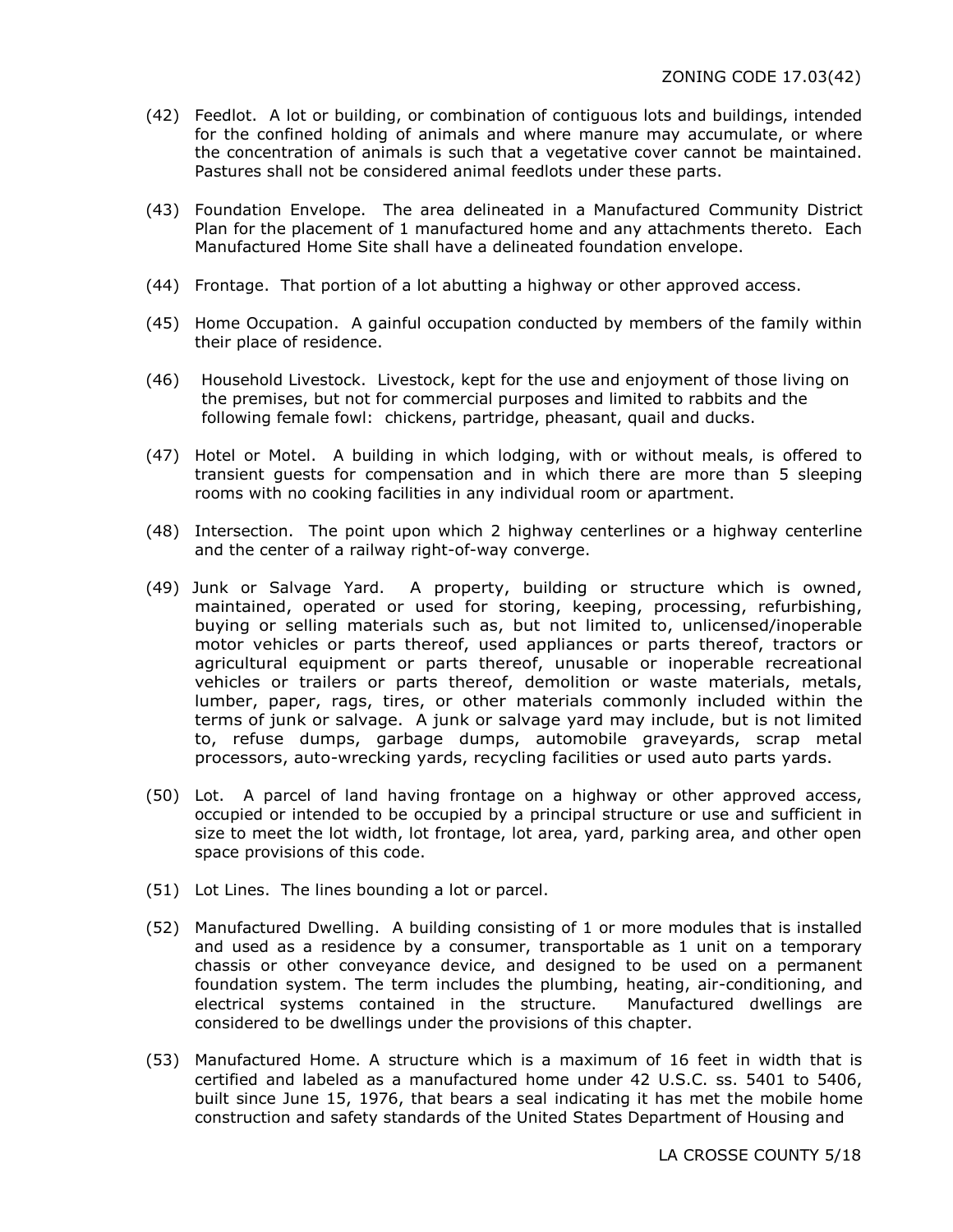Urban Development (HUD) standards. Manufactured homes must be:

- (a) used as a permanent, single family residential dwelling.
- (b) installed in accordance with the manufacturer's instructions.
- (c) properly connected to all applicable utilities.
- (d) set on an enclosed foundation in accordance with s. 70.043(l), Wis. Stats., and applicable provisions of Wis. Admin. Code, Comm 21, and certified by the building inspector prior to occupancy.
- (54) Manufactured Home Community. One or more parcels of land within a Manufactured Home Community District which has been developed under a single plan approval.
- (55) Manufactured Home Site. The area delineated on a Manufactured Home Community District Plan for placement of 1 manufactured home.
- (56) Mineral Extraction. The removal of rock, slate, gravel, sand, topsoil or other nonmetallic natural materials.
- (57) Mobile Home. A vehicle manufactured or assembled before June 15, 1976 which is designed to be towed as a single unit or in sections by a motor vehicle to be used as a dwelling, the construction of which includes the structure, its utilities and all other equipment carrying a manufacturer's warranty.
- (58) Non-Conforming Lot. A lot which had legal dimensions and area prior to the adoption of this zoning ordinance but which now fails to conform to the requirements of its zoning district.
- (59) Non-Conforming Structure. A structure or building which was legal prior to the adoption of this zoning ordinance but now does not meet the size, location or dimensional limits of its zoning district.
- (60) Non-Conforming Use. A building, structure or premises lawfully used or occupied at the time of the passage of this chapter or amendments thereto which does not conform to the regulations of this chapter or any amendments thereto.
- (61) Non-Farm Residence. A single-family or two-family dwelling other than a farm residence.
- (62) Official Zoning District Map. The map on file in the La Crosse County Zoning, Planning and Land Information Office originally adopted in 1953 and as amended by official action of the La Crosse County Board of Supervisors defining the boundaries of the principal zoning districts within unincorporated areas of La Crosse County. The official action of the La Crosse County Board shall govern if there is any conflict between such action and the boundaries as shown on the La Crosse County Geographical Information System (GIS).
- (63) Open Fence. A constructed fence which is 50% or more transparent when viewed at a right angle.
- (64) Parcel. One piece of land owned by a single entity which may or may not coincide with a lot of record.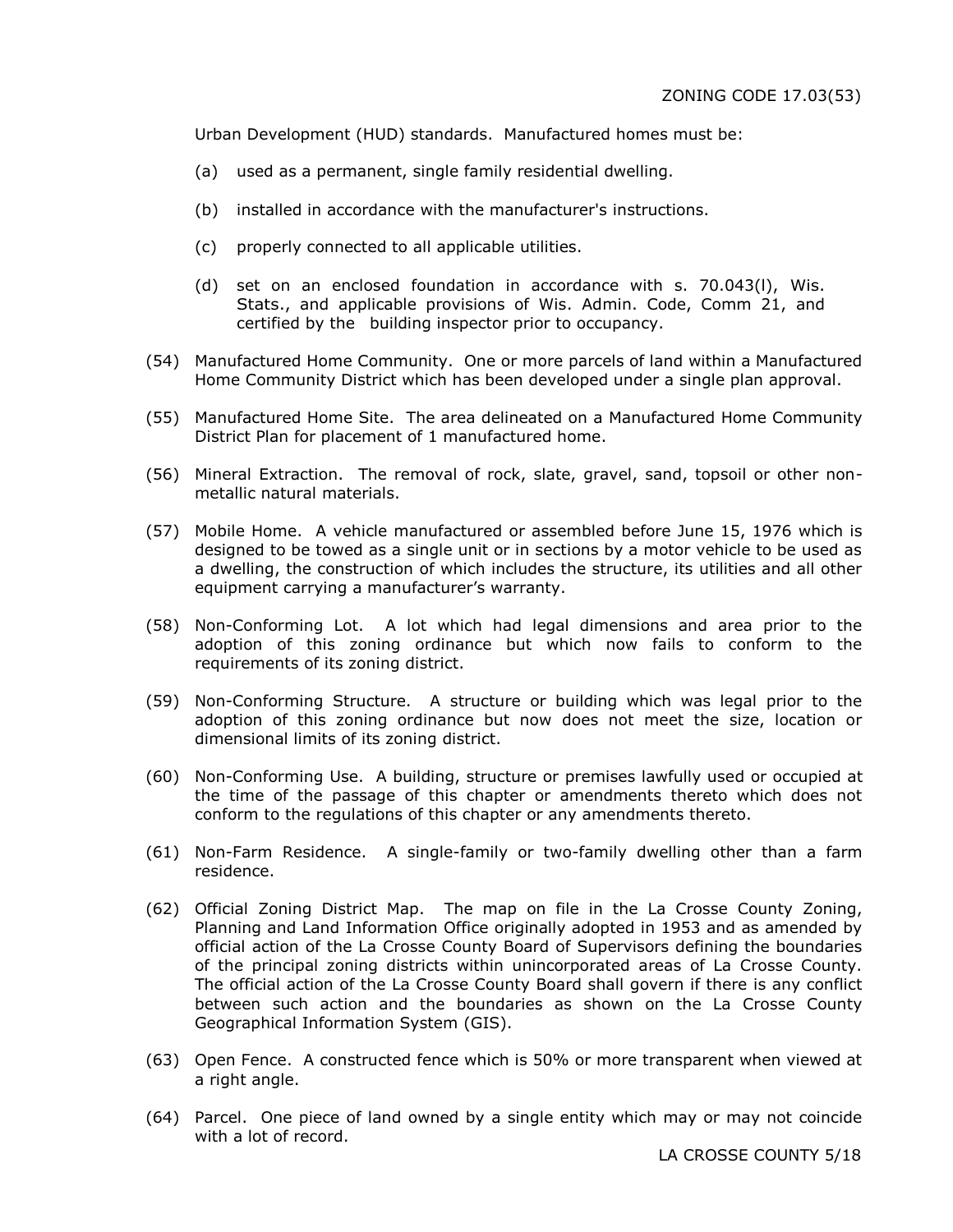- (65) Parking Stall. An area of unobstructed access, covered or uncovered, for the parking of a motor vehicle with a minimum area of 180 square feet.
- (66) Planned Unit Development (PUD). A housing project, consisting of a group of 2 or more buildings having more than 2 dwelling units each, to be constructed on a site not subdivided into customary lots and streets, or where an existing lot and street layout makes it impractical to apply the requirements of this chapter to the individual building units.
- (67) Pre-existing Residence. A residence that was constructed prior to a town's original adoption date of farmland preservation zoning under La Crosse County's first certified farmland preservation zoning ordinance, is currently located in a certified farmland preservation zoning district, and is situated on a CSM lot of 5 acres or less split from a larger farm parcel after the town's original adoption date or on a lot larger than 5 acres, but less than 35 acres, that existed on the date of adoption. See Table in s. 17.14(2).
- (68) POWTS. Private On-site Wastewater Treatment System. A sewage treatment and disposal system serving a single structure with a septic tank and soil absorption field located on the same parcel as the structure. This term also means an alternative sewage system approved by the department including a substitute for the septic tank or soil absorption field, a holding tank, a system serving more than one structure or a system located on a different parcel than the structure. A private sewage system may be owned by the property owner or by a special purpose district.
- (69) Principal Residence. A residence occupied more than 180 days of the year by the owners or renters acting as a family. A principal residence includes a residence owned by a trust or an estate of an individual, if the residence is occupied more than 180 days of the year by a person who has an ownership interest as a beneficiary of the trust or estate.
- (70) Principal Structure. A structure or combination of structures of chief importance or function on a parcel. In general, the principal use of the site is carried out in a principal structure. The difference between a principal and accessory structure is determined by comparing the size, placement, similarity of design, use of common building materials and the orientation of the structures on a site.
- (71) Professional Office. The office of a legally-recognized professional within their place of residence.
- (72) Public Airport. Any airport which complies with the definition of public airport or public use airport contained in Chapter 114 of the Wis. Stats., or any airport which serves or offers to serve common carriers engaged in air transport.
- (73) Recreational Vehicle. A vehicle intended to be used for temporary recreational occupancy less than 8 feet in width and 400 square feet in size.
- (74) Repair, maintenance, renovation, remodeling. To return to good or sound condition after damage or decay of a structure, or to improve the interior or exterior of a structure when it does not involve a structural alteration, addition, or expansion. This can include, but is not limited to replacing sheetrock, shingles, carpeting, siding, wiring, non-structural interior walls, cabinetry, appliances, and painting, or other similar projects.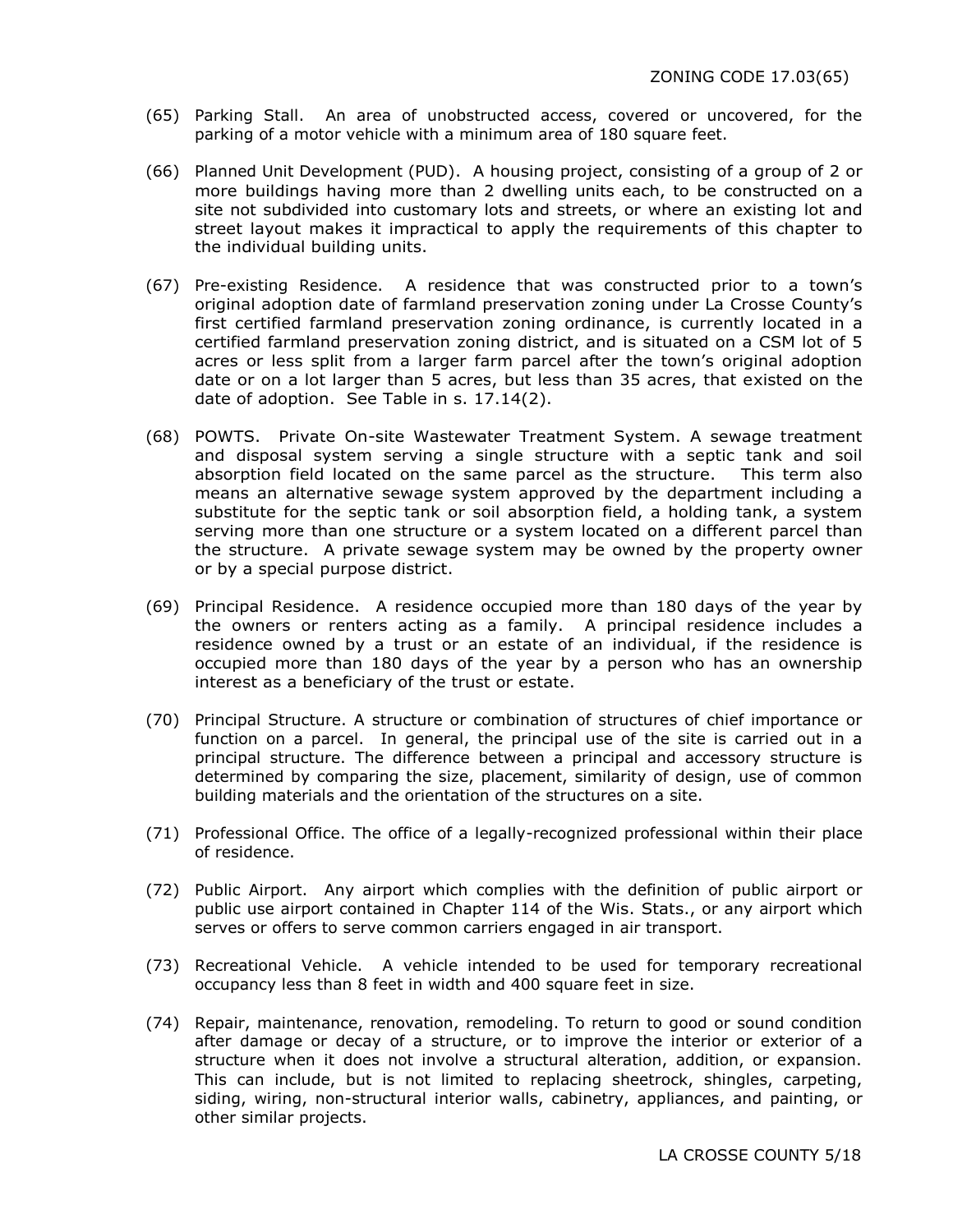- (75) Residence. The use of a structure as a dwelling.
- (76) Restore. To replace or reconstruct a structure or portion of a structure where reconstruction or replacement costs, including material and labor, exceed 50% of the estimated fair market value of the structure.
- (77) Right-of-Way. Land over which an existing or planned public highway or railroad is intended and the boundary of which is shown on a legal map, plat, survey or plan or described in a recorded document. Where a legal map, plat, survey, plan or other recorded document does not exist and a highway has been constructed, 33 feet on either side of the traveled centerline shall be considered the right-of-way of said highway.
- (78) Right-of-Way Line. The line delineating the exterior boundary or boundaries of a highway.
- (79) Rural Accessory Building. A building which was constructed under previous versions of this Code as an agricultural building, but due to unique circumstances is required to meet the regulations of an accessory building provided in s. 17.14(1) of this chapter.
- (80) Setback. The minimum horizontal distance between the right-of-way line or the centerline of a highway and the nearest point of building or any projection thereof, excluding uncovered steps.
- (81) Setback Line. A line established which is parallel to a right-of-way line, centerline of a highway, a body of water, or other line for the purpose of defining limits, outside of which buildings, structures or uses must be constructed, maintained or confined.
- (82) Solid Fence. A constructed fence which is less than 50% transparent when viewed at a right angle.
- (83) Story. That portion of a building included between the surface of a floor and the surface of the floor next above it or, if there be no floor above it, then the space between the floor and the ceiling next above it. A floor having 50% or more of its height above grade shall be deemed a story for the purposes of height regulation.
- (84) Street. All property dedicated or intended for public or private street purposes, or subject to public easements therefore, and 21 feet or more in width.
- (85) Structure. Anything constructed or erected where the use of which customarily requires a location on the ground.
- (86) Town Board. The Board of Supervisors elected to represent a specific town.
- (87) Trailer. A non-self propelled vehicle which is towed and used for the transport of materials or goods relating to a residential use.
- (88) Transient Residential Use. The temporary occupancy, by someone other than the owner, of a dwelling unit for residential short term occupancy for a period not to exceed 30 days,
- (89) Temporary Residential Use. The short term occupancy of a permitted structure or building for a period of time not less than 30 days, and not to exceed 180 days during a calendar year.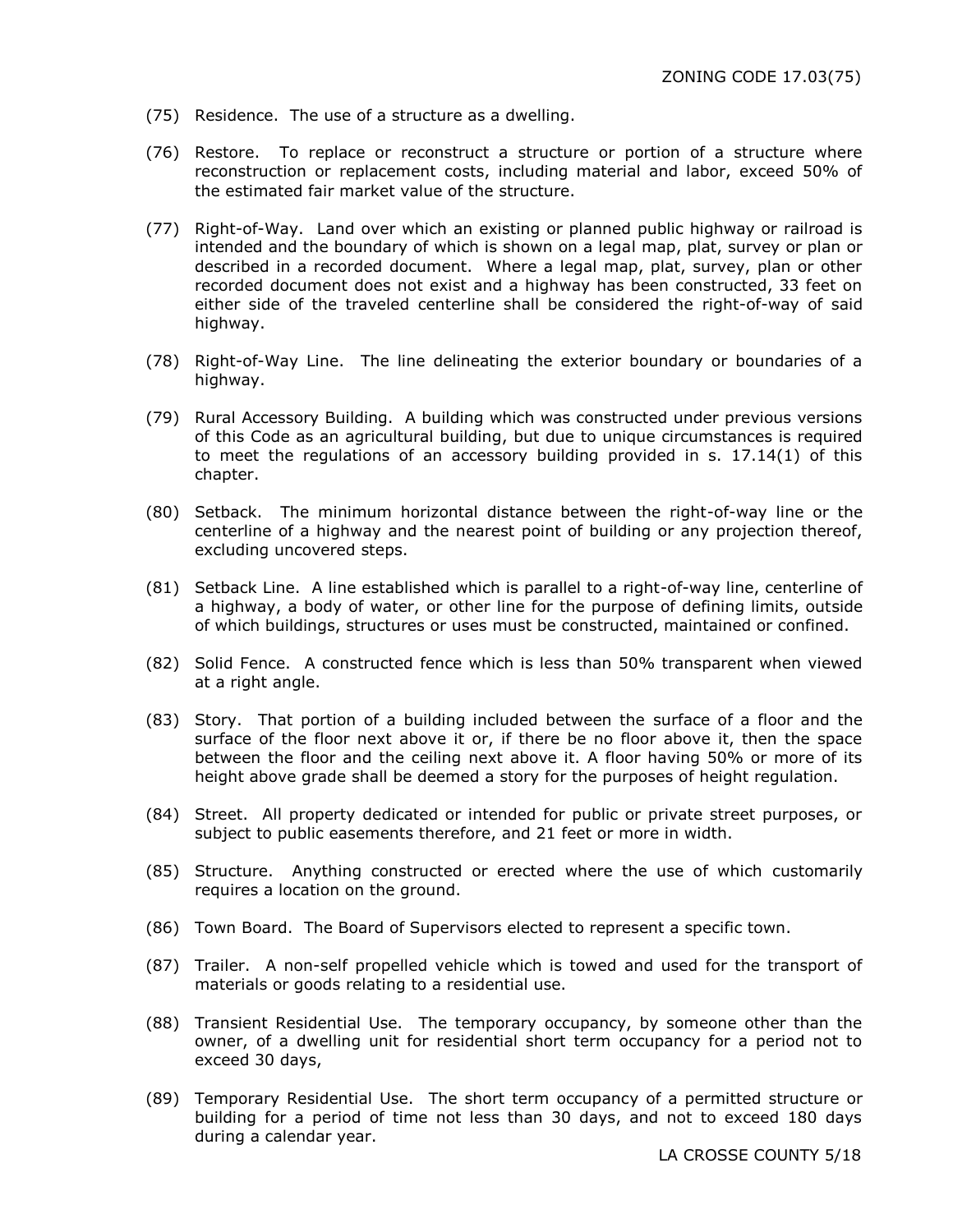- (90) Tourist Rooming House. A building, other than a hotel or motel, in which sleeping accommodations for transient or temporary residential uses for up to 5 person are offered for pay, but no meals are furnished.
- (91) Variance. An authorization by the Board of Adjustment for the construction or maintenance of a building or structure in a manner which is inconsistent with or contrary to the dimensional standards contained in this chapter or for a use inconsistent or contrary to the uses allowed in a zoning district.
- (92) Vehicle Trips. The event of a vehicle entering or leaving a location. Each time a vehicle enters or leaves a location is a separate trip.
- (93) Vision Clearance. The area providing unobstructed vision at traffic intersections within which no structures, temporary structures, crops or landscape features shall encroach in order to provide for the safe and efficient flow of traffic.
- (94) Yard. An open space, on the same lot as a building, which is left unoccupied and unobstructed from the ground upward, except as otherwise provided herein.
- (95) Yard, Front. A yard extending the full width of the lot, between the front lot line and the nearest part of the principal structure, excluding uncovered steps.
- (96) Yard, Rear. A yard extending the full width of the lot, being the minimum horizontal distance between the rear lot line and the nearest part of a principal structure, excluding uncovered steps.
- (97) Yard, Side. A yard extending from the front yard to the rear yard, being the minimum horizontal distance between a building or structure and the side lot line.
- 17.04 ORDINANCE PROVISIONS.
- (1) General Provisions.
	- (a) The use and height of buildings hereafter erected, converted, enlarged or structurally altered, and the use of any land shall be in compliance with the regulations established herein for the district in which such land or building is located. Any use not listed as an authorized use in a district is prohibited in that district unless it is incidental or accessory to an authorized use, and any use authorized in a district shall be construed as a prohibited use in any other district, unless as otherwise expressly provided, in the La Crosse County Code of Ordinances.
	- (b) No lot area shall be so reduced that the yards and setbacks shall be less than is required by this chapter unless approved by the Board of Adjustment.
	- (c) Every building hereafter erected, converted, enlarged or structurally altered shall be located on a lot and in no case shall there be more than 1 principal structure per residential lot, unless otherwise authorized.
	- (d) Nothing herein contained shall require any change in the plans, construction, size or designated use of any building or structure or part thereof for which a permit has been issued before the effective date of this chapter, and the construction of which shall have been started within 6 months from the date of said permit.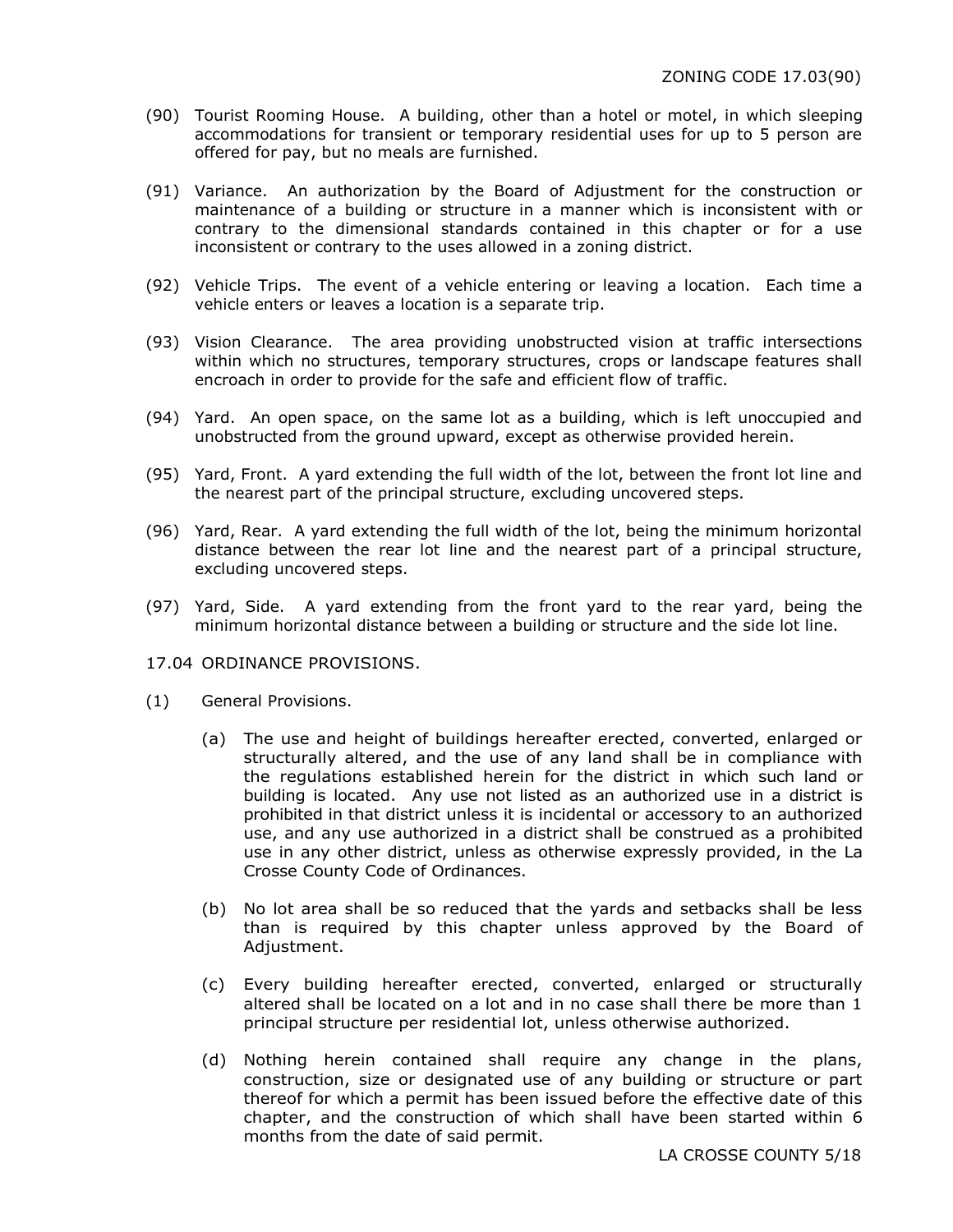- (e) When a Planned Unit Development (PUD) is to be constructed, the Committee may approve a development plan, provided it complies with the regulations of this chapter and the following:
	- 1. A map in duplicate, drawn to a minimum scale of 1" to 100' showing:
		- a. The parcel boundaries and legal description.
		- b. The parcel location.
		- c. The legal description of the proposed PUD.
		- d. The location and use of all structures.
		- e. The ordinary high-water elevation of any navigable waters within 300 feet of parcel boundaries.
		- f. Number of residential units.
		- g. Proposed off-street parking areas.
		- h. The location and style of exterior lighting and signage.
		- i. The location of all public and private utilities.
	- 2. Any additional information deemed necessary to ensure compliance with this chapter.
- (f) Agricultural uses shall not be allowed within approved subdivision plats except household livestock as authorized in this Chapter.
- (g) An established professional office, barber shop or beauty parlor when located within a residence shall be incidental to the residential occupancy and use of the dwelling. Not more than 25% of the floor area of only 1 story of a dwelling shall be occupied by such office, barber shop or beauty parlor. One unlighted name plate may be exhibited not exceeding 1 square foot in area. A maximum of 4 employees are allowed, including all owners of the business.
- (h) Home occupations are subject to the following provisions:
	- 1. No article shall be sold or offered for sale on the premises
	- 2. No stock in trade is kept or sold.
	- 3. No mechanical equipment is used other than what is permissible for purely domestic purposes.
	- 4. One unlighted name plate may be exhibited not exceeding 1 square foot in area.
	- 5. No persons other than members of the immediate family living on the premises can be employed by such business.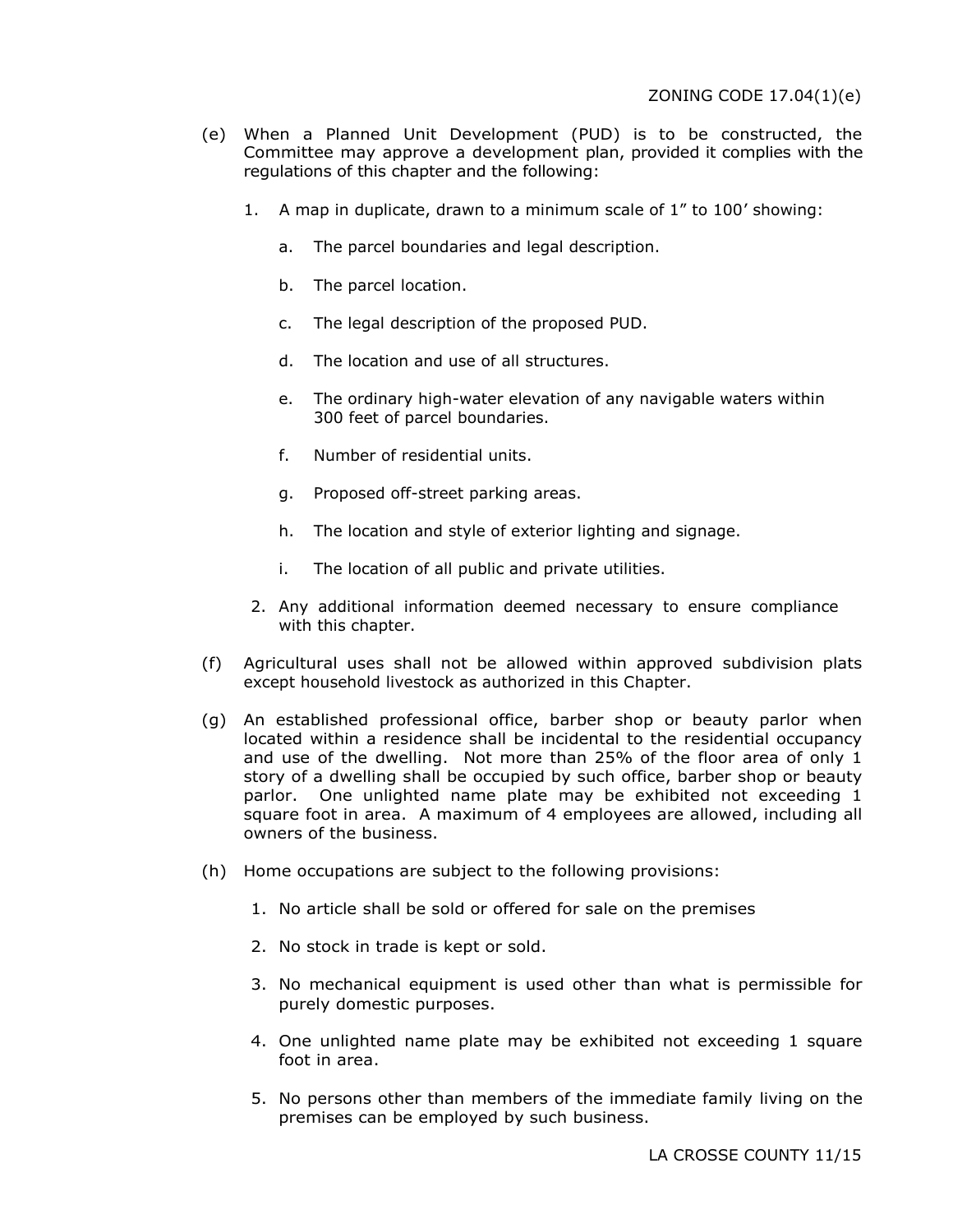- (i) No person shall build, use, anchor, keep or maintain any houseboat for residential or business purposes landward of the ordinary high-water mark.
- (j) The temporary placement of a mobile or manufactured home for residential occupancy may be authorized by a Zoning/Occupancy Permit, subject to the approval of the Town Board, after issuance of a Zoning/Occupancy Permit for a permanent dwelling on the same parcel. In no case shall a mobile or manufactured home be authorized to be located on the parcel for more than 180 days.
- (k) In all residential districts or recorded residential subdivision plats, the storage of all motor driven vehicles with a Gross Vehicle Weight Rating (GVWR) over 16,000 pounds is prohibited, with the exception of recreational vehicles.
- (l) In all residential districts or recorded residential subdivision plat, the wheels of any recreational vehicle, trailer or other similar transportation device shall not be removed, and the vehicle shall not be temporarily or permanently fixed to the ground or attached to something having a temporary or permanent location on the ground by any person in any manner, unless otherwise authorized.
- (m) In residential district A, residential district B, residential district C or a recorded residential subdivision plat, the storage of semi-tractors or semitrailers is prohibited and the storage, placement, or use of commercial transport trailers or containers is prohibited, unless otherwise authorized.
- (n) Mobile or manufactured homes which have been permitted by a Zoning/Occupancy Permit and existed prior to the adoption or amendments of this Code can be replaced after the issuance of a Zoning/Occupancy Permit and are not subject to the provisions of s. 17.04(4).
- (2) Parking Provisions. In all districts and in connection with every use, there shall be provided at the time any building is erected or enlarged, or a Zoning/Occupancy Permit is issued for a change in use, off-street parking stalls on the parcel or on contiguous parcels for all vehicles in accordance with the following:
	- (a) Adequate access to a highway or other approved access shall be provided for each parking stall.
	- (b) Size of each parking stall shall not be less than 180 square feet, excluding the space required for ingress and egress.
	- (c) All off-street parking areas shall be an all weather surface area which is properly drained.
	- (d) Parking areas for more than 5 vehicles shall have parking stalls clearly marked.
	- (e) Parking areas for more than 5 vehicles shall have curbs and barriers installed so as to prevent the parking of vehicles over any lot or property boundary line.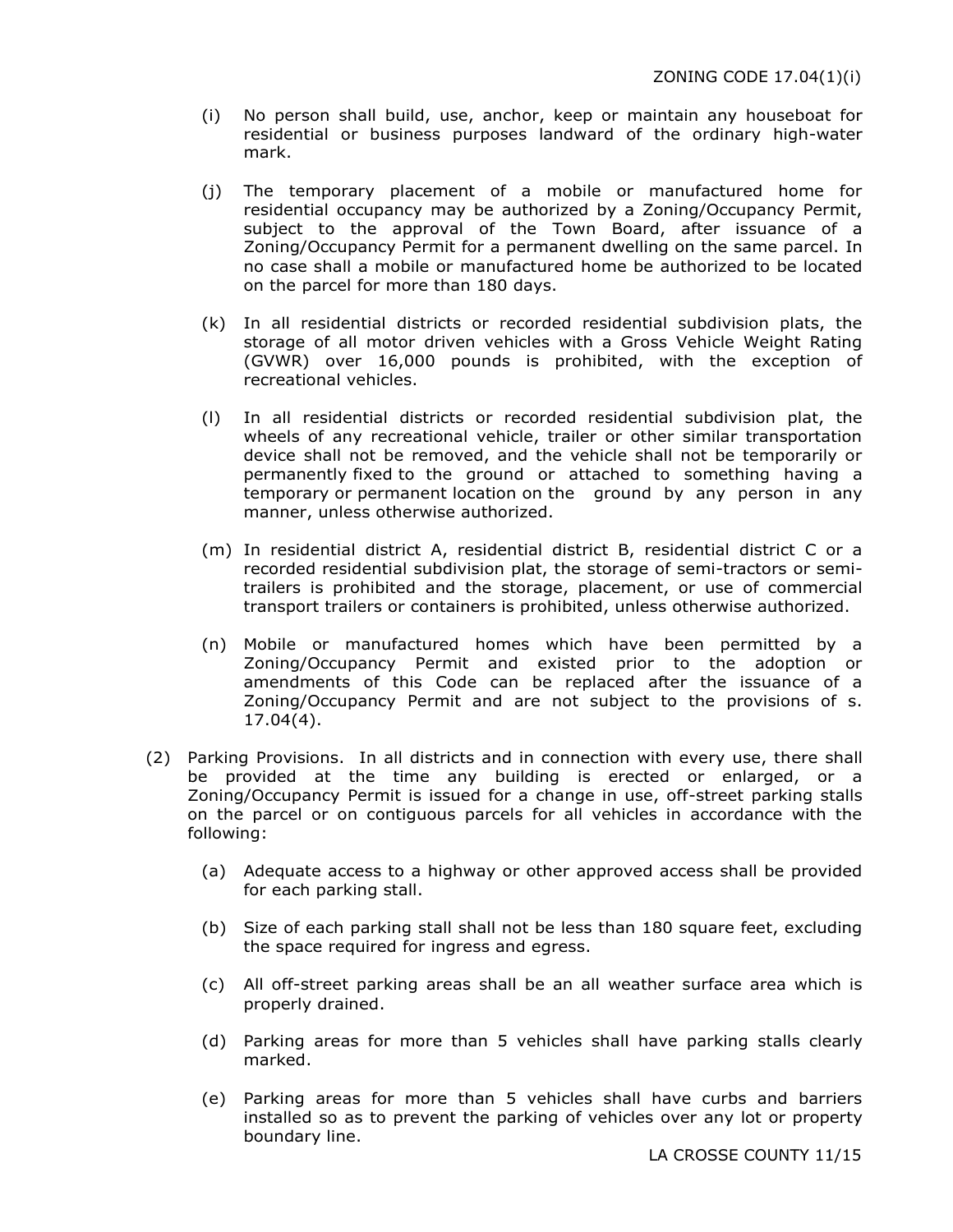- (f) The minimum number of parking stalls shall follow these provisions unless otherwise approved. In the case of buildings, structures or uses which are not specified in this provision, the provisions of the most similar shall apply. A combination of any use shall provide the total of the number of stalls required for each individual use.
	- 1. One family, 2 family or multiple family dwellings shall provide 2 parking stalls for every dwelling unit.
	- 2. Mobile Home Communities shall provide 2 parking stalls for every dwelling unit.
	- 3. Hotels, motels, bed and breakfast establishments shall provide 1 parking stall for each guest room plus 1 parking stall for every 3 employees.
	- 4. Hospitals, clubs, lodges, dormitories, lodging and boarding houses shall provide 1 parking stall for each bed plus 1 parking stall for every 3 employees.
	- 5. Sanitariums, institutions, rest homes or nursing homes shall provide 1 parking stall for every 5 beds plus 1 parking stall for every 3 employees.
	- 6. Medical or dental clinics shall provide 3 parking stalls for each professional.
	- 7. Faith based buildings or structures, theatres, auditoriums, community centers, vocational schools and other places of public assembly shall provide 1 parking stall for every 5 seats.
	- 8. Colleges, secondary and elementary schools shall provide 1 parking stall for every 2 employees.
	- 9. Restaurants, bars, places of entertainment, repair shops, retail and service stores shall provide 1 parking stall for every 150 square feet of floor area.
	- 10. Manufacturing and processing plants, laboratories and warehouses shall provide 1 parking stall for every 2 employees.
	- 11. Financial institutions, business, governmental and professional offices shall provide 1 parking stall for every 300 square feet of floor area.
	- 12. Funeral homes shall provide 1 parking stall for every 4 seats.
	- 13. Bowling alleys shall provide 5 parking stalls for every alley.
- (3) Conditional Use Provisions.
	- (a) Certain uses and situations which are of such a special nature, or are dependent upon actual contemporary circumstances as to make impractical the predetermination of permissibility, or the detailing in this chapter of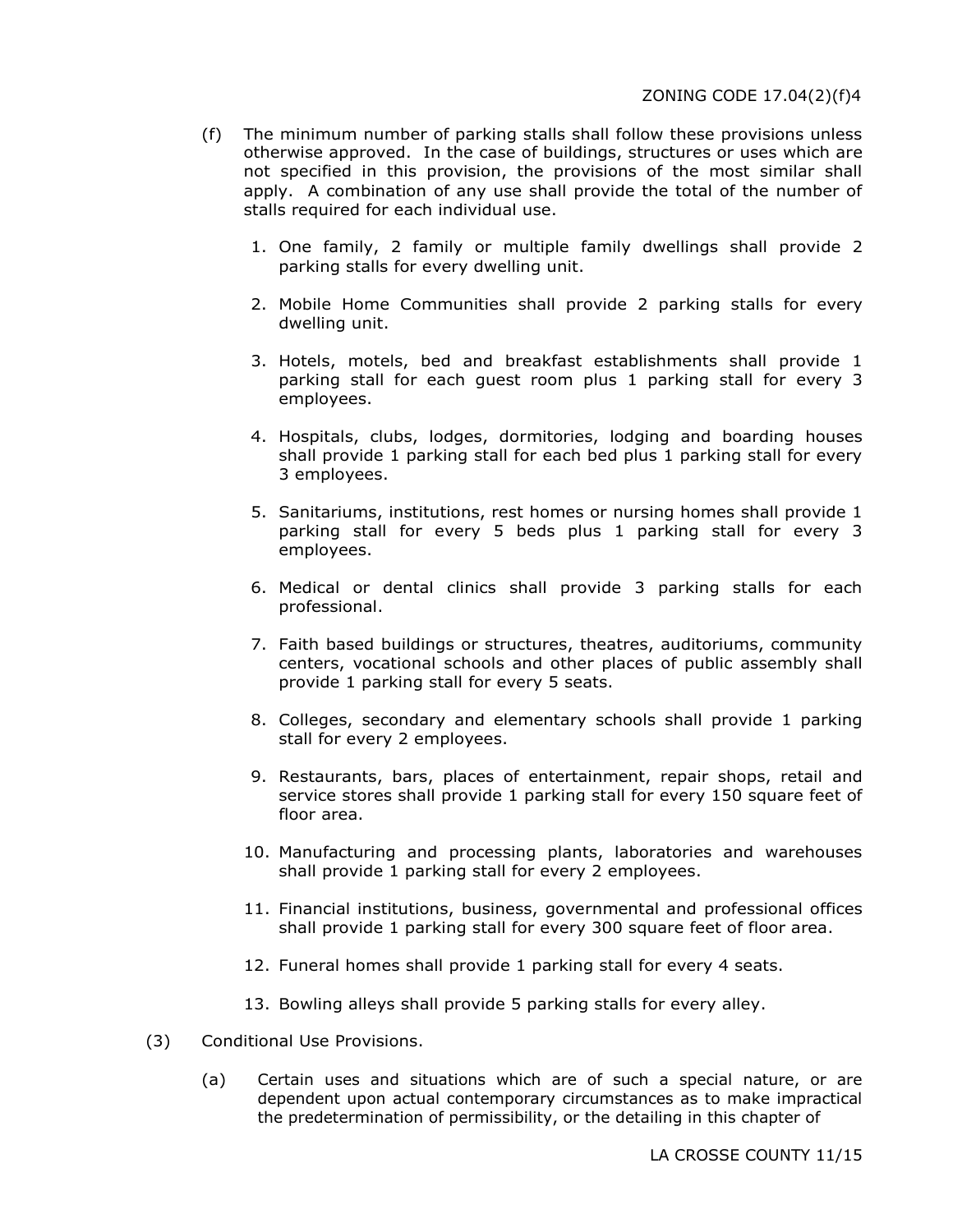specific standards, regulations or conditions which would permit such determination in each individual situation, may be permitted as conditional uses, subject to such requirements as are hereinafter specified. Approval of a conditional use shall be consistent with the general purpose of this ordinance and shall be based upon evidence presented at a public hearing tending to show the advantages or disadvantages of a specific location for a proposed use in promoting the public interest due to factors such as, without limitation, noise, smoke, increased traffic, heavy vehicular traffic, odors, impacts on water and sewer systems, impacts on public waters, impacts on neighboring property values and other similar factors.

- (b) The permit holder shall comply with the conditions set forth in the permit and any deviation from those conditions shall constitute a violation of this section.
- (c) The permit holder wishing to extend or alter the terms of such permit must apply for such extension or alteration through the procedure of application for conditional use permits detailed herein.
- (d) Conditional use status shall terminate when, after public hearing, the Committee determines any of the following:
	- 1. The conditional use has not continued in conformity with the conditions of the permit.
	- 2. Upon the request of a Town Board, a change in the character of the surrounding area or in the conditional use itself causes such use to be no longer compatible with surrounding uses.
	- 3. The conditional use has been discontinued for a period of 12 consecutive months or 18 cumulative months in a 3 year period. A business of a seasonal nature shall not be deemed discontinued during periods in which it is normally inactive.
	- 4. If a new conditional use permit application is approved and a condition of said permit indicates termination of a previously issued conditional use permit.
	- 5. Upon request of the Conditional Use Permit holder and property owner(s) of land that is subject to the Conditional Use Permit.
- (e) Conditional use status shall terminate if the conditions of a conditional use permit do not indicate that the permit is transferrable upon a change in ownership of the whole parcel or part of the parcel, except when a conditional use permit is approved for a farm residence. Conditional Use Permits issued prior to the effective date of this chapter are deemed transferrable unless otherwise noted by a permit condition.
- (f) Upon a determination to terminate the conditional use, the owner of the premises shall be required to bring all such land and buildings into conformity with the zoning district regulations of the district in which such former conditional use is located and all other provisions of this chapter within 90 days from such determination.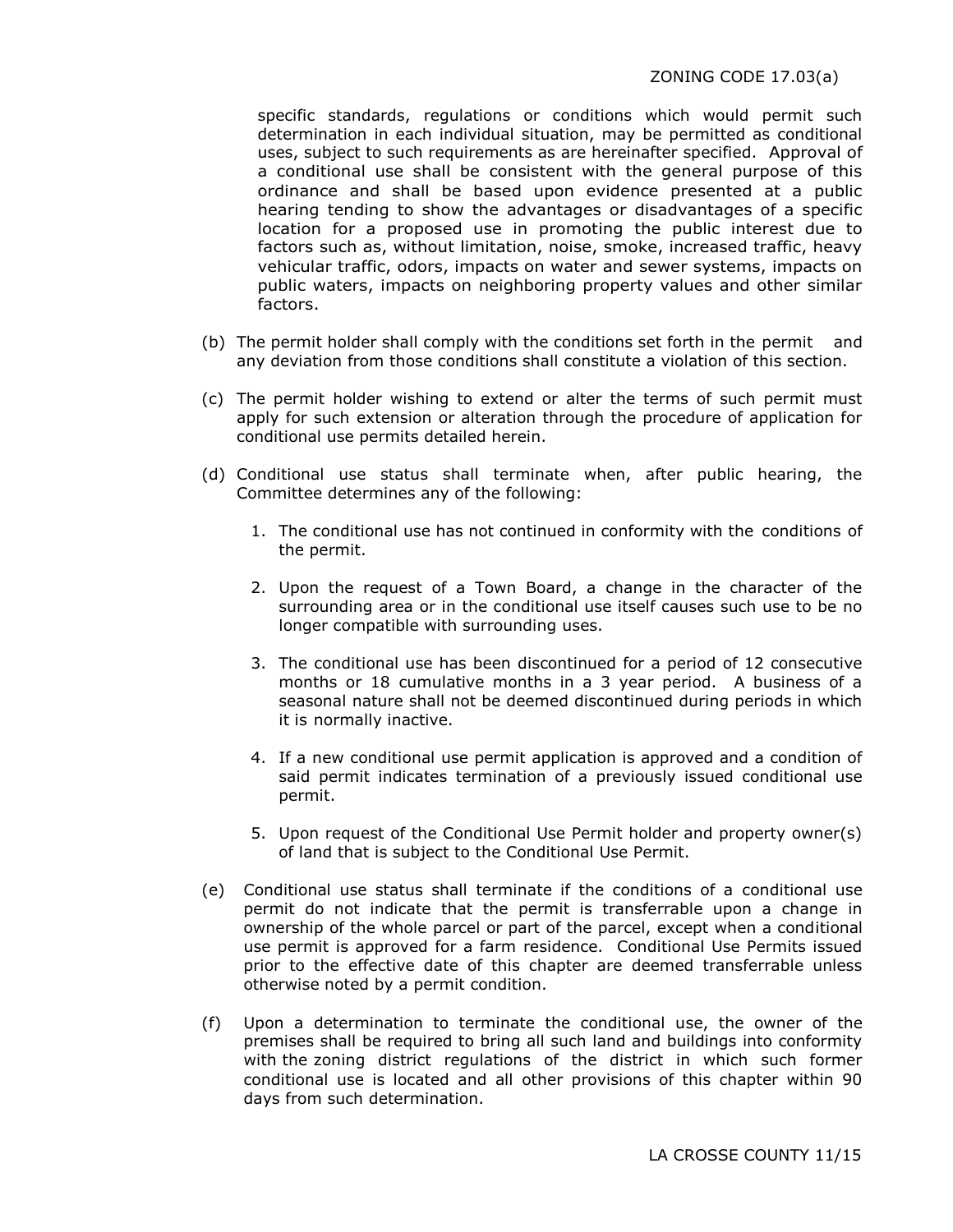- (g) All conditional use permits generating an increase in traffic by more than 200 vehicle trips per day may require the following conditions:
	- 1. Traffic impact analysis.
	- 2. Reimbursement to the appropriate local unit of government for the improvement of any public facility or infrastructure to minimize any negative traffic impact.
- (h) Unless otherwise established in approved conditions, all CUP's shall terminate if the conditional use has not commenced within 12 months after County Board approval.
- (4) Non-Conforming Use and Structure.
	- (a) The existing lawful use of a building, structure or premises at the effective date of this chapter, or any amendment thereto, may be continued, although such use does not conform to the provisions of this chapter for the district in which it is located, but such non-conforming use shall not be expanded or increased.
	- (b) If no structural alterations are made, a non-conforming use of a building or structure may be changed to another non-conforming use of the same or a more restricted zoning district. Whenever a nonconforming use has been changed to a more restricted non-conforming use, such use shall not thereafter be changed to a less restricted use.
	- (c) If a non-conforming use of a building or premises is discontinued for a period of 12 consecutive months, any future use of the building or premises shall conform to the regulations for the zoning district in which it is located.
	- (d) When a non-conforming building or structure or a building or structure containing a non-conforming use is damaged by fire, explosion, or force majeure, to the extent of more than 50% of its estimated fair market value, it shall not be restored except in conformity with the regulations of the zoning district in which it is located, except any non-conforming structure, damaged or destroyed by violent wind, vandalism, fire, flood, ice, snow, mold or infestation on or after March 2, 2006 may be restored to the size, location and use that it had immediately before the damage occurred without cost limitation. The size of the structure may be larger than it was immediately before the damage or destruction if necessary to comply with applicable state or federal requirements.
	- (e) The structural, alterations, expansions, or additions to any non-conforming building or structure or any building or structure containing any nonconforming use shall not, during its life, exceed 50% of the estimated fair market value of the building or structure unless it is changed to a conforming use within the zoning district in which it is located. This section specifically shall not limit, based upon cost, the repair, maintenance, renovation or remodeling of a non-conforming structure where nonconformity is due to development regulations prescribing setback, height, lot coverage or side yard.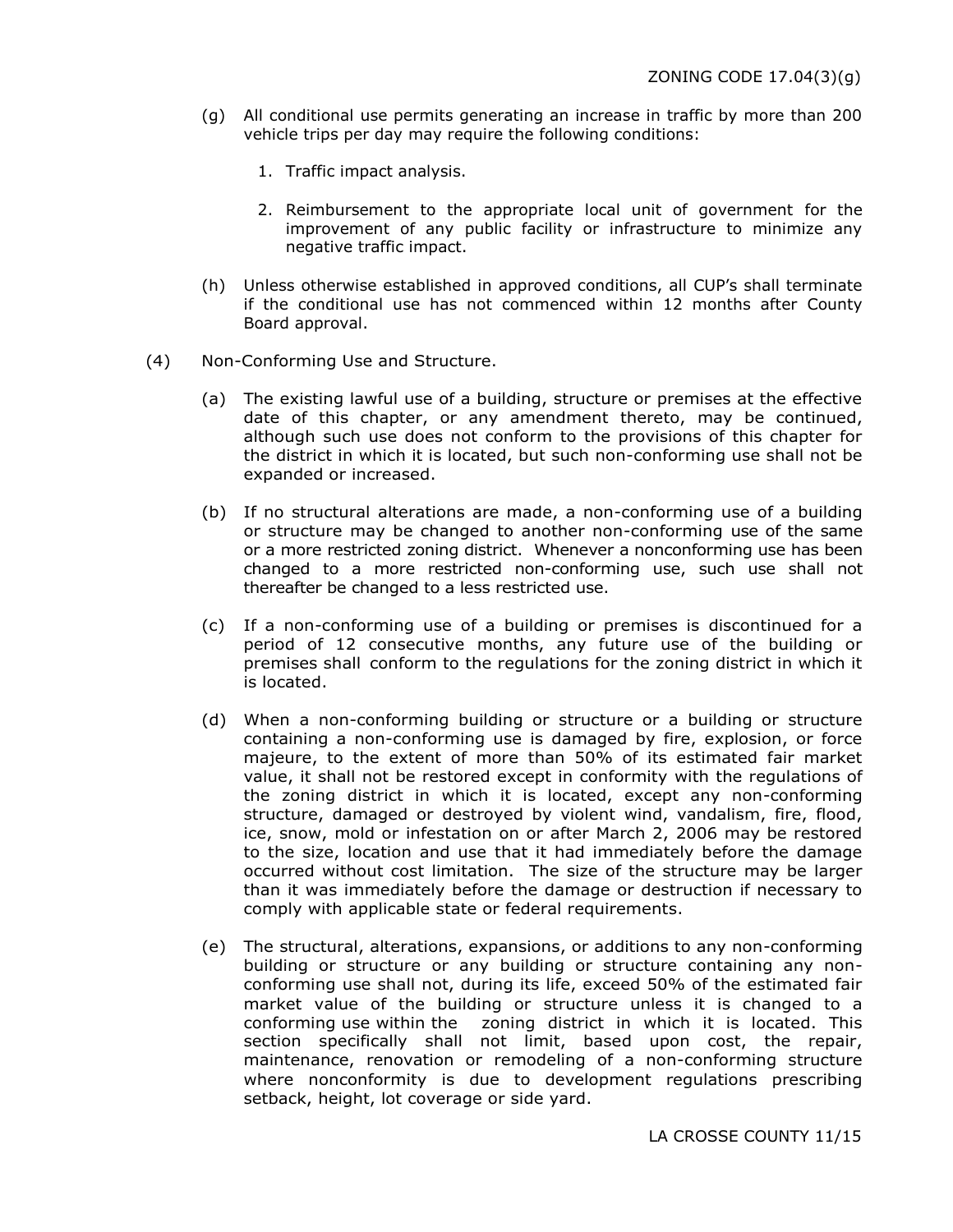- (5) Height and Area Exceptions. The regulations contained herein relating to the height of buildings and the size of yards and other open spaces shall be subject to the following exceptions:
	- (a) Faith based buildings or structures, schools, hospitals, sanatoriums and other public and quasi-public buildings and may be erected to a height not exceeding 60 feet nor 5 stories, provided the front, side rear yards and highway setbacks required in the zoning district in which such building is to be located are each increased at least 1 foot for each foot of additional building height above the height limit otherwise established for the zoning district in which such building is to be located.
	- (b) Chimneys, cooling towers, elevator bulkheads, fire towers, monuments, stacks, silos, windmills, scenery lofts, tanks, water towers, ornamental towers, spires, any structures allowed under chapter 28 of the La Crosse County Code of Ordinances, masts or aerials, telephone, telegraph and power transmission poles and lines, and necessary mechanical appurtenances shall be exempted from the height regulations of this chapter. Structures exempted under this section are subject to increased front, side, rear yards and highway setbacks equal to the height of the proposed structure except as provided for in sections 17.06(5), 17.04(3) and 17.07.
	- (c) Where a lot has an area less than the minimum number of square feet per family required for its zoning district and was a lot of record at the time of the passage of this chapter, the lot may be occupied by a 1 family dwelling, except specified lots within a farmland preservation zoning district.
	- (d) The ordinary projections of sills, overhangs, belt courses, cornices and ornamental features shall not project more than 12 inches into any required yard. Open or enclosed fire escapes and fire towers may project into a required yard not more than 5 feet, provided it be so located as not to obstruct light and ventilation.
	- (e) Agricultural buildings constructed and used on a farm shall be exempted from the building height and area requirements in Table in s. 17.14(1).
- (6) Junk or Salvage Yards. Any person accumulating materials considered junk or salvage may be considered to be in the junk or salvage business and therefore subject to the provisions of this chapter. Any property with an accumulation of materials determined to be junk or salvage will be considered a junk or salvage yard under this chapter unless such accumulation is allowed within a zoning district. All junk or salvage yards must meet the following provisions:
	- (a) Junk or salvage yards shall be located in an appropriate zoning district.
	- (b) The junk or salvage yard must be surrounded by a solid fence, not less than 6 feet in height.
	- (c) Must provide a suitable office building.
	- (d) Must meet all Wisconsin licensing requirements.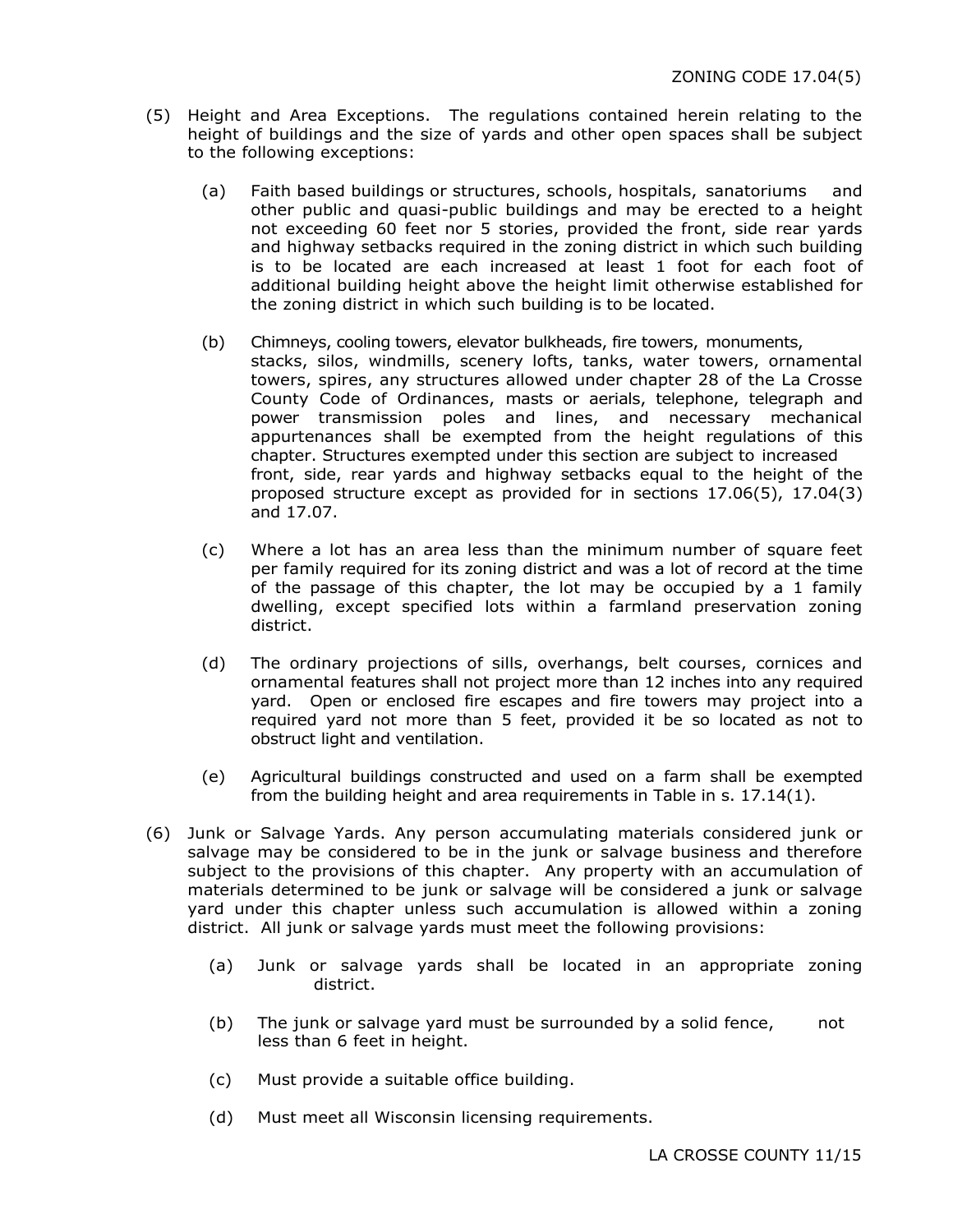- (e) The following are exceptions to these regulations:
	- 1. A licensed automobile sales establishment storing unlicensed vehicles intended for resale shall not be considered a junk or salvage yard under this chapter.
	- 2. A licensed automobile service facility storing unlicensed and/or inoperable vehicles for a period not to exceed 6 months per vehicle shall not be considered a junk or salvage yard under this chapter.
	- 3. Vehicles which are eligible to be registered and licensed on a quarterly basis may be stored in an open area, provided that such storage does not exceed more than a 9 month period.
	- 4. In an agricultural zoning district, the accumulation of agricultural vehicles, trailers, tractors, machinery and/or parts thereof, typically used for agricultural purposes will not be considered a junk or salvage yard.
	- 5. One unlicensed/inoperable motor vehicle may be allowed to be stored outside on a parcel. Vehicles being openly stored under this exemption must be properly screened from ordinary public view and the storage of such vehicles cannot constitute a health or safety hazard. Screening shall consist of privacy fencing, shrubs, trees, buildings or other suitable and appropriate means. An approved Conditional Use Permit may allow a person to store more than 1 unlicensed/inoperable vehicle on a parcel.
- (7) Abandoned Vehicles. This ordinance is adopted pursuant to the authorization contained in s. 342.40, Wis. Stats. Abandoned motor vehicles are hereby subject to Chapter 9 of the La Crosse County Code of Ordinances, Public Peace and Good Order, section 9.02 and the regulations therein.
- (8) Attached Garages. A garage is considered attached if the attachment is accessible from all connecting structures; completely enclosed by a roof, walls and floor; and is compliant with applicable regulations of the Wisconsin Uniform Dwelling Code. Openings are allowed for windows, doors, skylights and similar features.
- (9) Ordinance Exemptions. Borrow Sites and Material Disposal Sites for transportation projects, subject and according to Wis. Stats 85.193 are exempted from the regulations of this ordinance.

17.05 ZONING DISTRICTS. For the purpose of this chapter, the County is hereby divided into 12 zoning districts which are identified in sections 17.05(1)-(12) of this chapter.

The boundaries of the aforesaid districts are hereby established as shown on the Official Zoning District Map of La Crosse County. This map is made a part of this chapter by reference and all notations and references shown on this map are as much a part of this chapter as though specifically described herein. It is understood that amendments made appropriately to the Official Zoning District Map of La Crosse County pursuant to s. 59.69, Wis. Stats., or any amendments thereto, after the effective date of this chapter are also part of this chapter by reference.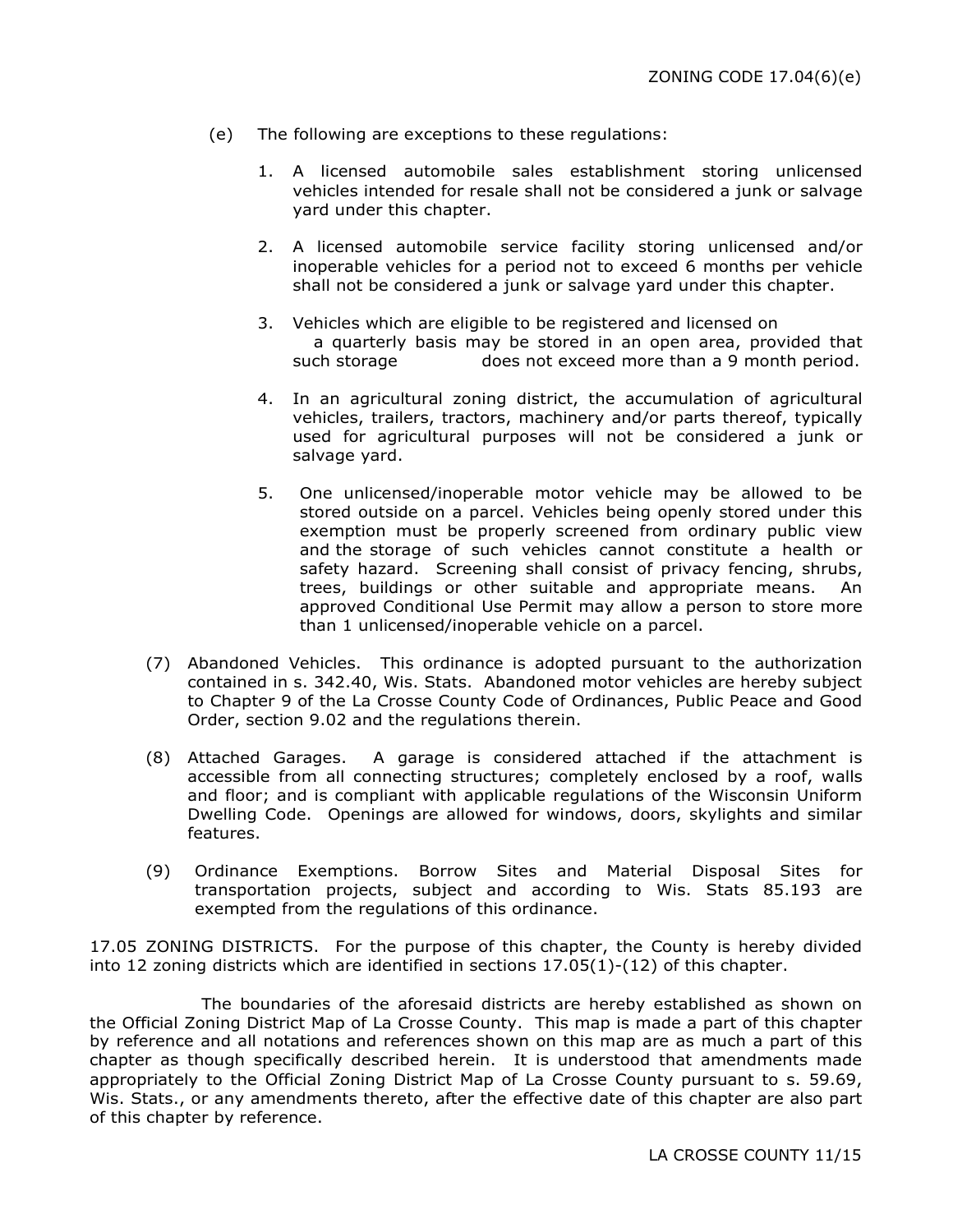The district boundaries as depicted on the Official Zoning District Map of La Crosse County are either highways, roads, streets, alleys, or section, quarter section or quarterquarter section lines, unless otherwise shown, and where the designation on the Official Zoning District Map of La Crosse County indicates that the various districts are approximately bounded by highway, road, street or alley lines, or section, quarter section or quarter-quarter section lines, such lines shall be construed to be the district boundary lines.

Where the district boundaries are not otherwise indicated and where the property has been or may hereafter be divided into blocks, lots, or parcels, the district boundaries shall be construed to be lots, or parcels, and where the designations of the Official Zoning District Map of La Crosse County are approximately bounded by lot lines, such lot line shall be construed to be determined by use of the scale shown on such map.

- (1) Residential District "A". In Residential District "A" no building or premises shall be used and no building shall hereafter be erected or structurally altered unless otherwise provided in this chapter.
	- (a) Authorized Uses.
		- 1. One family dwellings as principal or temporary residences.
		- 2. Conversion into a 1 family dwelling as a principal or temporary residence.
		- 3. Accessory buildings. See Table in s. 17.14(1).
		- 4. Accessory structures.
		- 5. Professional offices. See s. 17.04(1)(g).
		- 6. Home occupations. See s.  $17.04(1)(h)$ .
		- 7. Barber shops. See s. 17.04(1)(g).
		- 8. Beauty parlors. See s. 17.04(1)(g).
		- 9. Nursery schools, day nurseries, daycare centers, or child care centers for 8 or less children.
		- 10. One commercially related vehicle.
		- 11. Community Based Residential Facilities for 8 or less residents.
		- 12. Uses customarily incidental to any of the above uses when located on the same lot and not involving the conduct of any business.
		- 13. Condominium plats for principal residential single family dwellings.
		- 14. Public Parks.
		- 15. Household Livestock is authorized provided the following provisions are met: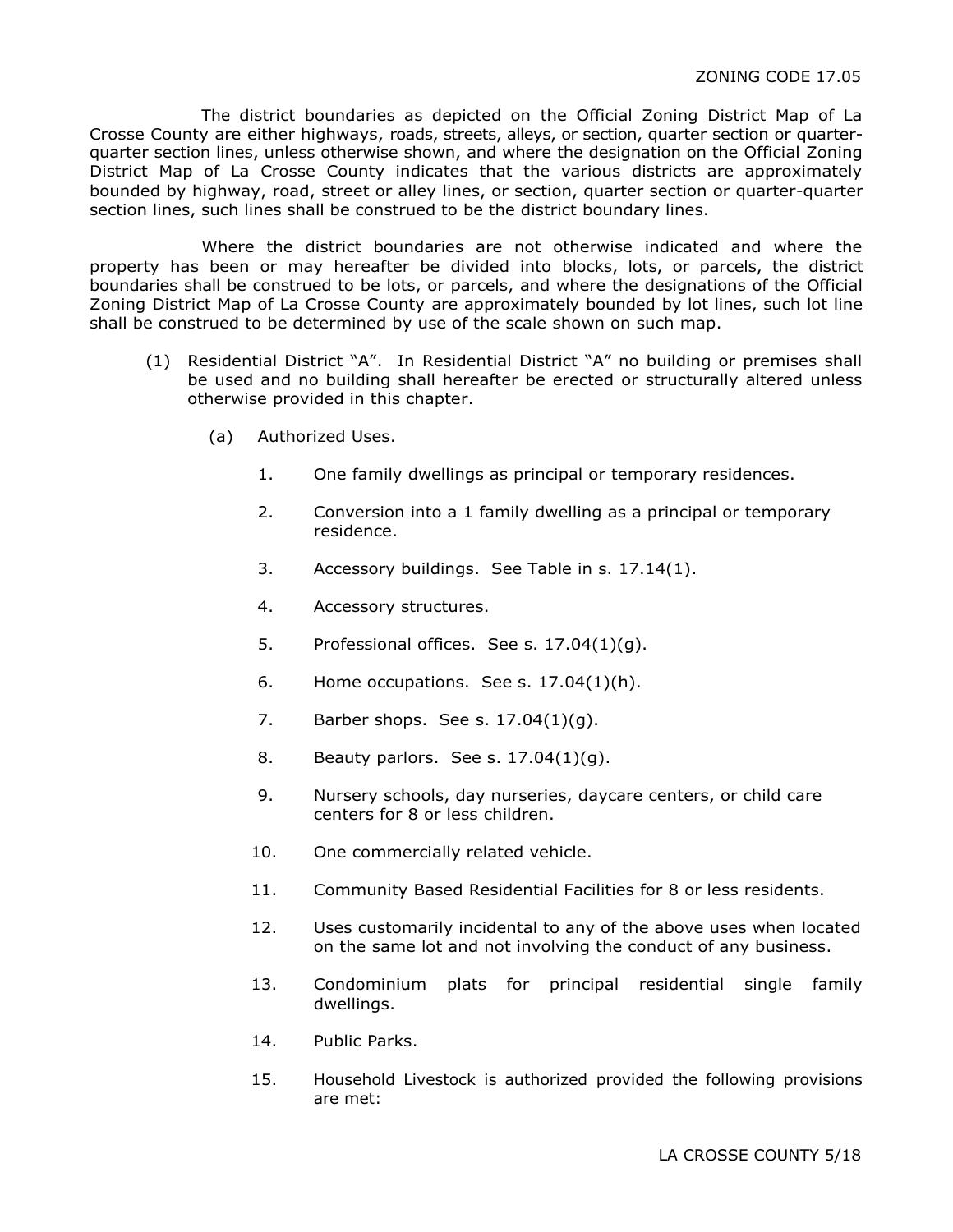- a. Any structure with a principal use of housing livestock or structures not fully enclosed shall maintain a minimum 17 foot setback from all property boundaries. Fully enclosed structures where the housing of household livestock is incidental to the structure's principal use shall be subject to setbacks as listed in s. 17.14.
- b. All fence enclosures shall be situated on the owner's lot, except where a greater setback is required by this or other ordinances.
- c. All enclosures shall be cleaned, maintained and kept in sanitary condition so that odors are confined to the owner's lot
- d. Five household livestock animals are authorized on lots up to 0.5 acres and one additional animal is authorized for each full 0.1 acre lot area greater than 0.5 acres, up to a maximum of 15 animals
- e. It is the owner's responsibility to comply with Wis. Admin. Code Ch. ATCP 17 regarding livestock premises registration.
- f. This authorization to keep household livestock does not preempt any restrictive covenants administered by another authority that apply to a platted residential subdivision.
- (b) Conditional Uses.
	- 1. Golf courses, except miniature golf courses and driving ranges.
	- 2. Funeral homes.
	- 3. Group homes.
	- 4. Home occupations and professional offices other than those defined under ss. 17.03(40) and 17.03(71). See ss. 17.04(1)(g) and 17.04(1)(h).
	- 5. Hospitals, clinics, medical and dental offices.
	- 6. Nursery schools, day nurseries, daycare centers, or child care centers for more than 8 children.
	- 7. Private clubs, fraternities, sororities and lodges.
	- 8. Utility buildings, exchanges, sub-stations and relay structures, provided that there is no service garage or storage yard.
	- 9. Truck gardening, nurseries and greenhouses for the propagation of plants only, provided that the greenhouse heating system shall not be less than 60 feet from any property line.
	- 10. New agricultural buildings, provided that agricultural buildings in which livestock are kept shall be at least 100 feet from the nearest residence or non-farm lot.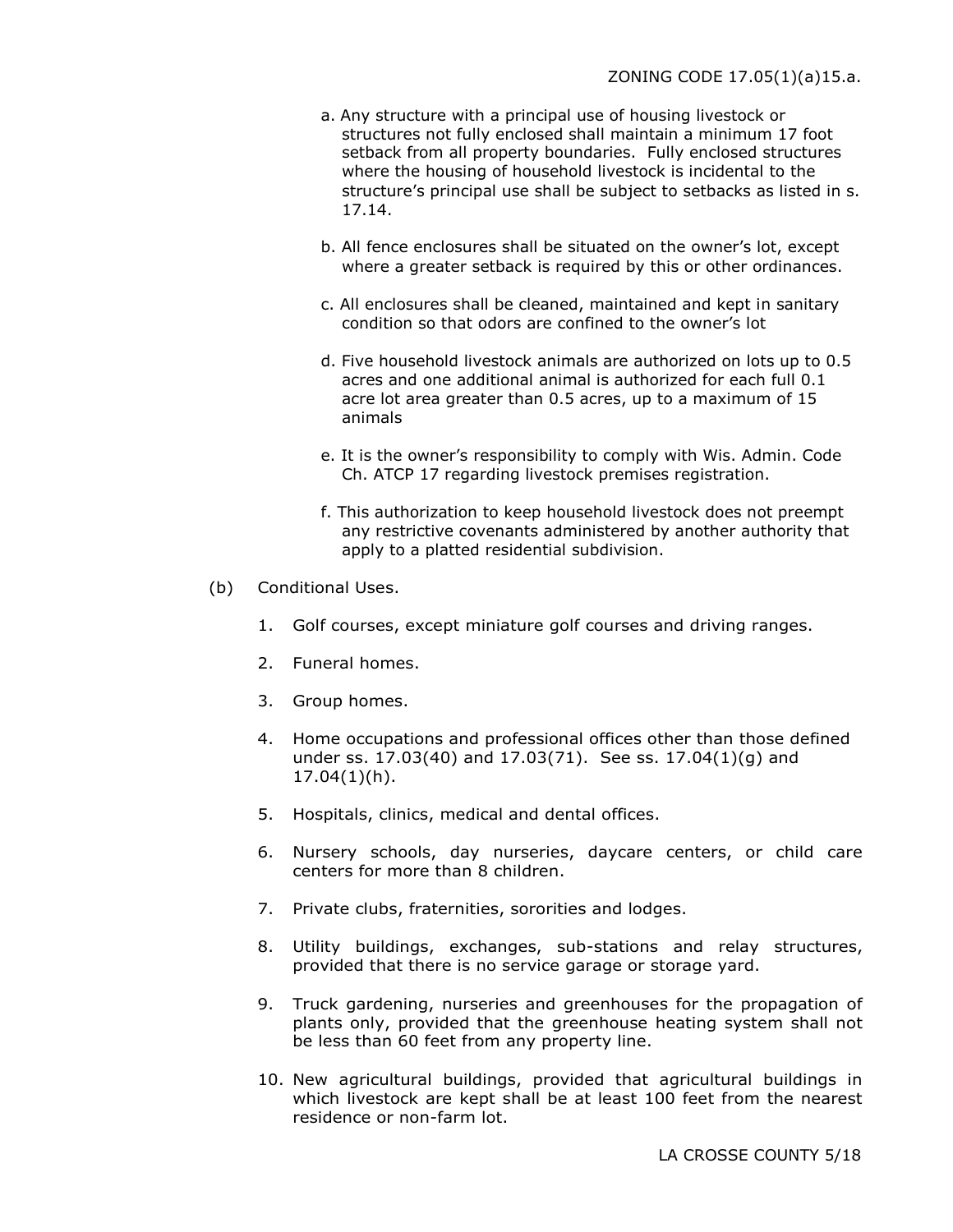- 11. One detached accessory residential dwelling unit on the same parcel or lot subject to the Table in s.  $17.14(1)$ . The lot area must be twice the minimum as specified in  $s.17.05(1)(c)5$ .
- 12. Community Based Residential Facilities for more than 8 residents.
- 13. Bed and Breakfast.
- 14. Transient Residential Uses.
- 15. Boarding Houses.
- 16. Tourist Rooming Houses.
- (c) Dimensional Standards. The following dimensional standards shall apply to the principal structure:
	- 1. Height. There shall be a maximum height of 35 feet.
	- 2. Setback. Highway setback lines as provided in s. 17.06 or as established on a recorded subdivision or right-of-way plat.
	- 3. Side yard. There shall be a side yard on each side of the structure. The sum of the widths of the required side yard shall not be less than 20 feet and no single side yard shall be less than 8 feet in width.
	- 4. Rear yard. There shall be a rear yard having a minimum depth of 25 feet.
	- 5. Lot area. There shall be a minimum lot area per dwelling as follows:
		- a. A lot served by a public sanitary sewer shall have a minimum lot area of 10,000 square feet for a 1 family dwelling.
		- b. A lot served by a POWTS shall have a minimum lot area of 20,000 square feet for a 1 family dwelling.
	- 6. Lot width. There shall be a minimum lot width measured at the Highway or front yard setback line as follows:
		- a. A lot served by a public sanitary sewer shall have a minimum lot width of 75 feet.
		- b. A lot served by a POWTS shall have a minimum lot width of 100 feet.
- (2) Residential District "B". In Residential District "B" no building or premises shall be used and no building shall be hereafter be erected or structurally altered unless otherwise provided in this chapter.
	- (a) Authorized Uses.
		- 1. Any use authorized in Residential District "A". See s. 17.05(1)(a).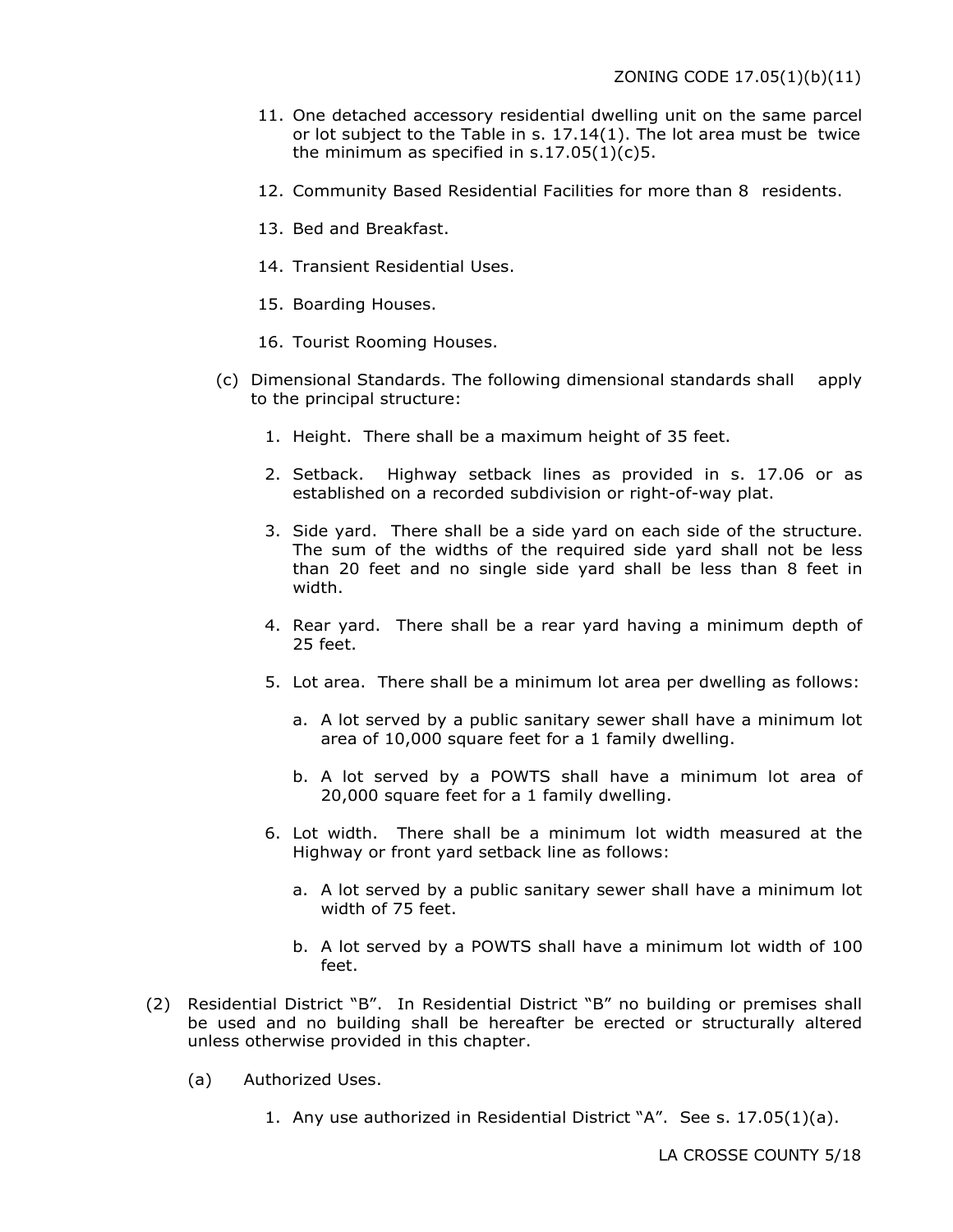- 2. Two family dwellings as principal or temporary residences.
- 3. Conversion into a 1 family or 2 family dwelling as a principal or temporary residences.
- 4. A Condominium Plat containing 1 or more 2 family dwellings which are to be used as principal or temporary residences.
- (b) Conditional Uses. As authorized and regulated in Residential District "A". See s. 17.05(1)(b).
- (c) Dimensional Standards. The following dimensional standards shall apply to the principal structure:
	- 1. Height. There shall be a maximum height of 35 feet.
	- 2. Setback. Highway setback lines as provided in s. 17.06 or as established on a recorded subdivision plat or right-of-way plat.
	- 3. Side yard. There shall be a side yard on each side of the structure. The sum of the widths of the required side yard shall not be less than 20 feet and no single side yard shall be less than 8 feet in width.
	- 4. Rear yard. There shall be a rear yard having a minimum depth of 25 feet.
	- 5. Lot area. There shall be a minimum lot area per dwelling as follows:
		- a. A lot served by a public sanitary sewer shall have a minimum lot area of 7,200 square feet for a 1 family or 2 family dwelling.
		- b. A lot served by a POWTS shall have a minimum lot area of 20,000 square feet for a 1 family dwelling and a minimum lot area of 25,000 square feet for a 2 family dwelling.
	- 6. Lot width. There shall be a minimum lot width measured at the highway or front yard setback line as follows:
		- a. A lot served by a public sanitary sewer shall have a minimum lot width of 60 feet.
		- b. A lot served by a POWTS shall have a minimum lot width of 100 feet.
- (3) Residential District "C". In Residential District "C" no building or premises shall be used and no building shall hereafter be erected or structurally altered unless otherwise provided in this chapter.
	- (a) Authorized Uses.
		- 1. Any use authorized in Residential District "B" under s. 17.05(2)(a) except for Household Livestock.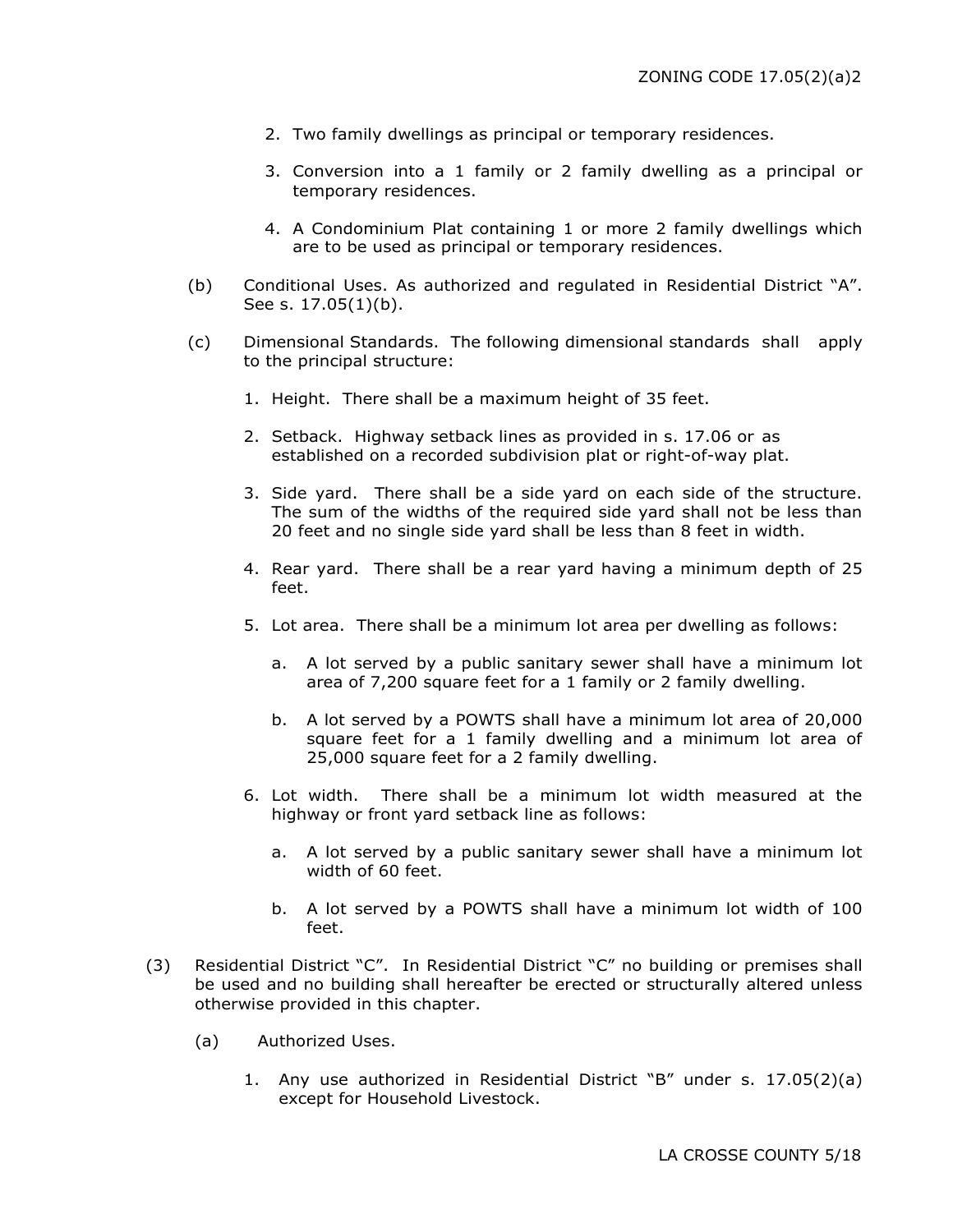- 2. Multiple family dwelling for principal or temporary residential uses.
- 3. Conversion into a 1 family, 2 family or multiple family dwelling for principal or temporary residential uses.
- 4. A Condominium Plat containing 1 or more multiple family dwellings for principal or temporary residential uses.
- 5. Planned Unit Development.
- (b) Conditional Uses. As authorized and regulated in Residential District "A". See s. 17.05(1)(b).
	- 1. Tourist Rooming Houses.
- (c) Dimensional Standards. The following dimensional standards shall apply to the principal structure:
	- 1. Height. There shall be a maximum height of 35 feet.
	- 2. Setback. Highway setback lines as provided in s. 17.06 or as established on a recorded subdivision plat or right-of-way plat.
	- 3. Side yard. There shall be a side yard on each side of the structure. The sum of the widths of the required side yard shall not be less than 20 feet and no single side yard shall be less than 8 feet in width.
	- 4. Rear yard. There shall be a rear yard having a minimum depth of 25 feet.
	- 5. Lot area. There shall be a minimum lot area per dwelling as follows:
		- a. A lot served by a public sanitary sewer shall have a minimum lot area of 7,200 square feet for a 1 family or 2 family dwelling. A multiple family dwelling shall have a minimum lot area of 2,500 square feet per dwelling unit.
		- b. A lot served by a POWTS shall have a minimum lot area of 20,000 square feet for a 1 family dwelling and 5,000 square feet for each additional dwelling unit.
	- 6. Lot width. There shall be a minimum lot width measured at the highway or front yard setback line as follows:
		- a. A lot served by a public sanitary sewer shall have a minimum lot width of 60 feet.
		- b. A lot served by a POWTS shall have a minimum lot width of 100 feet.
- (4) Rural District. In the Rural District no building or premises shall be used and no building shall hereafter be erected or structurally altered unless otherwise provided in this chapter.
	- (a) Authorized Uses.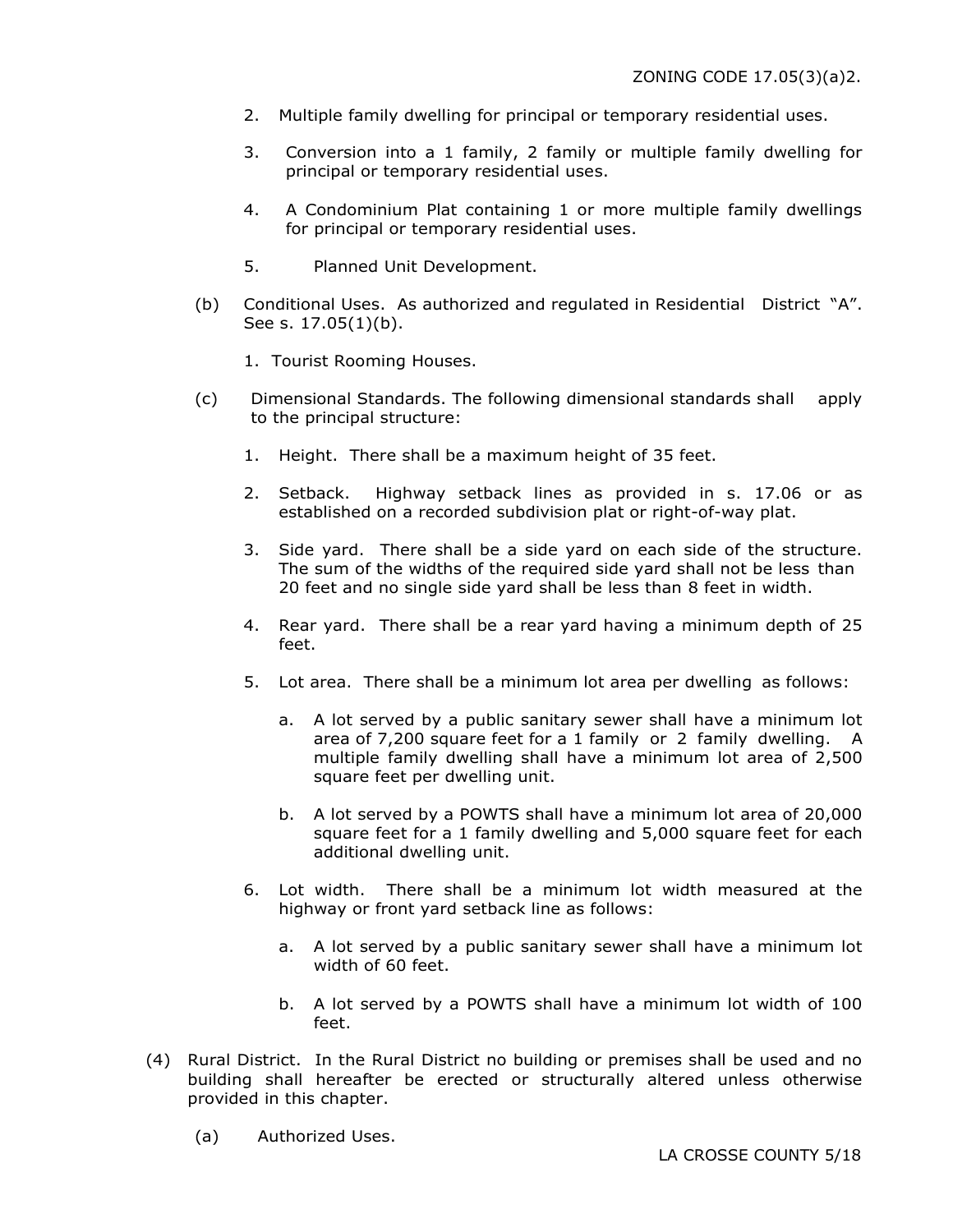- 1. Residential.
	- a. Any use authorized in Residential District "B". See s. 17.05(2)(a).
	- b. Conservation and cluster residential subdivisions.
- 2. Agricultural.
	- a. Farm. See s. 17.03(39).
	- b. Livestock.
	- c. One roadside stand for the sale of farm products produced on the premises.
	- d. Beekeeping.
	- e. Dairy farming.
	- f. Egg production.
	- g. Floriculture.
	- h. Fish farming.
	- i. Forest and game management.
	- j. Grazing.
	- k. Orchards.
	- l. Plant greenhouse and nurseries.
	- m. Raising of crops.
	- n. Sod farming.
	- o. Riding, training or boarding stables, paddocks, and equestrian trails.
	- p. Mineral extractions incidental to a farming operation.
- (b) Conditional Uses.
	- 1. As authorized and regulated in Residential District "A". See s. 17.05(1)(b).
	- 2. Multiple family dwelling for principal, temporary or transient residential uses.
	- 3. Conversion into a multiple family dwelling for principal, temporary or transient residential uses.
	- 4. A Condominium Plat containing 1 or more multiple family dwellings for principal, temporary or transient residential uses.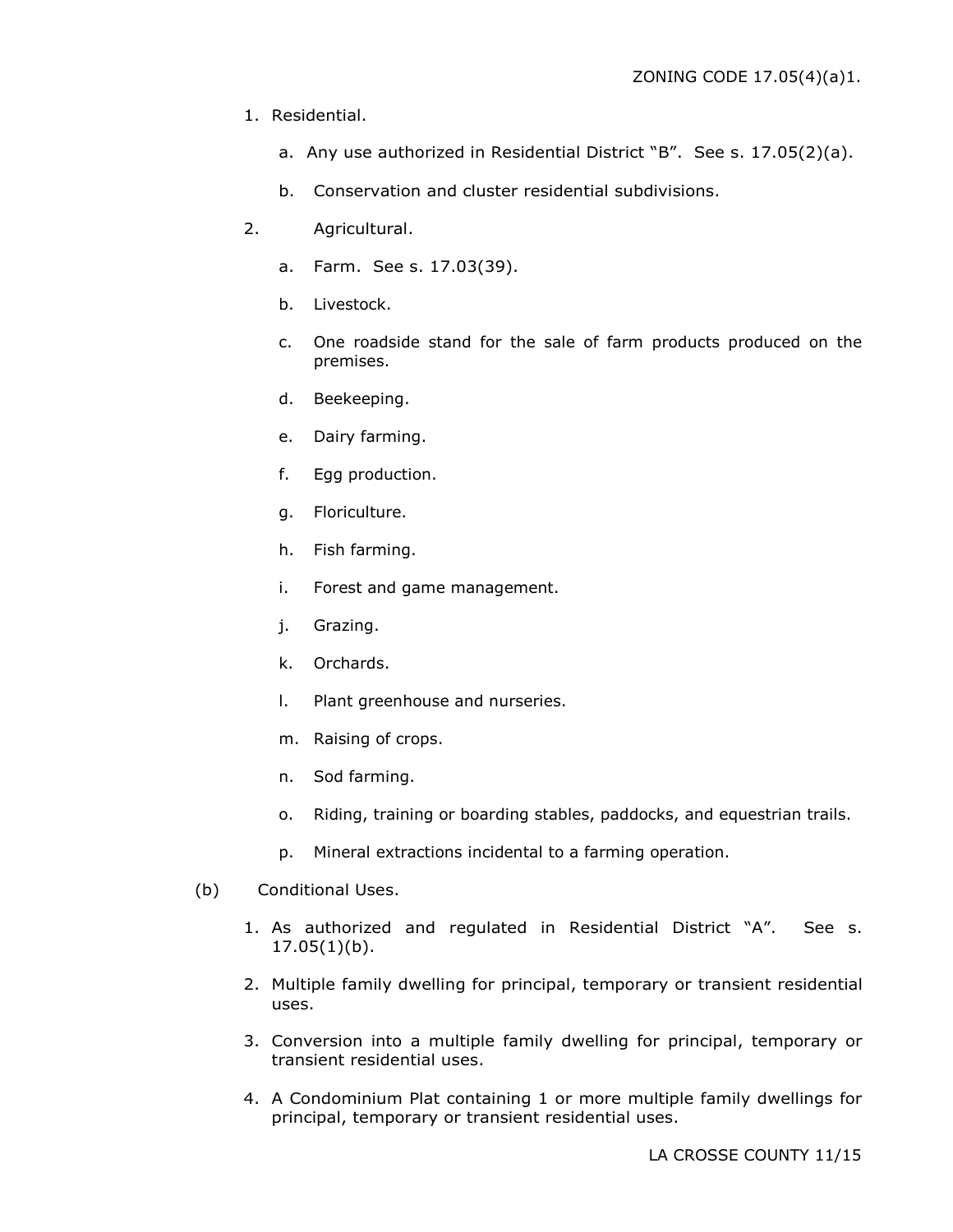- 5. Planned Unit Development.
- 6. Contractor's storage.
- 7. Commercial Animal Establishments.
- 8. Manufactured homes within a Base Farm Tract.
- (c) Dimensional Standards. The following dimensional standards shall apply to the principal structure:
	- 1. Height. There shall be a maximum height of 35 feet.
	- 2. Setback. Highway setback lines as provided in s. 17.06 or as established on a recorded subdivision plat or right-of-way plat.
	- 3. Side yard. There shall be a side yard on each side of the structure. The sum of the widths of the required side yard shall not be less than 20 feet and no single side yard shall be less than 8 feet in width.
	- 4. Rear yard. There shall be a rear yard having a minimum depth of 25 feet.
	- 5. Lot area. There shall be a minimum lot area of 20,000 square feet for a 1 family dwelling and 5,000 square feet for each additional dwelling unit.
	- 6. Lot width. There shall be a minimum lot width of 100 feet measured at the Highway or front yard setback line.
- (5) Exclusive Agricultural District. In the Exclusive Agricultural District no building or premises shall be used and no building shall hereafter be erected or structurally altered unless otherwise provided in this chapter.
	- (a) Purpose. The Purpose of the Exclusive Agricultural District is to preserve agricultural land for food and fiber production; protect productive farmers by preventing conflicts between incompatible uses; maintain a viable agricultural base to support agricultural processing and service industries; reduce costs of providing services to scattered non-farm uses; promulgate orderly urban growth; implement the provisions of the County Farmland Preservation Plan when adopted and periodically revised; and comply with the provisions of the Farmland Preservation Law to permit eligible landowners to receive tax credits under Subchapter IX of Chapter 71, Wis. Stats.
	- (b) Application. This district is generally intended to apply to lands which include all classes of soils in the County that are in productive agricultural use including, but not limited to, land demonstrated to be productive for forestry, dairy, livestock raising and grazing; lands historically farmed which are integral parts of farm operations; lands for the production of specialty crops; and lands that are potentially productive if given improvements such as irrigation or drainage.
	- (c) Authorized Uses.
		- 1. Residential.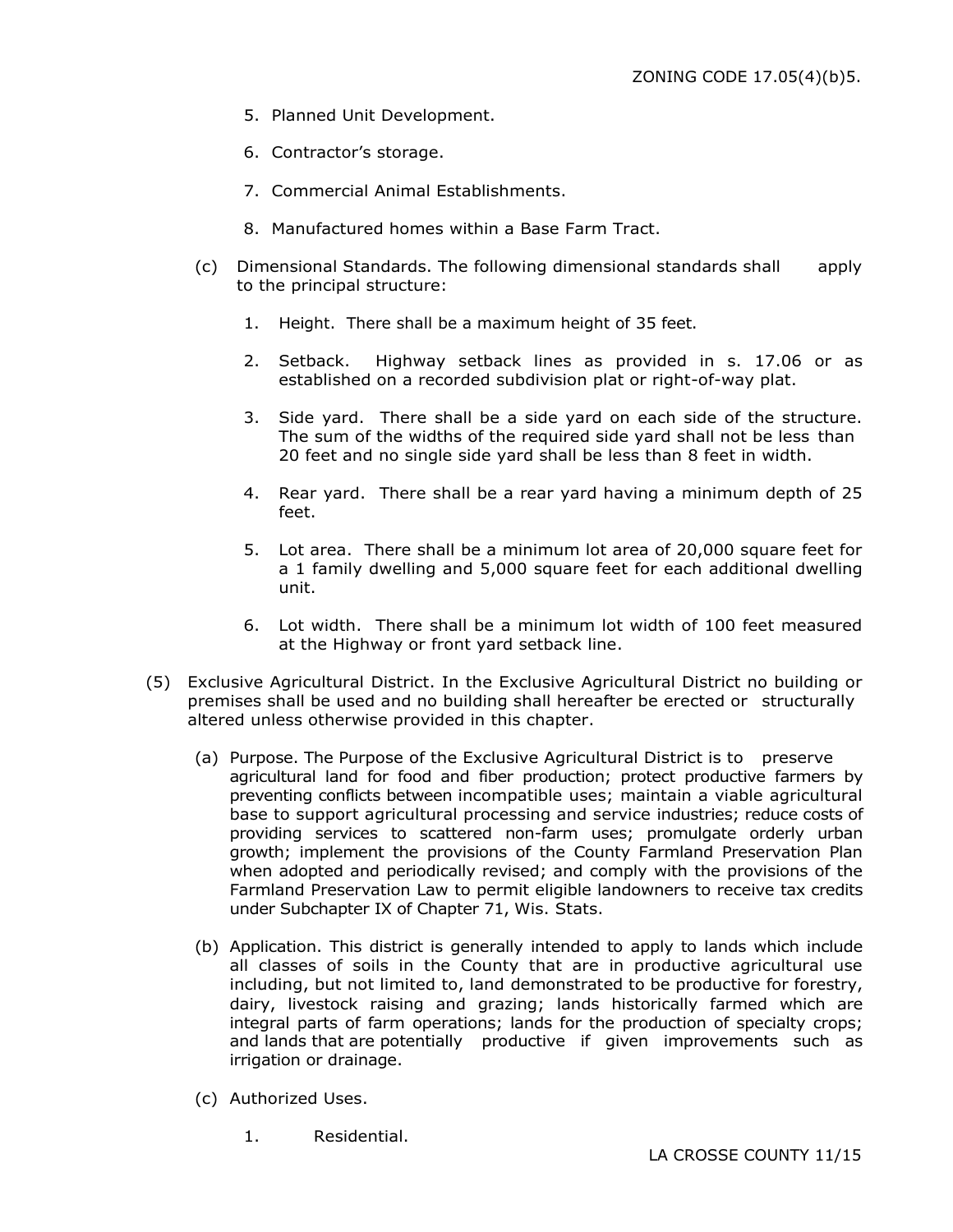- a. Pre-existing residences located in areas subject to zoning under this chapter may be continued in residential use and shall not be subject to any limitations imposed or authorized under s.17.04(4). Such pre-existing residences may be structurally altered and repaired, replaced, or rebuilt if destroyed but are subject to setback, height and other dimensional requirements. If a pre-existing residence is removed, destroyed, or not occupied for a period of 12 consecutive months, it cannot be replaced or re-occupied and all future use of the property must conform to the provisions of this chapter. Pre-existing residences that are to be rebuilt, must meet the provisions of  $17.05(5)(c)1.b.i$  or ii. Preexisting residences shall be used as principal residences.
- b. The owner of a Base Farm Tract (BFT) may be allowed to file a zoning petition to rezone to the Rural District up to 3% of a BFT for farm and/or non-farm residences. Said petition shall designate 1 contiguous area for rezoning which includes all necessary public utilities. A zoning petition to rezone to the Rural District shall not be allowed on a BFT which has been issued a Conditional Use Permit for residential use on a BFT. The approval of a 3% rezone shall be subject to recording of deed restrictions that shall apply to the balance of the BFT. The deed restrictions shall prohibit any additional residences, subdivision of land or non-agricultural development on the remainder of the BFT. A 3% rezone petition for residential development cannot do any of the following:
	- i. Convert prime farmland from agricultural use or convert land previously used as cropland, other than a woodlot, from agricultural use if on the farm there is a reasonable alternative location or size for a farm residential parcel or farm residence.
	- ii. Significantly impair or limit the current or future agricultural use of other protected farmland.
- c. Parking or storage of 1 semi-tractor and/or semi-trailer. Semitractors must be licensed and operable. Semi- trailers must be roadworthy.
- d. Upon establishment of a farm residential dwelling, additional uses are authorized as listed in s.  $17.05(1)(a)$  and that also meet the definition of an accessory use under s. 91.01(1), Wis. Stats.
- 2. Agricultural
	- a. Agricultural uses except for poultry operations involving more than 10,000 birds and feedlots holding more than 500 animal units.
	- b. Agricultural accessory uses, except for those that would otherwise require a conditional use permit.
- (d) Conditional Uses.
	- 1. Residential.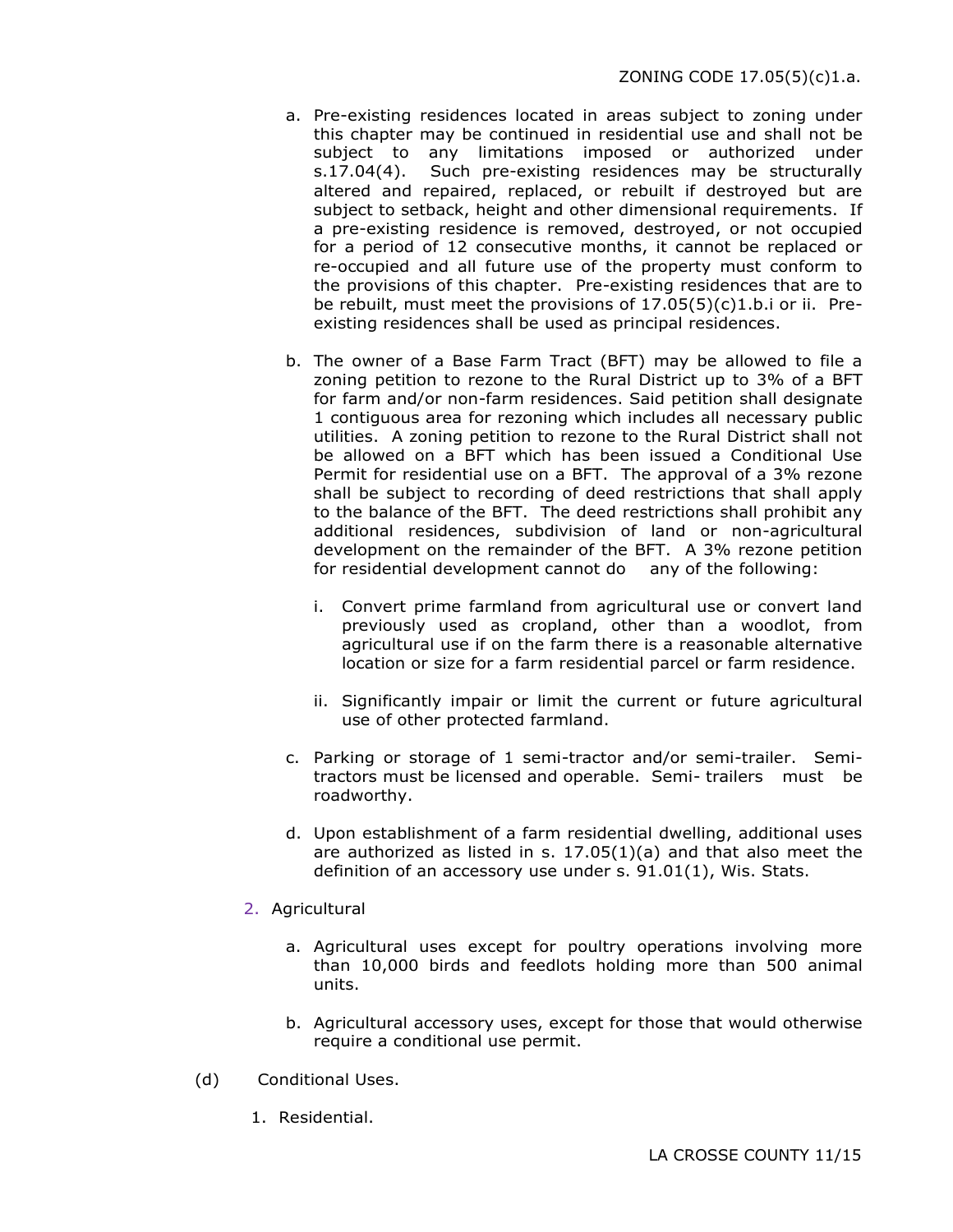- a. A Conditional Use Permit may be granted for up to 1 farm residence for every 35 acres of land included in the Base Farm Tract (BFT). A maximum of 5 farm residences are allowed. Two family dwellings are allowed but will count as 2 residences. Existing farm residences at the time of adoption of this chapter are counted against the number of farm residences allowed. If any portion of the BFT has been previously rezoned to the Rural District for residential use, farm residences cannot be authorized by a Conditional Use Permit. The approval of a Conditional Use Permit to establish a residence shall be subject to recording of deed restrictions that shall apply to the residence and to the balance of 35 acres or 1/5 of the BFT, whichever is greater, of the BFT. The deed restrictions shall prohibit any additional residences, subdivision of land or non-agricultural development on the remainder of the 35 acres identified in the legal description. An Administrative Conditional Use Permit may be issued by the Department without Committee approval under this subsection provided that the provisions of s.  $17.05(5)(d)1.a.$ ii. are met. Residences authorized by the above can be used as primary, transient or temporary residences.
	- i. If the owner of a parcel, currently within a farmland preservation zoning district, has purchased additional contiguous acreage within a farmland preservation zoning district, which, in combination with the existing parcel, meets or exceeds the minimum area requirements for a BFT, the boundaries of the BFT can be modified or created as part of the application for a conditional use permit for residential use. If a BFT boundary is modified after the effective date of this ordinance, residential development can only occur through the approval of a conditional use permit on all BFTs created by the boundary modification.
	- ii. A parcel for a farm residence authorized by an Administrative Conditional Use Permit cannot do any of the following:
		- (i) Convert prime farmland from agricultural use or convert land previously used as cropland, other than a woodlot, from agricultural use if on the farm there is a reasonable alternative location or size for a farm residential parcel or farm residence.
		- (ii) Significantly impair or limit the current or future agricultural use of other protected farmland.
- b. Temporary housing for seasonal farm laborers.
- c. Manufactured homes to be used as farm residences only.
- d. Any recreational vehicle, trailer or other similar transportation device, if the wheels have been removed or if otherwise temporarily fixed to the ground or attached to something having a temporary location on the ground.
- e. Group homes.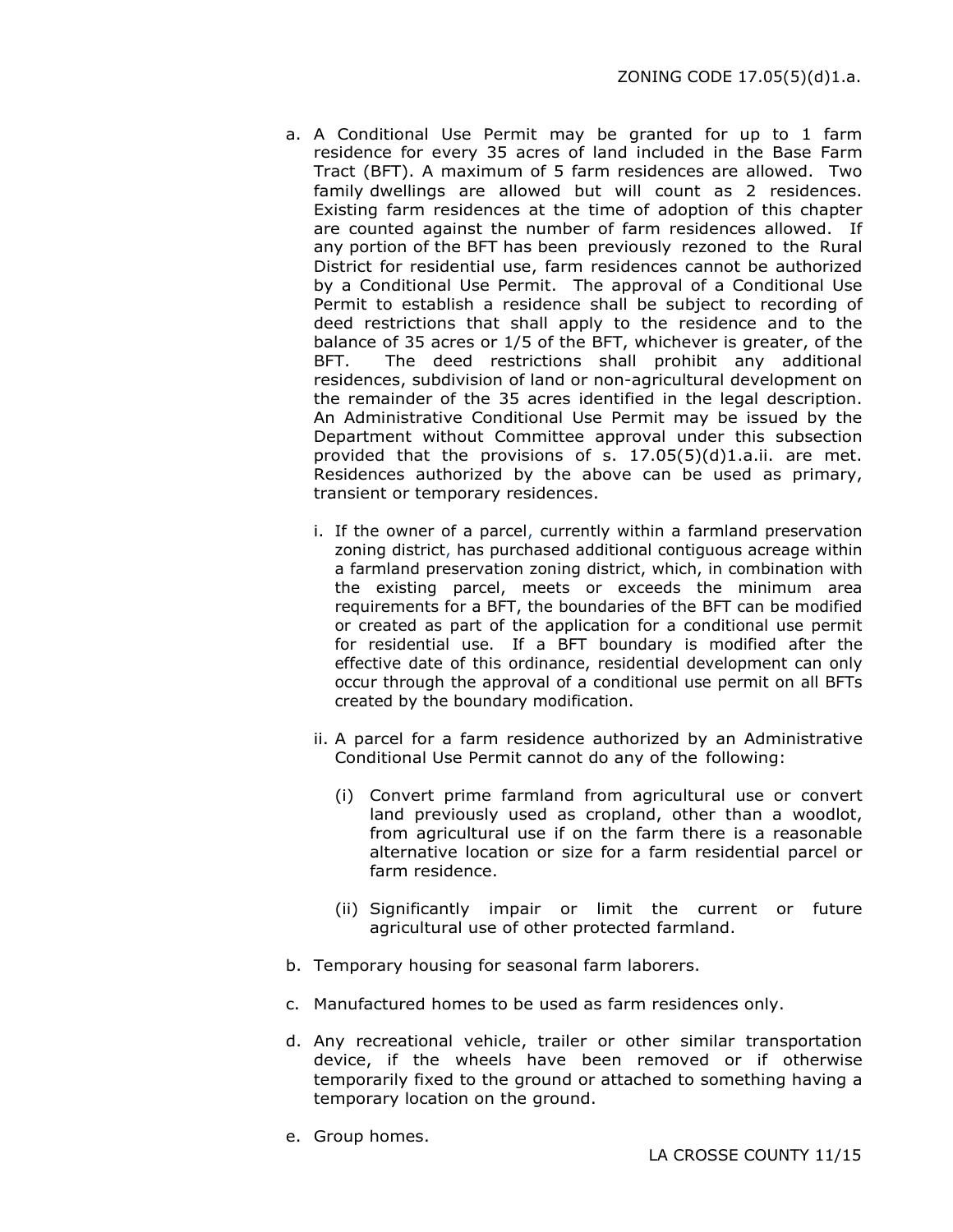- f. Home occupations, including nursery schools, day nurseries, daycare centers, or child care centers for more than 8 children, and professional offices other than those defined under ss. 17.03(45) and 17.03(71), provided the occupation meets the requirements of s.  $91.01(1)$ , Wis. Stats. See ss.  $17.04(1)(q)$  and 17.04(1)(h).
- g. Governmental, religious, or nonprofit community uses that qualify under  $\S91.46(5)$ , Wis. Stats.
- h. Community Based Residential Facilities for more than 8 residents, meeting 60.63(5).
- i. Transient Residential Uses. (See (d)1a above)
- j. Bed and Breakfast.
- k. Cabins for transient or temporary residential uses of the landowner.
- 2. Agricultural.
	- a. Fur Farms when located not less than 400 feet from any residential building other than that of the owner of the premises, their agent or their employee, and not less than 200 feet from the right-of-way line of any federal, state, county trunk highway or town road.
	- b. Feedlots when more than 500 animal units.
	- c. Poultry operations when more than 10,000 birds.
	- d. Sawmills when located on the premises for more than 30 days.
	- e. Dams and flowages.
	- f. Agriculturally related business uses that meet the requirements of s. 91.01(3), Wis. Stats.
	- g. Agriculture accessory uses that meet the requirements of §91.01(1)(d), Wis. Stats.
	- h. Commercial transport trailers or containers to be placed and used for agricultural storage. The wheels of any recreational vehicle, trailer or other similar transportation device shall not be removed or otherwise temporarily or permanently fixed to the ground or attached to something having a temporary or permanent location on the ground by any person in any manner unless a Conditional Use Permit is granted.
- 3. Other.
	- a. Cemeteries and related faith based buildings or structures found by the Committee and County Board to meet the requirements of s. 91.46(5), Wis. Stats.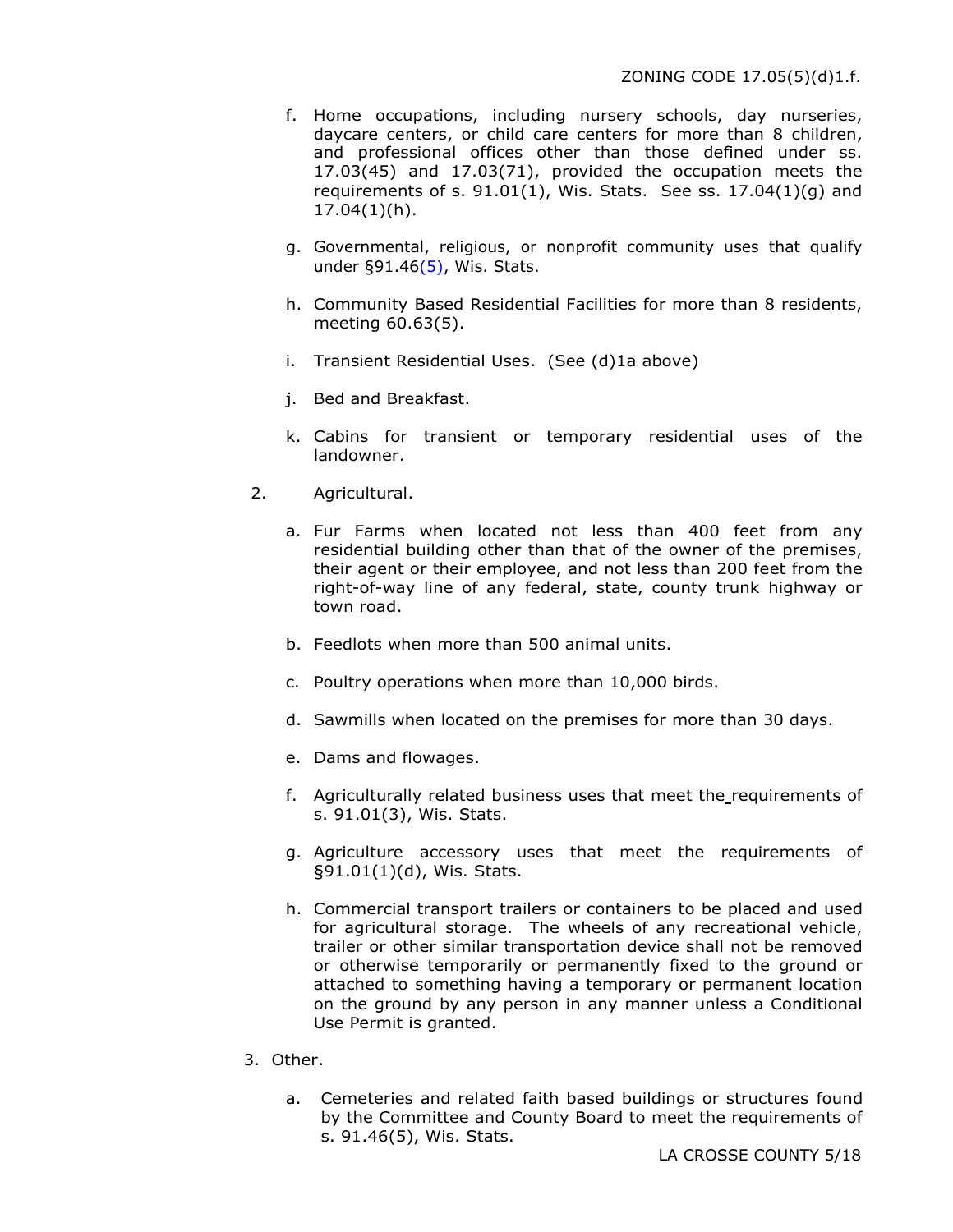- b. Commercial animal establishments meeting the requirements of s. 91.01(1)(d), Wis. Stats.
- c. Livestock veterinary services and hospitals.
- d. Commercial mineral extraction generating less than 200 vehicle trips per day found by the Committee and County Board to meet the requirements of s. 91.46(6), Wis. Stats.
- (e) Dimensional Standards.
	- 1. The following dimensional standards shall apply to the principal residential structure:
		- a. Height. There shall be a maximum height of 35 feet.
		- b. Setback. Highway setback lines as provided in s. 17.06 or as established on a recorded subdivision plat or right-of-way plat.
		- c. Side yard. There shall be a side yard on each side of the structure. The sum of the widths of the required side yard shall not be less than 20 feet and no single side yard shall be less than 8 feet in width.
		- d. Rear yard. There shall be a rear yard having a minimum depth of 25 feet.
		- e. Lot area. There shall be a minimum lot area of 20,000 square feet for each 1 family dwelling and 25,000 for each two-family dwelling.
		- f. Lot width. There shall be a minimum lot width of 100 feet measured at the Highway or front yard setback line.
	- 2. Accessory Buildings. Residential accessory buildings shall meet the dimensional standards as provided by the Table in s. 17.14(1) unless this requirement is waived for an existing rural accessory building by the Committee. Upon waiver by the Committee, the square footage and number of buildings of all accessory structures, including the rural accessory building on said parcel, shall be included in future determinations by the department as provided by the Table in s.17.14(1).
- (f) Standards for Rezoning.
	- 1. The Department of Agriculture, Trade and Consumer Protection shall be notified of all rezoning out of the farmland preservation district by March 1 of each year.
	- 2. Decisions on zoning petitions for rezoning areas within a farmland preservation district shall be based on the following findings:
		- a. The land is better suited for a use not allowed in the farmland preservation zoning district.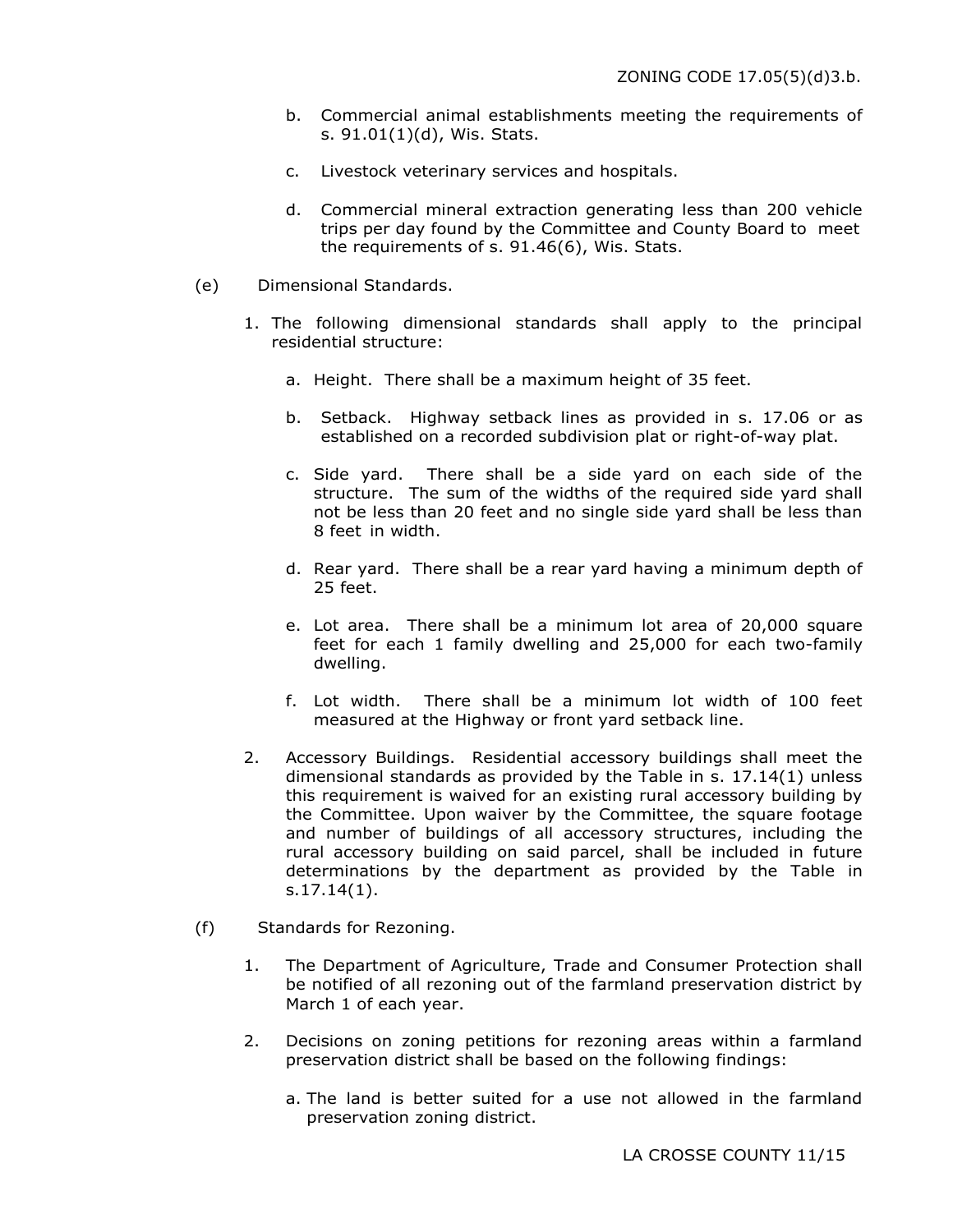- b. The rezoning is consistent with any applicable comprehensive plan.
- c. The rezoning is substantially consistent with the county certified farmland preservation plan.
- d. The rezoning will not substantially impair or limit current or future agricultural use of surrounding parcels of land that are zoned for or legally restricted to agricultural use.
- e. Adequate public facilities to serve the development are present or will be provided.
- f. Provision of these facilities will not be an unreasonable burden to local government.
- g. Development will not cause unreasonable air and water pollution, soil erosion or adverse effects on rare or irreplaceable natural areas.
- h. The need of the proposed development in an agricultural area.
- i. The availability of alternate locations.
- j. The productivity of the agricultural land involved.
- (g) Provisions which apply to a Conditional Use Permit for feedlots.
	- 1. Pursuant to s. 93.90, Wis. Stats., the County of La Crosse hereby adopts and incorporates the provisions of s. 93.90, Wis. Stats., and Wisconsin Administrative Code, ATCP 51.
	- 2. Expansion. A Conditional Use Permit is required for the expansion of an existing or previously approved livestock facility if the number of animal units kept at the expanded livestock facility will exceed all of the following:
		- a. Five hundred animal units.
		- b. A number that is 20% higher than the number kept on May 1, 2006. This 20% requirement shall not apply to expansions that occurred prior to May 1, 2006.
	- 3. Provisions related to waste storage and runoff management facilities.
		- a. A Conditional Use Permit application, which contains plan modifications to facilities which must meet waste storage and run off management requirements pursuant to Wisconsin Administrative Code, ATCP 51, shall contain plan modifications certified by a professional engineer or agricultural engineering practitioner in accordance with Wisconsin Administrative Code, ATCP 51, or a person with the appropriate engineering job approval according to Natural Resources Conservation Service (NRCS) standards meeting the requirements of Wisconsin Administrative Code, ATCP 51.18 and 51.20.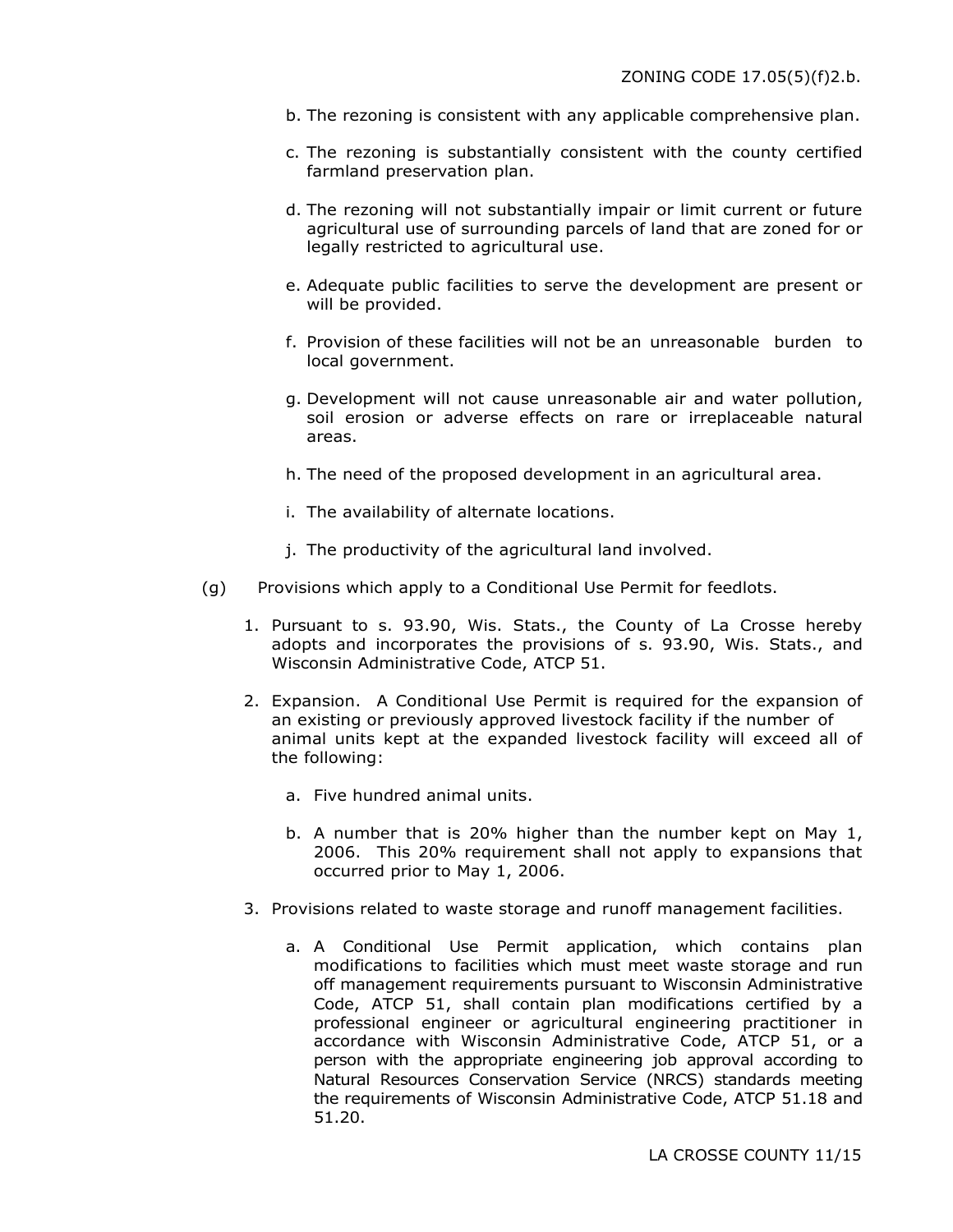- b. The applicant shall submit as-built plans of constructed facilities, which shall be prepared by a professional engineer or agricultural engineering practitioner or a person with appropriate engineering job approval according to NRCS standards as required for plan modifications by this subsection.
- (6) General Agricultural District. In the General Agricultural District no building or premises shall be used and no building shall hereafter be erected or structurally altered unless otherwise provided in this chapter.
	- (a) Purpose. The purpose of the General Agricultural District is to provide for a buffer between the Exclusive Agricultural District and areas planned for eventual urban development.
	- (b) Authorized Uses.
		- 1. Residential. Any use authorized in the Exclusive Agricultural District. See s. 17.05(5)(c)1.
		- 2. Agricultural. Any use authorized in the Exclusive Agricultural District. See s. 17.05(5)(c)2.
	- (c) Conditional Uses. As authorized and regulated in the Exclusive Agricultural District except feedlots for more than 1,000 animal units. See s. 17.05(5)(d).
	- (d) Dimensional Standards. As authorized and regulated in the Exclusive Agricultural District. See s. 17.05(5)(e).
	- (e) Standards for Rezoning. As authorized and regulated in the Exclusive Agricultural District. See s. 17.05(5)(f).
	- (f) Provisions which apply to a Conditional Use Permit for feedlots. As authorized and regulated in the Exclusive Agricultural District except feedlots for more than  $1,000$  animal units. See s.  $17.05(5)(q)$ .
- (7) Recreational and Natural Resource District. In the Recreational and Natural Resource District no building or premises shall be used and no building shall hereafter be erected or structurally altered unless otherwise provided in this chapter.
	- (a) Authorized Uses.
		- 1. Natural Resource Uses.
			- a. Forest preserves, forestry and the production of forest products.
			- b. The harvesting of any wild crops such as marsh hay, ferns, moss, berries, nuts or seeds.
			- c. Plant greenhouses and nurseries.
			- d. Grazing.
			- e. Commercial animal establishments.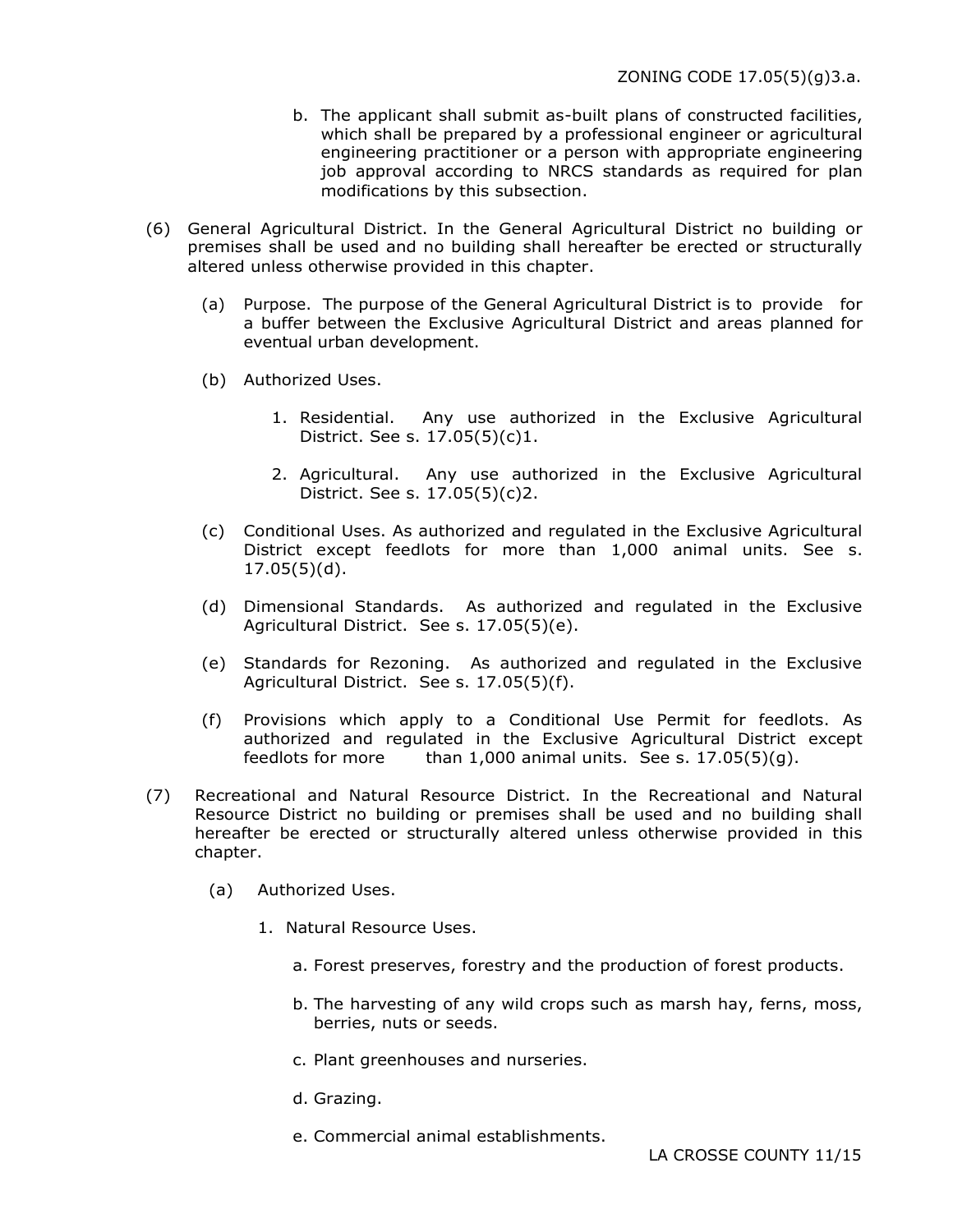- f. Fur and animal farms.
- g. Mines, quarries and gravel pits.
- h. Processing of natural resources.
- i. Dams, flowages and hydroelectric power and flood control dams, dikes or other structures.
- j. Telephone, electric and cable transmission lines and related buildings or structures.
- k. Aircraft landing fields, basins and hangers.
- l. Fire control structures.
- 2. Recreational Uses.
	- a. Public parks, private parks and playgrounds.
	- b. Campgrounds.
	- c. Hunting, fishing and trapping cabins.
		- i. Cannot be used as Principal Residences.
		- ii. Cabins are subject to dimensional requirements of a minimum lot size of 20,000 square feet for the first cabin and 5,000 for each additional.
	- d. Boat liveries and bait shops.
	- e. Golf Courses & Driving Ranges.
- 3. Residential Uses. Existing residences located in areas subject to zoning under this chapter may be continued in principal residential use and shall not be subject to any limitations imposed or authorized under s. 17.04(4). Such residences may be structurally altered and repaired, replaced, or rebuilt if destroyed but are subject to setback, height and other dimensional requirements.
- (b) Conditional Uses.
	- 1. One single family dwelling for a watchman, caretaker or supervisor employed on the premises and used as a principal or transient residence.
	- 2. Hotels and motels.
	- 3. Riding, shooting and hunting clubs.
	- 4. Off road vehicle clubs.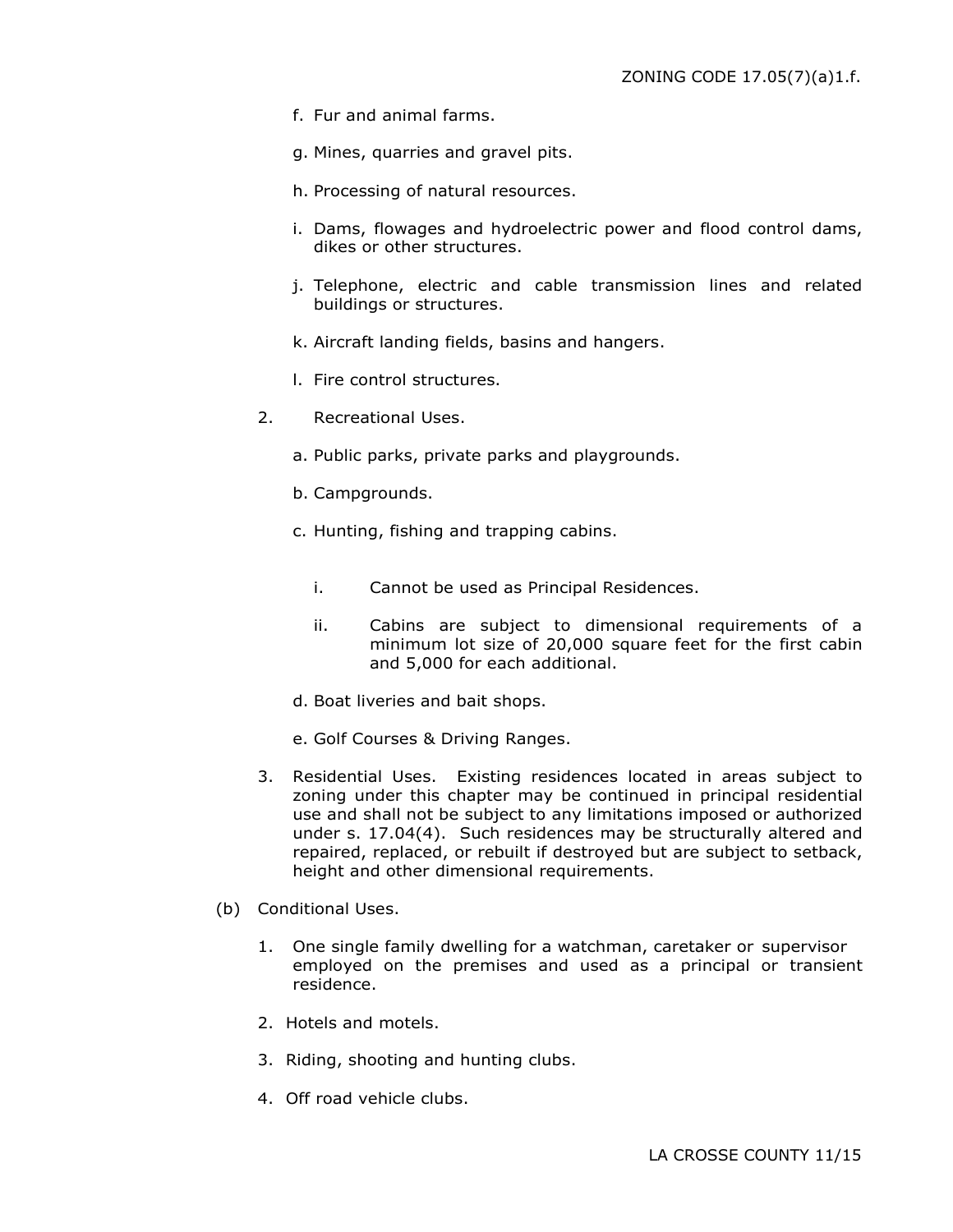- 5. Any use generating more than 200 vehicle trips per day.
- (c) Dimensional Standards. The following dimensional standards shall apply to structures:
	- 1. Height. The maximum height for the principal residential structure shall be 35 feet.
	- 2. Setback. Highway setback lines as provided in s. 17.06 or as established on a recorded subdivision plat or right-of-way plat.
	- 3. Side yard. There shall be a side yard on each side of the structure as follows:
		- a. The sum of the widths of the required side yard for the principal residential structure shall not be less than 20 feet and no single side yard shall be less than 8 feet in width.
		- b. There shall be a minimum side yard on both sides for all other structures of 25 feet.
	- 4. Rear yard. There shall be a rear yard having a minimum depth of 25 feet.
	- 5. Lot Area. There shall be a minimum lot area as follows:
		- a. One single family dwelling for a watchman, caretaker or supervisor employed on the premises shall have a minimum lot area of 20,000 square feet.
		- b. Campgrounds shall be a minimum of 5 acres in size and shall provide a minimum lot area of 1,000 square feet per recreational vehicle.
	- 6. Lot Width. There shall be a minimum lot width for the principal residential structure of 100 feet measured at the Highway or front yard setback line.
- (8) Commercial District. In the Commercial District no building or premises shall be used and no building shall be hereafter erected or structurally altered unless otherwise provided in this chapter. When a property with commercial zoning is being used for both commercial and residential uses, the height, side yard, lot area and lot width shall be regulated by the principal use of the property.
	- (a) Authorized Uses.
		- 1. Residential. Any use authorized in Residential District "C". See s. 17.05(3)(a).
		- 2. Commercial.
			- a. Retail businesses.
			- b. Wholesale businesses.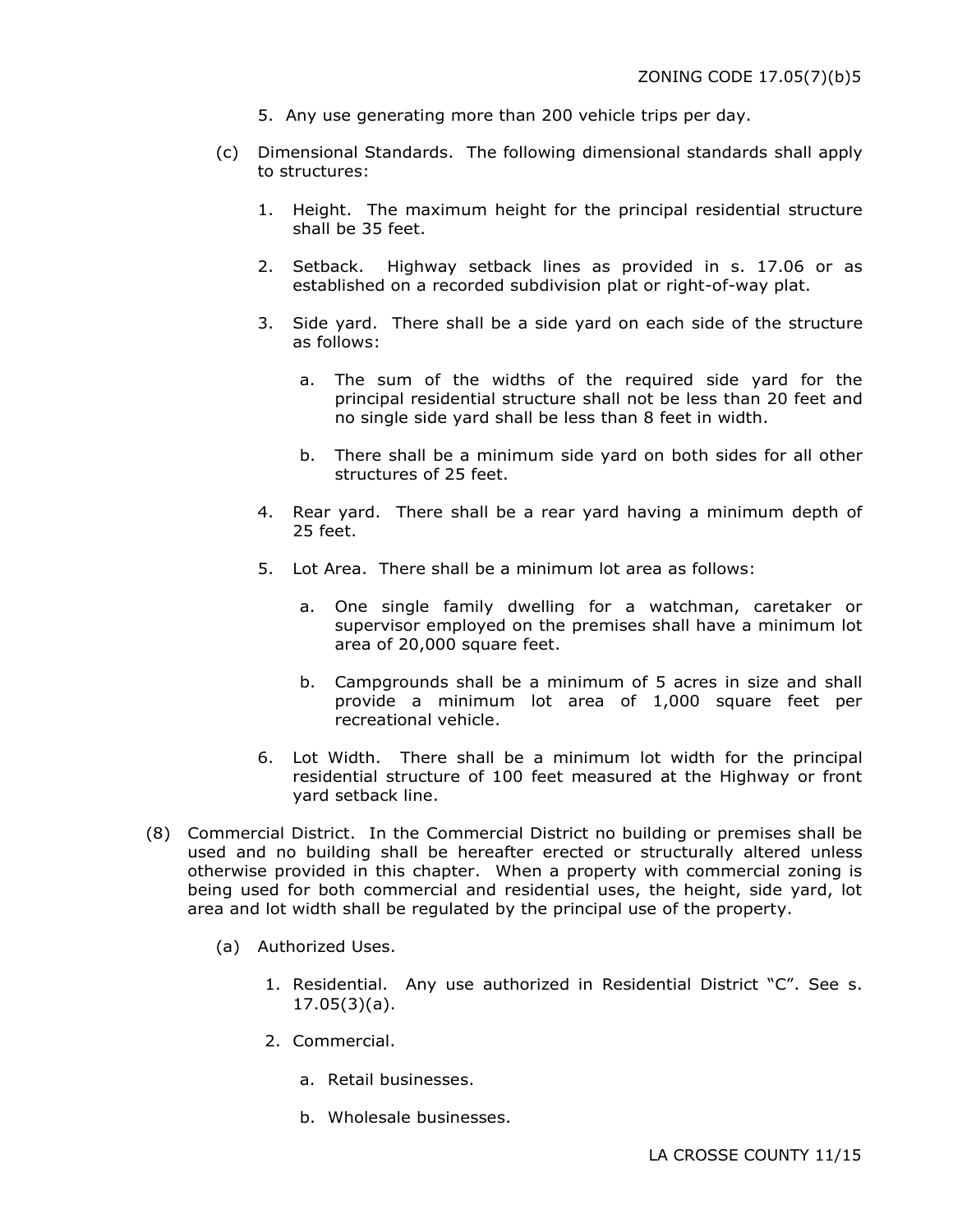- c. Offices.
- d. Service industry businesses.
- e. Warehouses under 100,000 square feet not to exceed 2 stories in height.
- f. Commercial animal establishments.
- g. Any other uses similar in character and the processing or treatment of products clearly incidental to the conduct of any of the above uses on the premises.
- h. Bed and Breakfast.
- i. Transient Residential Uses.
- (b) Conditional Uses.
	- 1. Light manufacturing and assembly.
	- 2. Distribution businesses.
	- 3. Warehouses over 100,000 square feet.
	- 4. Truck terminals and freight houses.
	- 5. Commercial transport trailers or containers to be placed and used for business related storage.
	- 6. One detached accessory residential dwelling unit on the same parcel or lot subject to the Table in s. 17.14(1). The lot area must be twice the minimum as specified in s.  $17.05(3)(c)5$ .
- (c) Dimensional Standards. The following dimensional standards shall apply to structures:
	- 1. Residential. As authorized and regulated in Residential District "C". See s. 17.05(3)(c).
	- 2. Non-residential. For non-residential structures the following shall apply:
		- a. Height. There shall be a maximum height of 45 feet.
		- b. Setback. Highway setback lines as provided in s. 17.06 or as established on a recorded subdivision plat or right-of-way plat.
		- c. Side yard. There shall be a minimum side yard on both sides of the structure of 25 feet.
		- d. Rear yard. There shall be a rear yard having a minimum depth of 25 feet.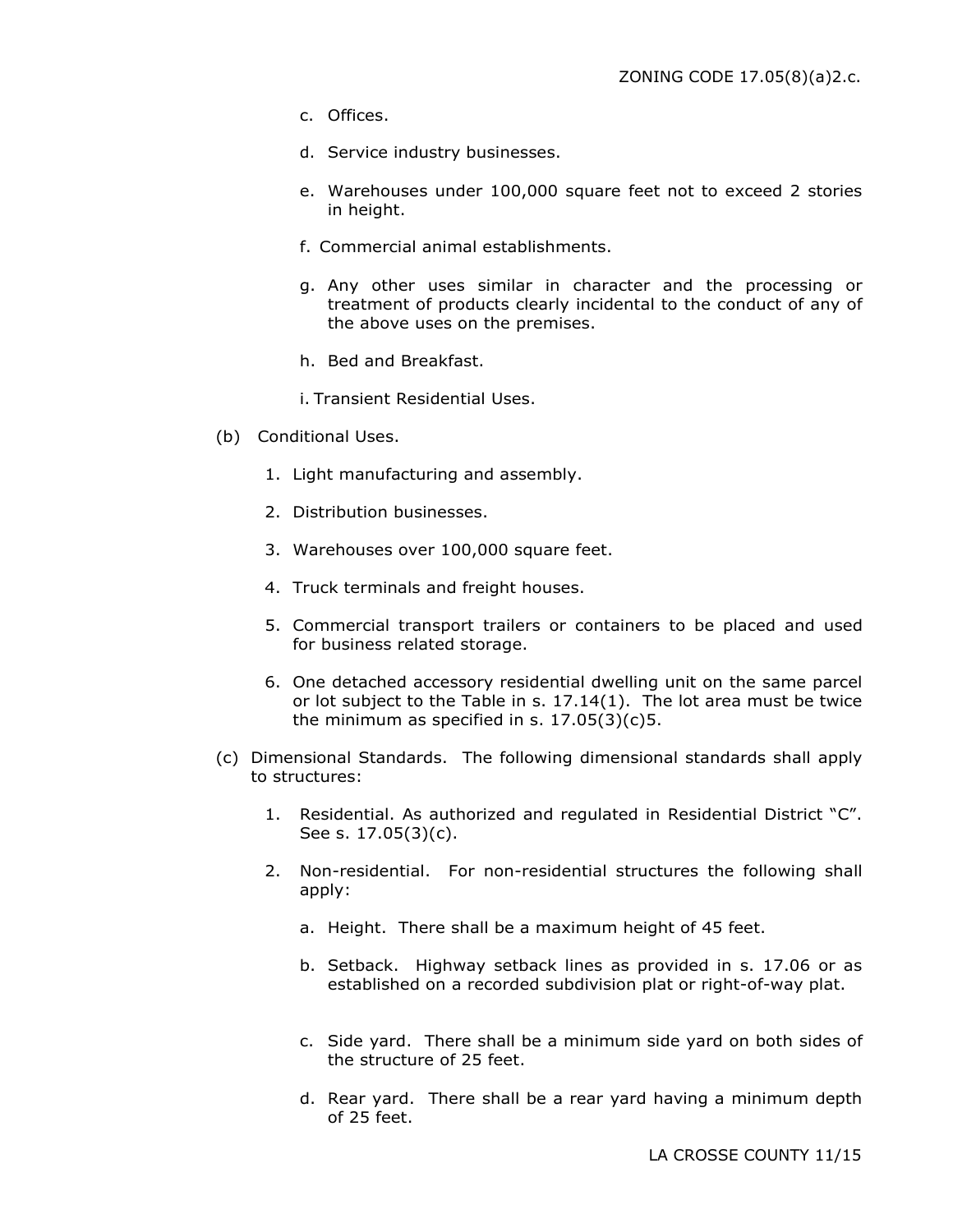- e. Lot Coverage. The total ground floor of every building or part of a building hereafter erected or structurally altered shall not exceed 35% of the total lot area.
- (9) Light Industrial District. In the Light Industrial District no building or premises shall be used and no building hereafter shall be erected or structurally altered unless as provided in this chapter. Authorized uses and/or approved conditional uses shall not produce odors, noise, vibration, glare or heat of such nature or quantity as to be obnoxious or unhealthful outside the premises. The guide for determining measurement and control shall be standards set in the Wisconsin Administrative Code.
	- (a) Authorized Uses.
		- 1. Any use as authorized in the Commercial District except new residential uses. See s. 17.05(8)(a). However, residential structures existing on the date of adoption of this chapter shall not be subject to any limitations imposed or authorized for non-conforming structures or uses under s. 17.04(4) but can be used as principal residences. Such residences may be structurally altered and repaired, replaced, or rebuilt if destroyed but are subject to setback, height and other dimensional requirements. An increase in density of residential use is not authorized under this section.
		- 2. Light manufacturing and assembly.
		- 3. Distribution businesses.
		- 4. Warehouses.
		- 5. Truck terminals and freight houses.
		- 6. Any other uses similar in character and the processing or treatment of products clearly incidental to the conduct of any of the above uses on the premises.
	- (b) Conditional Uses.
		- 1. Manufacturing and assembly businesses.
		- 2. Commercial transport trailers or containers to be placed and used for business related storage.
	- (c) Dimensional Standards. As authorized and regulated in the Commercial District. See s. 17.05(8)(c)2.
- (10) Industrial District. In the Industrial District no building or premises shall be used and no building hereafter shall be erected or structurally altered unless as provided in this chapter. Authorized uses and/or approved conditional uses may produce odors, noise, vibration, glare or heat on the premises.
	- (a) Authorized Uses.
		- 1. Any use authorized in the Light Industrial District. See s. 17.05(9)(a).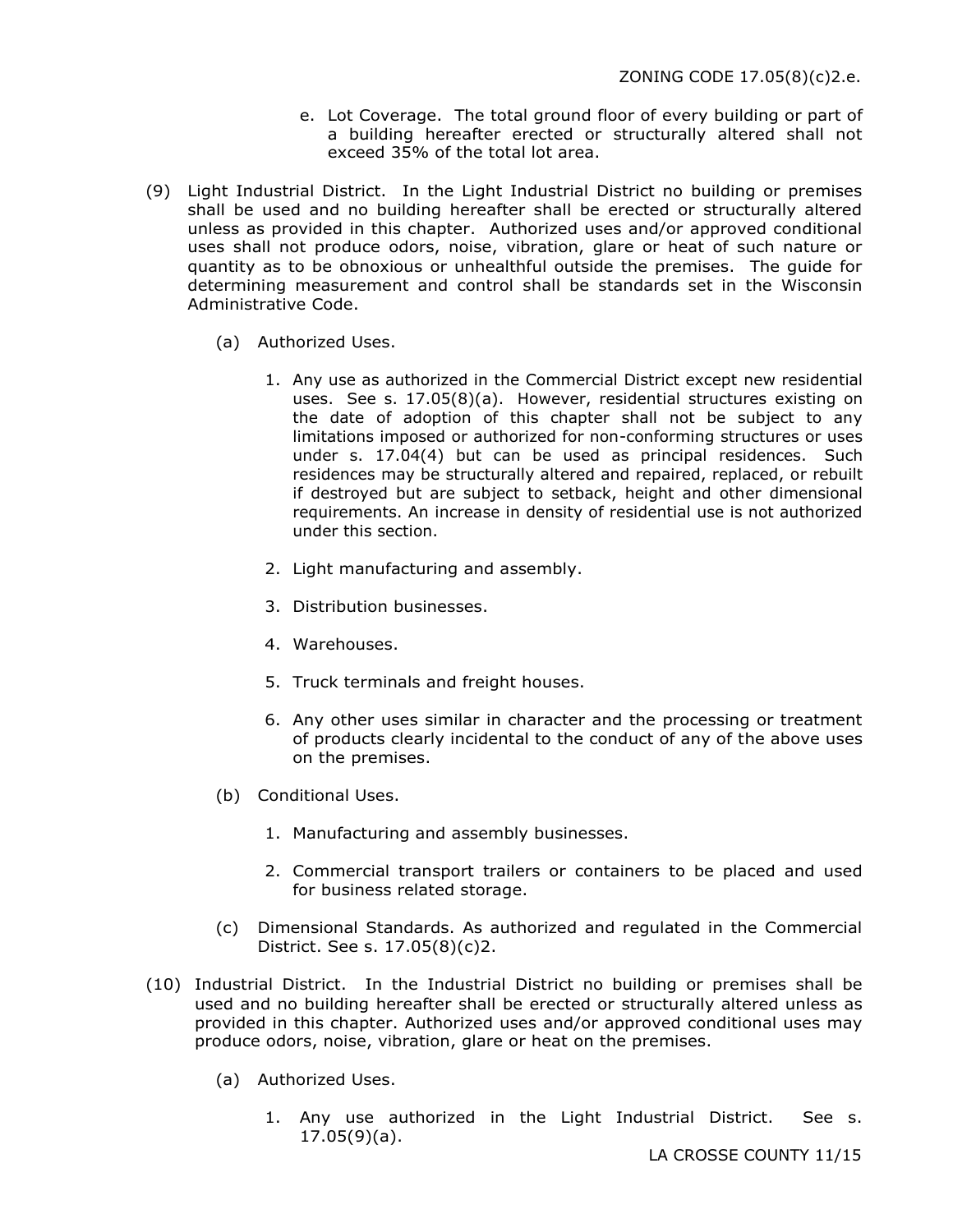- 2. Manufacturing and assembly businesses.
- 3. Commercial transport trailers or containers to be placed and used for business related storage.
- 4. Any other uses similar in character and the processing or treatment of products clearly incidental to the conduct of any of the above uses on the premises.
- (b) Conditional Uses.
	- 1. Abattoirs, except for the slaughter of poultry.
	- 2. Acid manufacturing.
	- 3. Cement, lime, gypsum or plaster of paris manufacturing.
	- 4. Distillation of Bones.
	- 5. Explosives manufacturing or storage.
	- 6. Fat rendering.
	- 7. Fertilizer manufacturing.
	- 8. Garbage, rubbish, offal or dead animal reduction or dumping.
	- 9. Garbage, trash or recycling transfer stations or facilities.
	- 10. Glue manufacturing.
	- 11. Junk or salvage yards. See s. 17.04(6).
	- 12. Petroleum refining.
	- 13. Smelting of tin, copper, zinc or iron ores.
	- 14. Stockyards.
	- 15. Asphalt or concrete plants.
	- 16. Any use generating more than 200 vehicle trips per day.
	- 17. Mines, Quarry and Gravel Pits.
- (c) Dimensional Standards. The following dimensional standards shall apply to structures:
	- 1. Height. There shall be a maximum height of 60 feet in height.
	- 2. Setback. Highway setback lines as provided in s. 17.06 or as established on a recorded subdivision plat or right-of-way plat.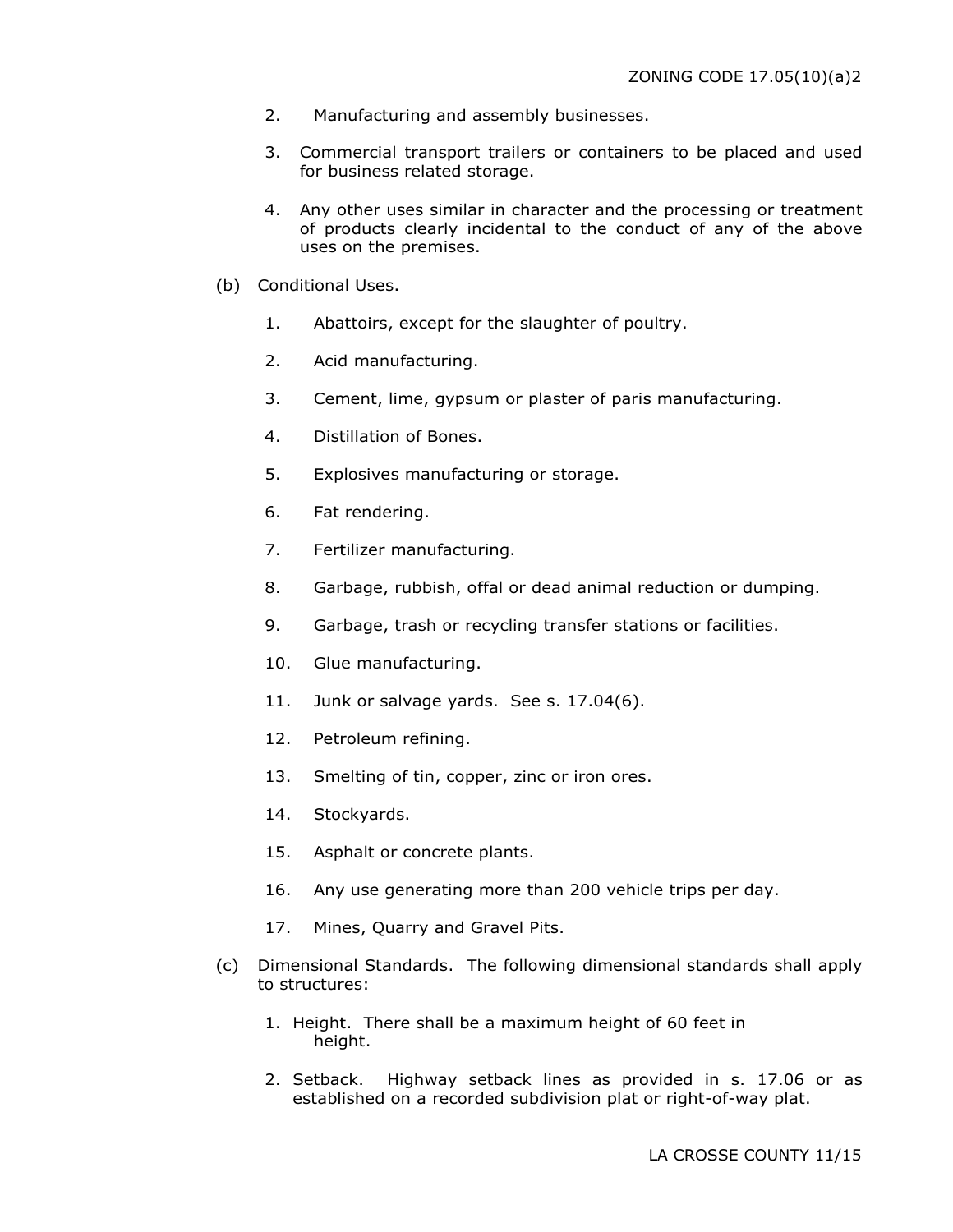- 3. Side yard. There shall be a minimum side yard on both sides of the structure of 10 feet.
- 4. Rear yard. There shall be a rear yard having a minimum depth of 25 feet.
- (11) Manufactured Home Community District. In the Manufactured Home Community District no building or premises shall be used and no building shall hereafter be erected or structurally altered unless otherwise provided in this chapter.
	- (a) Manufactured Home Community Plan. All newly created Manufactured Home Communities and expansions of existing communities after adoption of this chapter must meet the following permit requirements and standards. After submission and approval of a Manufactured Community Plan, the Department shall issue a permit. A Manufactured Community Plan must address the following:
		- 1. Delineates all utilities such as, but not limited to, stormwater, sanitary, electrical, cable, telephone and water.
		- 2. Delineates locations of all proposed utility buildings and other structures incidental to the park operation such as, but not limited to, well houses, laundry facilities, community shelters, sanitary facilities, and storage buildings.
		- 3. Delineates and defines all roadways within the community.
		- 4. Delineates the foundation envelope for each Manufactured Home Site.
		- 5. Delineates all Manufactured Home Site boundaries by corner markers or other adequate monumentation methods.
		- 6. Delineates all private roadways and/or highway right-of-ways and identifies the appropriate setbacks.
		- 7. Delineates all parking areas.
		- 8. Delineates all property topography with a minimum of 5 foot contours.
		- 9. Delineates all shoreland district boundaries, navigable waters, drainage patterns and floodplain.
		- 10. Delineates a Manufactured Home Site boundary for a manufactured home greater than 20 feet in width to be twice the area limit minimum as outlined as provided in s. 17.05(11)(d)7. All other dimensional standards shall remain the same.
		- (b) Authorized Uses.
			- 1. Manufactured homes as defined in s. 101.91(2), Wis. Stats. for any type of residential use (Principal, Transient or Temporary).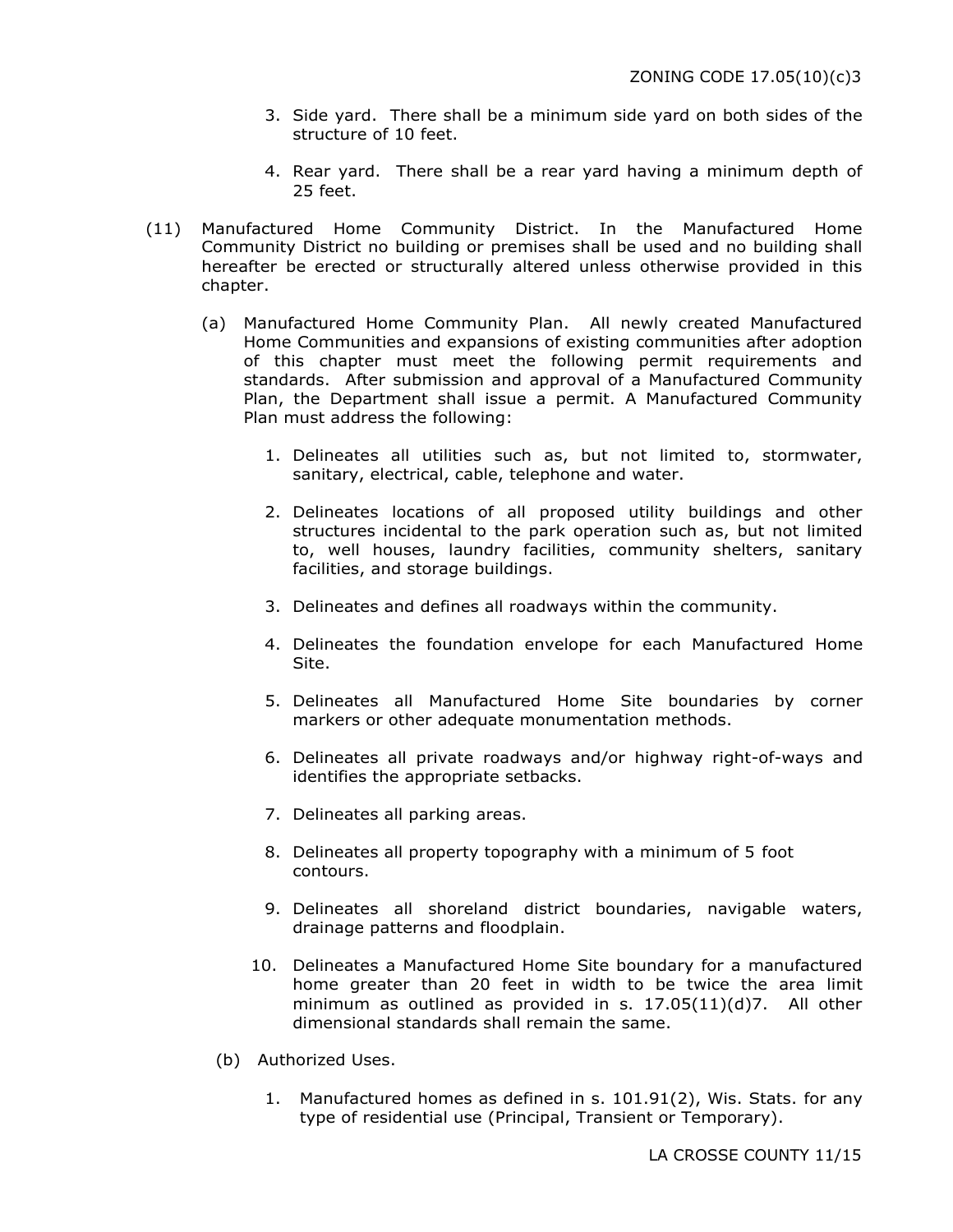- 2. Mobile homes for any type of residential use (Principal, Transient or Temporary).
- 3. Occasional sales of privately owned manufactured or mobile homes.
- 4. Professional offices. See s. 17.04(1)(g).
- 5. Home occupations. See s. 17.04(1)(h).
- 6. Barber shops. See s. 17.04(1)(g).
- 7. Beauty parlors. See s. 17.04(1)(g).
- 8. Nursery schools, day nurseries, daycare centers, and child care centers for 8 or less children.
- 9. Additions to a principal dwelling in compliance with the provisions of this code and written approval from the park manager.
- 10. One detached accessory building per Manufactured Home Site with a maximum size of 144 square feet and written approval from the park manager.
- 11. Utility and accessory buildings incidental to the Manufactured Home Community operations.
- 12. Park office.
- 13. Storage units for manufactured home community residents.
- (c) Conditional Uses.
	- 1. Storage units for persons other than Manufactured Home Community residents.
	- 2. Professional offices. See s. 17.04(1)(g).
	- 3. Home occupations. See s.  $17.04(1)(h)$ .
	- 4. Nursery schools, day nurseries, daycare centers, or child care centers for 8 or less children.
- (d) Dimensional Standards. The following dimensional standards shall apply:
	- 1. Height.
		- a. All manufactured homes and detached accessory building shall have a maximum height of 15 feet.
		- b. All other buildings and structures, including the park office, incidental to the Manufactured Home Community operations shall have a maximum height of 35 feet.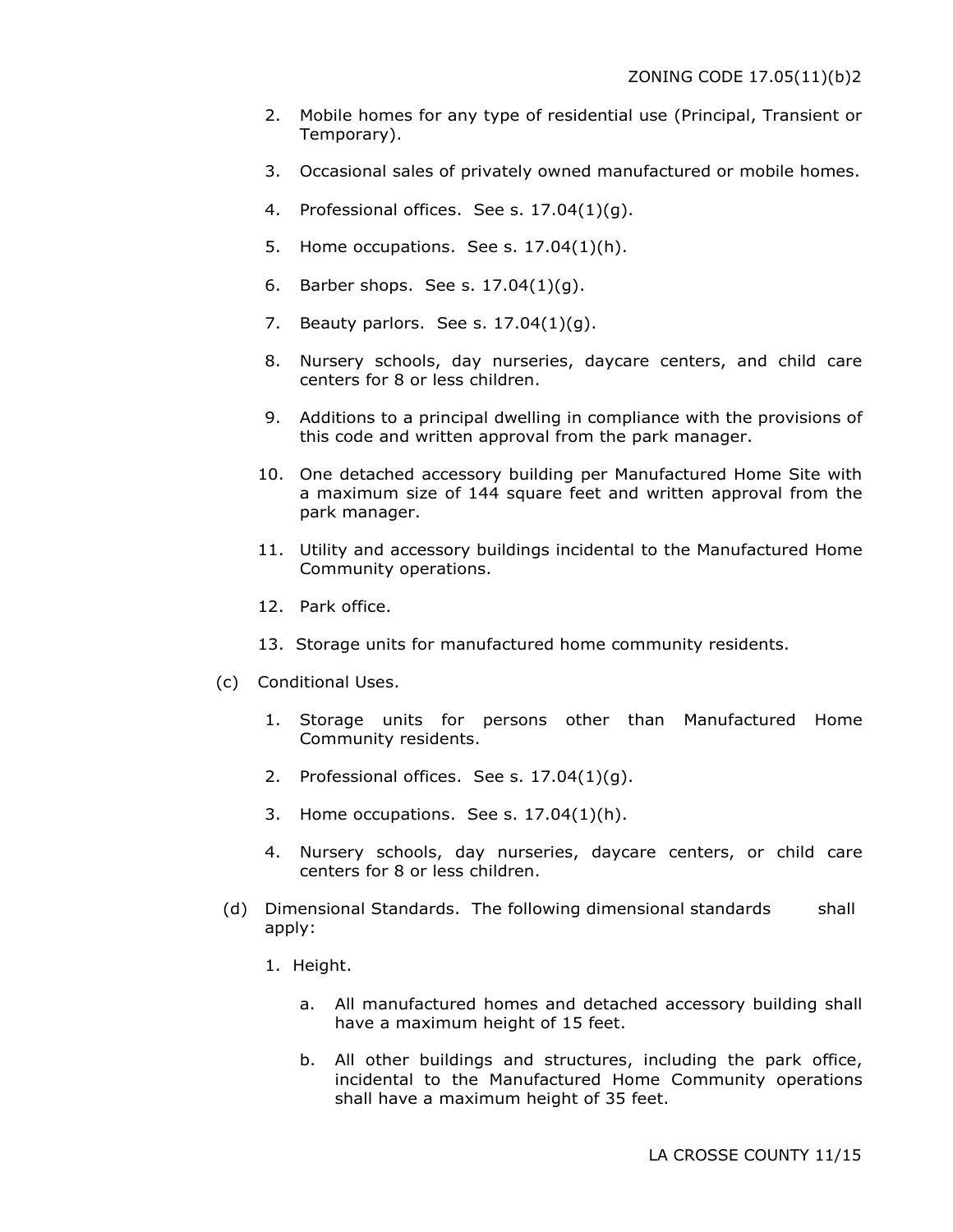- 2. Setback. All buildings, structures, manufactured homes and additions thereto must meet the applicable Highway setback lines as provided in s. 17.06.
- 3. Perimeter Setback. All buildings, structures, manufactured homes and additions thereto must meet a minimum 25 foot setback from the boundary of the Manufactured Home Community.
- 4. Roadway. All buildings, structures, manufactured homes and additions thereto must meet a minimum 20 foot setback from any roadway within the Manufactured Home Community.
- 5. Side yard.
	- a. All manufactured homes and additions thereto must meet a minimum combined side yard of 20 feet with a minimum of 8 feet on 1 side from the boundary of the Manufactured Home Site.
	- b. All detached accessory buildings must meet a minimum side yard of 3 feet from the boundary of the Manufactured Home Site.
- 6. Rear yard.
	- a. All manufactured homes and additions thereto must meet a minimum 20 foot rear yard from the boundary of the Manufactured Home Site.
	- b. All detached accessory buildings must meet a minimum rear yard of 3 feet from the boundary of the Manufactured Home Site.
- 7. Lot Area. All Manufactured Home Communities must be a minimum of 5 acres in size. All Manufactured Home Sites must provide a minimum of 5,000 square feet per dwelling unit.
- 8. Lot Width. All manufactured home sites must be a minimum of 50 feet wide along the frontage of any roadway or site access.
- (e) General Provisions.
	- 1. Manufactured home sales other than resale of existing homes within the park are prohibited.
	- 2. Manufactured Home Communities must provide at least 5% of the Manufactured Home Community area to be used and dedicated for public recreational uses.
	- 3. All Manufactured Home Communities must provide an on-site park office.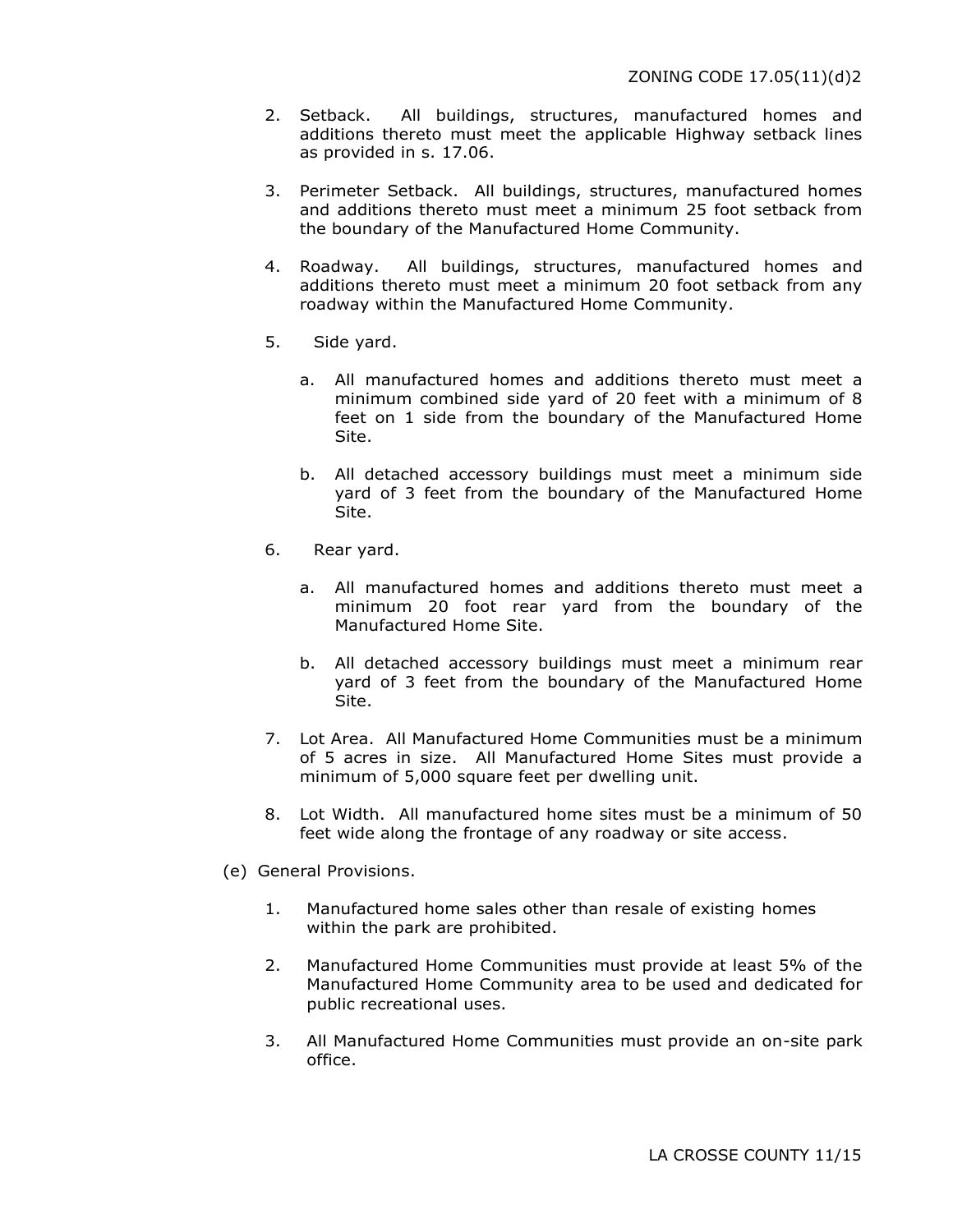- (12) Public Facilities and Institutional District. In the Public Facilities and Institutional District no building or premises shall be used and no building hereafter shall be erected or structurally altered unless as provided in this chapter.
	- (a) Authorized Uses.
		- 1. Faith based buildings or structures.

a. One Single Family Residence is allowed as an accessory use on the same parcel, or an adjacent parcel, but is subject to the dimensional requirements of 17.05(1). Said residence must be occupied by a family associated with the faith based use and shall be owned by the same owner as the faith based building or structure and be used as a principal residence.

- 2. Schools.
- 3. Libraries.
- 4. Colleges and dormitories.
- 5. Municipal buildings, structures, and parking facilities.
- 6. Recreational and community centers.
- 7. Cemeteries.
- 8. Public airports.
- 9. Utility type structures & facilities (Water towers, transformers, sub-stations, etc.).
- (b) Conditional Uses.
	- 1. Sewage treatment facilities.
	- 2. Municipal solid waste facilities.
	- 3. Garbage, trash or recycling transfer stations or facilities.
	- 4. Correctional facilities.
	- 5. Private aircraft landing fields, basins and hangers.
- (c) Dimensional Standards. The following dimensional standards shall apply to buildings and structures:
	- 1. Height. There shall be a maximum height of 60 feet.
	- 2. Setback. Highway setback lines as provided in s. 17.06 or as established on a recorded subdivision plat or right-of-way plat.
	- 3. Side yard. There shall be a minimum side yard on both sides of the structure of 25 feet.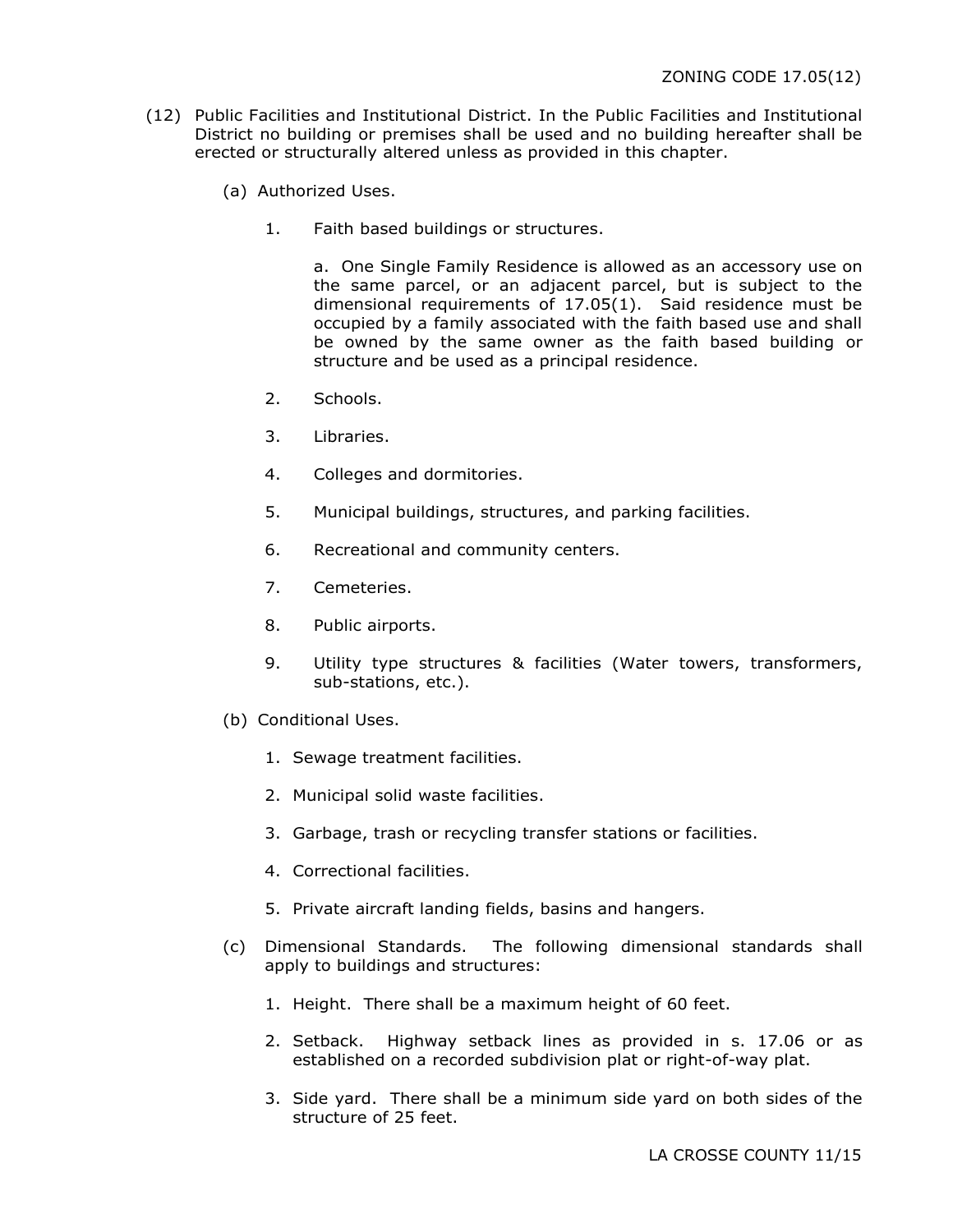- 4. Rear yard. There shall be a rear yard having a minimum depth of 25 feet.
- 5. Lot Coverage. The total ground floor of every building or part of a building hereafter erected or structurally altered shall not exceed 35% of the total lot area.

### 17.06 HIGHWAY SETBACK LINES.

- (1) Setback Lines Established. In order to promote the public safety, general welfare and convenience, it is necessary that highway setback lines be established in La Crosse County outside the limits of incorporated cities and villages.
	- (a) Setback lines are hereby established along all public highways, at the intersections of highways with highways and highways with railways as hereafter provided.
	- (b) Where a highway is located on a city or village boundary, this section is not intended to be effective on the side within the city or village.
	- (c) Where a highway is located along the boundary with another county, this section is not intended to be effective on the side within the adjacent county.
- (2) Classes of Highways.

(a) Class 1 Highway. Improved or unimproved Town Roads or other public roads not identified as a Class 2 or 3 Highway.

- (b) Class 2 Highway. Improved or unimproved County Roads.
- (c) Class 3 Highway. Improved or unimproved State or Federal Roads.
- (3) Setback Distances.
	- (a) Whenever a highway is improved to a classification requiring a greater setback distance than what is required by this chapter prior to such improvement, the setback distance of the latter classification shall be applicable.
	- (b) Recorded subdivision plats or right-of-way plans may require a different setback than what is listed in this chapter. The setback lines established by such plat or plan will be enforced even if such setback is less restrictive than this chapter.
	- (c) In cases where the provisions of this section may be interpreted to provide for different setback distances, the greater setback distance shall be enforced.
	- (d) The setback distances for the respective highway classes shall be as follows:
		- 1. Class 1 Highway. Sixty feet from the centerline but not less than 25 feet from the highway right-of-way line.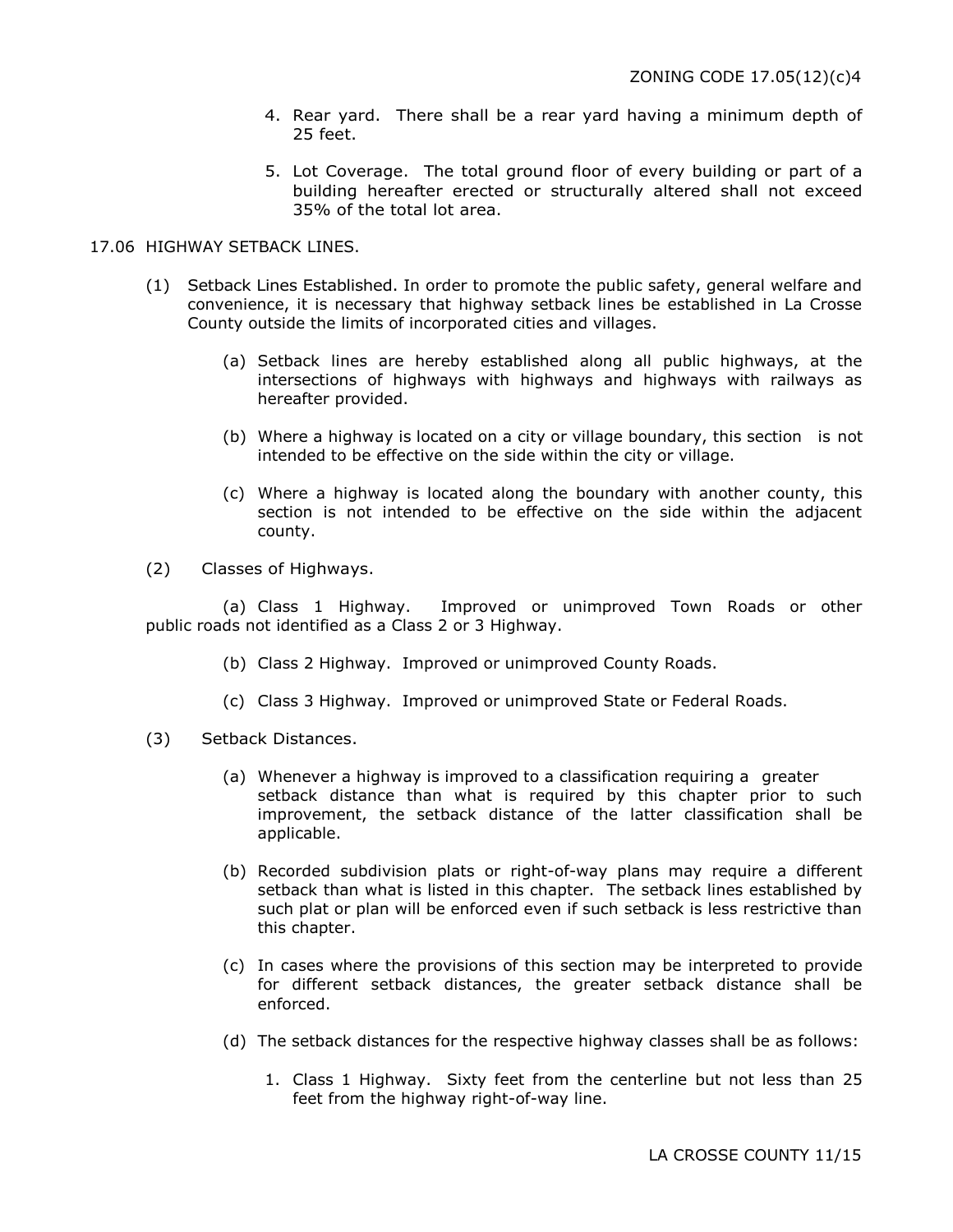- 2. Class 2 and 3 Highway. Eighty feet from the centerline but not less than 50 feet from the highway right-of-way line.
- 3. For a parcel which does not abut a Class 1, 2, or 3 Highway, a 25 foot front yard setback shall apply.
- (4) Vision Clearance. There shall be an area of vision clearance at all highway and railway intersections. The vision clearance shall be an area calculated by connecting the endpoints of line segments which begin at the vertex of an intersection thence along the traveled centerlines away from the vertex for a measured distance of:
	- (a) One hundred and fifty feet along the traveled centerline of a Class 1 and 2 Highway.
	- (b) Two hundred and fifty feet along the traveled centerline of a Class 3 Highway and the centerline of a railway.
	- (c) Typical Vision Clearance Diagram.



- (5) Structures Allowed Within Highway Setbacks. The following may be placed between the setback lines but shall not be placed within the highway right-of-way.
	- (a) Open fences.
	- (b) Parking lots.
	- (c) Utility transmission lines & power poles.
	- (d) Utility structures not exceeding 64 square feet in size and 5 feet in height. Provided however that such structure is not placed within the vision clearance area.
	- (e) Underground structures provided that they are not capable of being used as foundations for future prohibited structures.
	- (f) The planting of shrubs, trees or other ornamental vegetation and the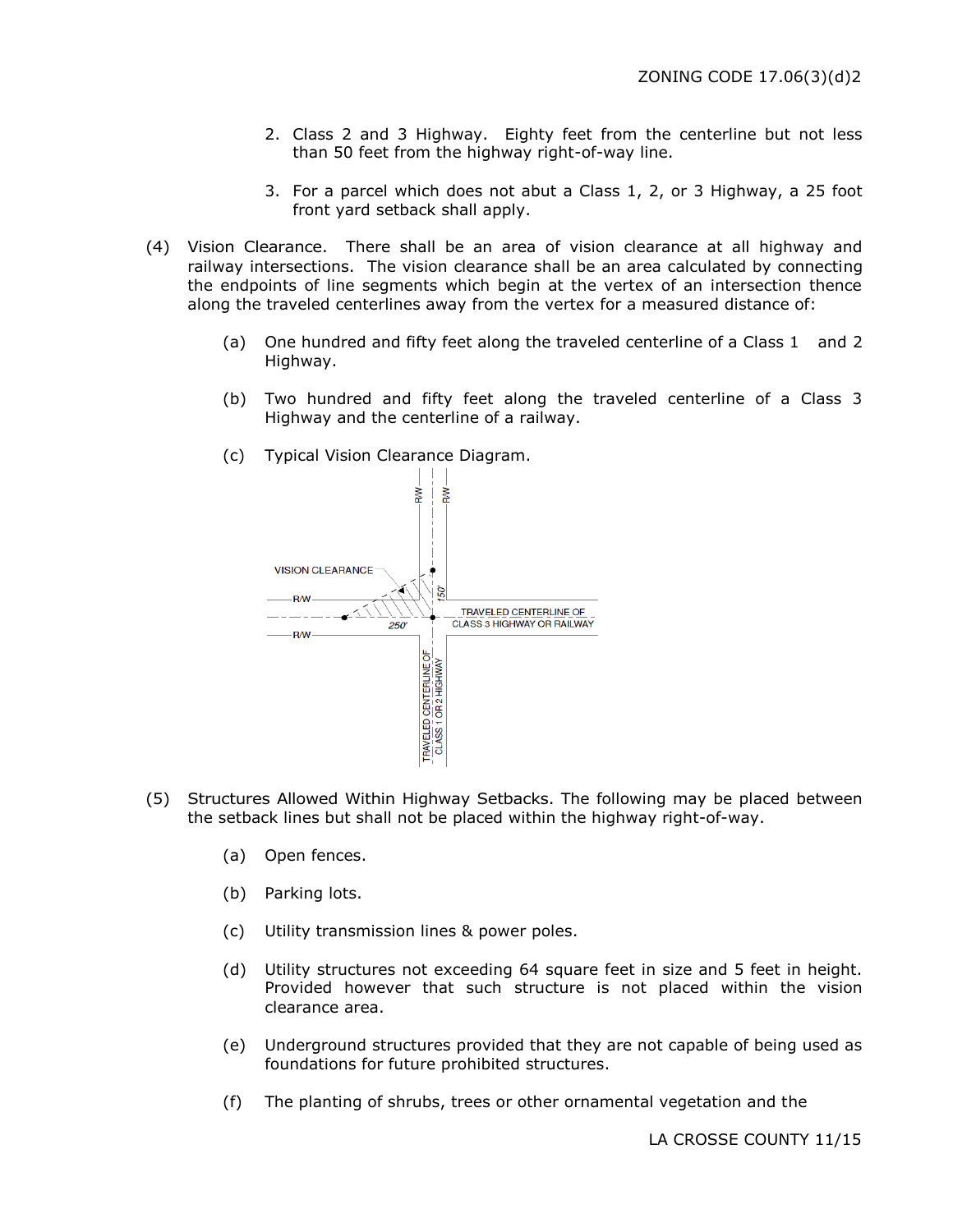planting and harvesting of field crops, provided however that such planting does not occur within the vision clearance area.

- (g) Other landscaping or ornamental features which do not exceed 16 square feet in area and 6 feet in height.
- (h) Retaining walls that do not obstruct vision.
- (i) Structures for public use such as bus shelters, salt boxes, drinking fountains, etc.
- (6) Structures Prohibited within Highway Setbacks.
	- (a) No new building or structure or part thereof shall be placed within the setback, except as otherwise provided in this chapter. Buildings, signs or structures existing between the established setback lines on the adoption date of this chapter shall be considered non-conforming and therefore subject to s. 17.04(4) of this chapter.
	- (b) Solid fences.

### 17.07 BOARD OF ADJUSTMENT PROVISIONS.

- (1) Establishment.
	- (a) The Board of Adjustment shall consist of 3 members appointed by the Chairperson of the County Board with the approval of the County Board for terms of 3 years, beginning July 1. The incumbent members shall continue to serve until their terms expire. Members of the Board and alternate members to the Board shall all reside within the county and outside the limits of any incorporated cities and villages within the county, provided however that no 2 members shall be from the same town. One member of the Board may be a member of the County Board. The County Board may allow the same compensation for members of the Board as is allowed County Board members for attendance at committee meetings. Vacancies shall be filled for the unexpired term of any member whose term becomes vacant. The Board shall choose its own Chair.
	- (b) The County Board Chairperson shall appoint 2 alternate members to the Board who are subject to the approval of the County Board. Annually, the Chairperson of the County Board shall designate 1 of the alternate members as the first alternate and the other as the second alternate. The first alternate shall act, with full power, only when a member of the Board refuses to vote because of a conflict of interest or when a member is absent. The second alternate shall act only when the first alternate refuses to vote because of a conflict of interest or is absent, or if more than 1 member of the Board refuses to vote because of a conflict of interest or are absent.
- (2) Rules and Procedures.The Board shall adopt rules for the conduct of business of the Board. The Board may adopt further rules as necessary to carry into effect the regulations of the County Board. Meetings shall be held at the call of the Chairperson and at such times as the Board may determine. The Chairperson, or in his or her absence, the acting chairperson, may administer oaths and compel the attendance of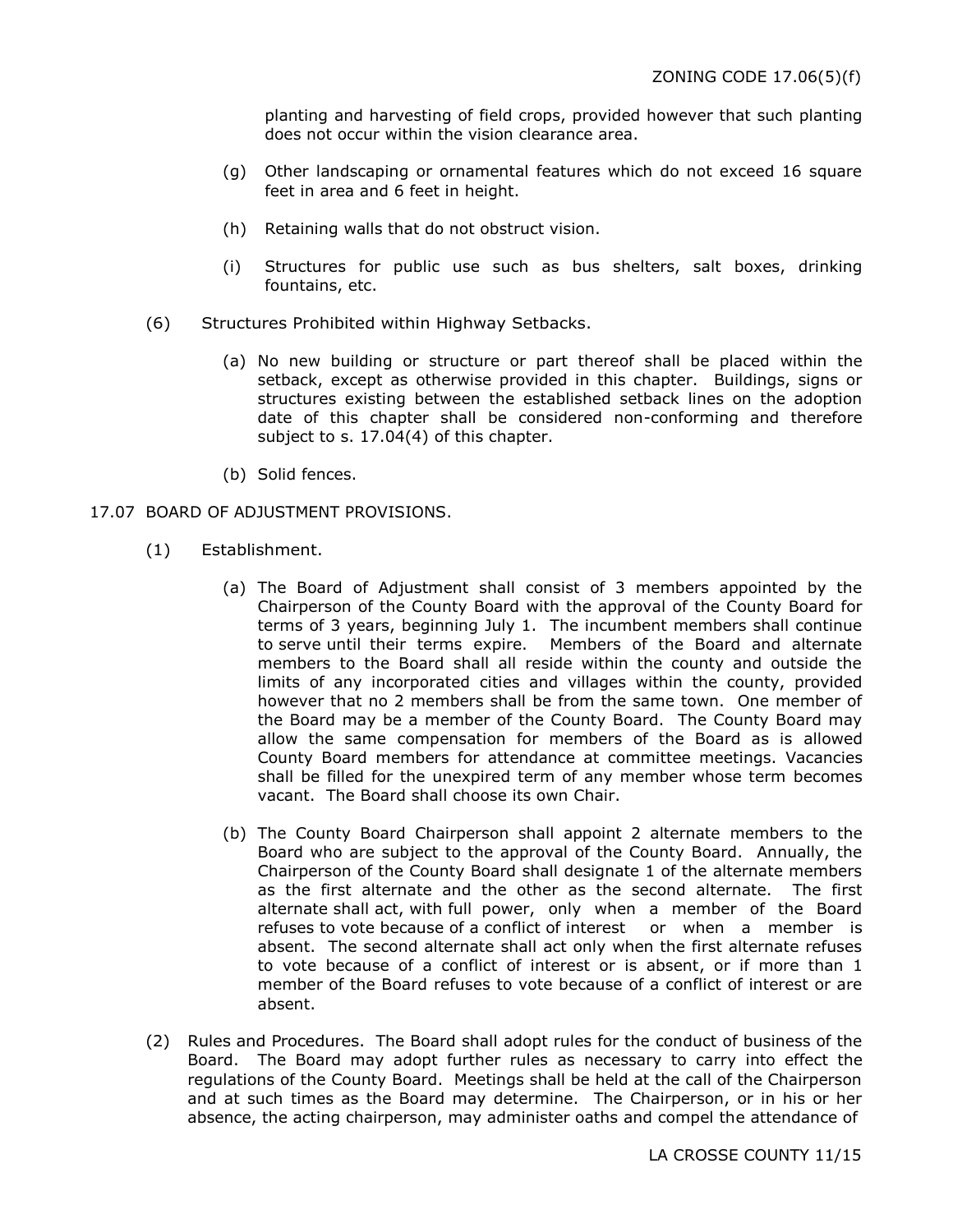witnesses. All meetings shall be open to the public. The Board shall keep minutes of its proceedings, showing the vote of each member on each question, or, if absent or failing to vote, indicating such fact. All records of the Board shall be immediately filed with the office of the Board and shall be a public record.

- (3) Appeals.
	- (a) An appeal to the Board may be taken by any aggrieved person, or by any officer, department, board or bureau of the municipality affected by any decision of the Administrator. Such appeal shall be taken within a reasonable time period, as provided by the rules of the Board, by filing with the Administrator and with the Board, a notice of appeal in writing, specifying the grounds thereof. The Administrator shall then transmit to the Board all the papers constituting the records upon which the action appealed from was taken. The Chairperson shall fix a date for hearing the appeal and cause notice thereof to all parties in interest as provided by the rules of the Board.
	- (b) Any person appealing to the Board from the determination of the Administrator shall pay an application fee. If the appeal is made for a variance after construction has commenced, the variance shall be considered after-the-fact.
- (4) Powers.The Board shall have the following powers:
	- (a) To hear and decide appeals where it is alleged that there is error in any order, requirement, decision or determination made by the Administrator.
	- (b) To authorize upon appeal in specific cases, such variance to the terms of this chapter ordinance, as will not be contrary to the public interest, where, owing to special conditions peculiar to a specific lot or tract of land, a literal enforcement will result in an unnecessary hardship, and so that the spirit of this chapter shall be observed and substantial justice done. In every case where a variance from these regulations has been granted by the Board, the minutes of the Board shall affirmatively show that an unnecessary hardship exists and the records of the Board shall clearly show in what particular and specific respects an unnecessary hardship is created.
	- (c) To grant special exceptions and variances for renewable energy resource systems. If the Board denies an application for a special exception or variances for such a system, the Board shall provide a written statement of the reasons for denying the application.
	- (d) To reverse or affirm wholly or in part or modify any order requirement, determination or decision appealed from and shall make such order requirement, decision or determination as ought to be made on the premises and to that end shall have all the powers of the Administrator. The concurring vote of 2 members of the Board shall be necessary to reverse any action appealed from or to decide in favor of the applicant on any matter on which it is required to pass or to effect any variation in the requirements of this chapter.
	- (e) To call on any other county department or official for assistance in the performance of its duties, and it shall be the duty of each other department and official to render such assistance as may be reasonably required. LA CROSSE COUNTY 11/15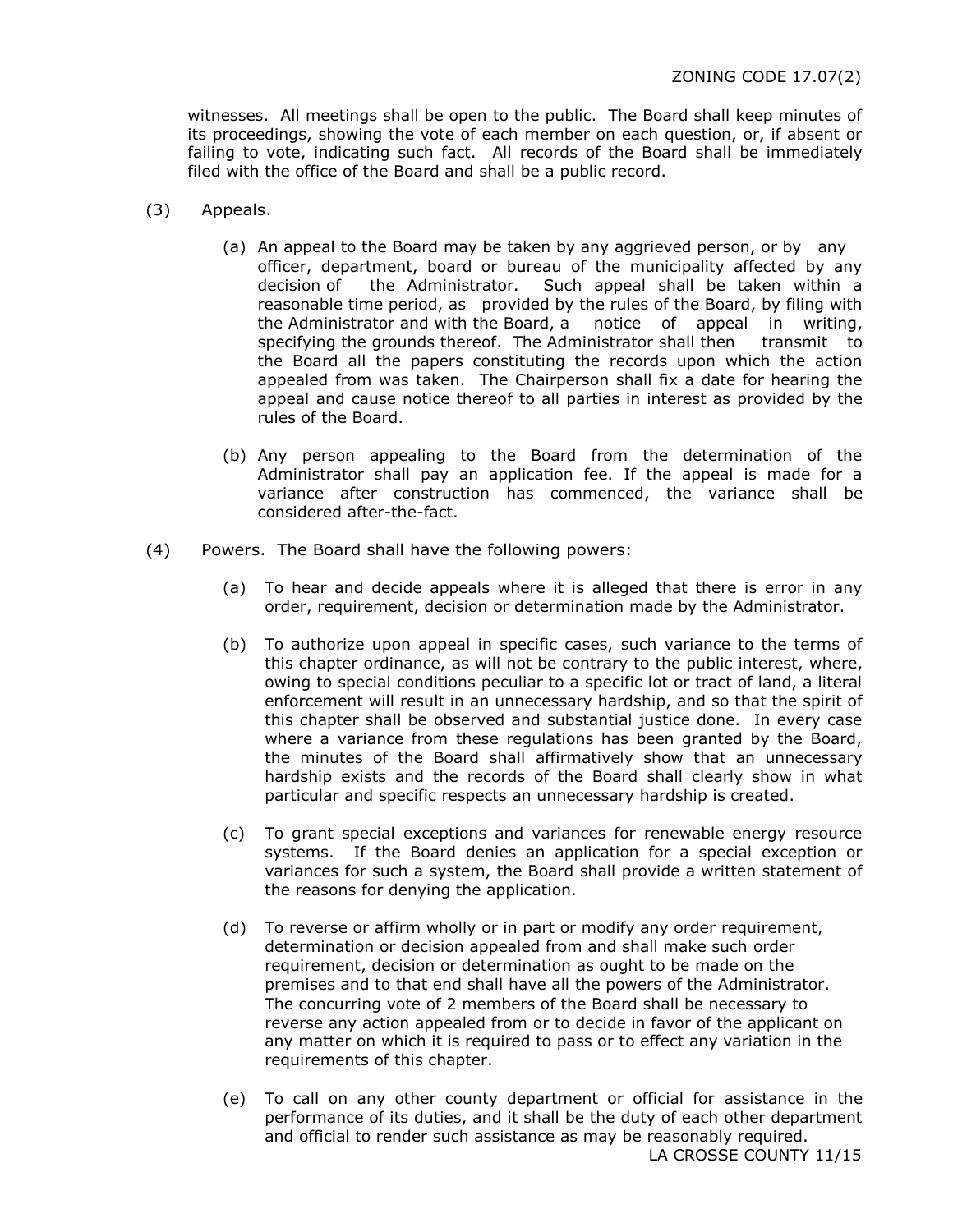- (f) No action of the Board shall have the effect of permitting in any district uses prohibited in that district.
- (g) In exercising any of the foregoing powers, the Board may, in appropriate cases establish suitable conditions and safeguards in harmony with the general purpose and intent of this chapter.

17.08 ADMINISTRATION AND ENFORCEMENT. This chapter shall be enforced by the Administrator. The Administrator shall have the following duties in connection with the enforcement of this chapter:

- (1) Keep records of all violations to the terms of this chapter and report such violations to the respective property owner for resolution.
- (2) Issue citations for forfeitures for violations of this chapter when necessary.
- (3) Post stop work orders for any activity that has commenced prior to the issuance of a required Zoning/Occupancy Permit.
- (4) Keep records of all existing non-conforming structures or buildings as established by this chapter. Such record shall be kept current and shall show any such buildings or structures that are removed if damaged to the extent that their reconstruction will be contrary to this chapter. These records are to include:
	- (a) The distance of said structure or building from the centerline and/or property line.
	- (b) The size of said structure or building.
	- (c) The type of construction and use.
	- (d) The location and quarter section of said structure or building.
	- (e) Names and addresses of the owners and/or occupant(s) and the date on which the record is made.
- (5) Issue Zoning/Occupancy Permits. The Administrator shall issue Zoning/Occupancy Permits prior to construction activities such as, but not limited to, the construction or erection of any new building or structure, the change in use of any existing building or structure, or the structural alteration or addition to any existing building or structure.
	- (a) If the Administrator finds that the proposed Zoning/Occupancy Permit Application will not be in violation of this or any other ordinance, the Administrator shall issue a Zoning/Occupancy Permit. The Administrator shall retain one copy of the permit and any pertinent application materials and return any other documents and an approved permit to the applicant.
	- (b) If the Administrator finds that the proposed Zoning/Occupancy Permit Application is not in compliance with the provisions of this Chapter, the Administrator will deny such application and inform the applicant of the reasons for denial.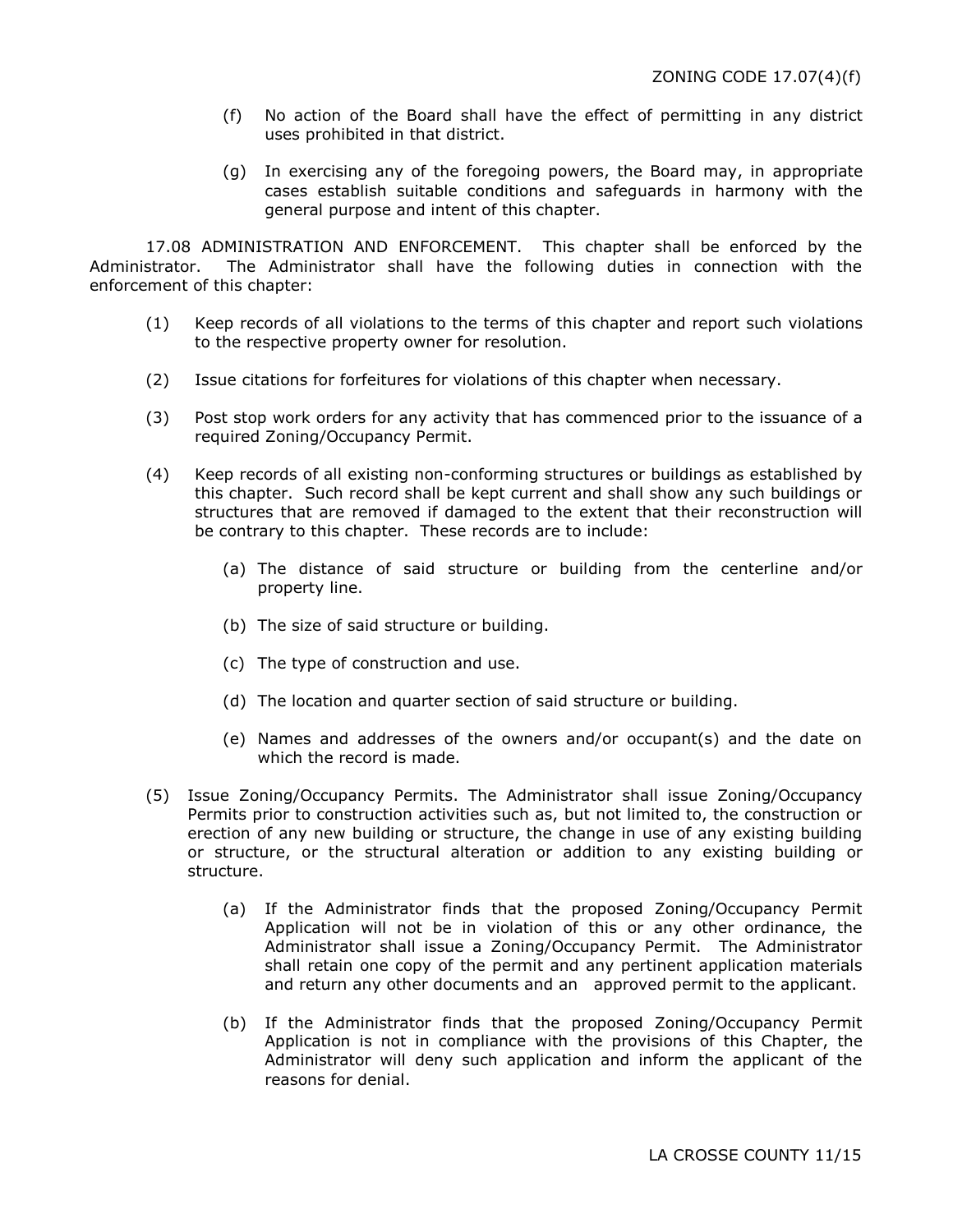- (c) Zoning/Occupancy Permit Applications shall be issued or the application shall be denied within 10 days after receipt of the application.
- (d) A Zoning/Occupancy Permit shall not be issued without prior issuance of any other applicable permit, such as but not limited to: Sanitary Permit, Well Permit, Erosion Control Permit, Stormwater Permit, Driveway Permit or Conditional Use Permit.
- (e) A Zoning/Occupancy Permit is not required for agricultural buildings constructed on a farm. The Administrator shall provide forms, which the property owner shall submit to the Department, certifying that an existing or proposed structure will be used solely for agricultural purposes.
- (f) A Zoning/Occupancy Permit is not required for accessory buildings 100 square feet or less. All lots and accessory buildings shall meet the requirements as specified in the Table in s. 17.14(1).
- (g) A separate Zoning/Occupancy Permit is required for each unit within a Condominium Plat where the units are not connected to one another.
- (h) A separate Zoning/Occupancy Permit is required for each building within a Planned Unit Development (PUD).
- (i) If activity has commenced prior to the issuance of a Zoning/Occupancy Permit, any Zoning/Occupancy Permit issued for said activity will be considered an after-the-fact permit.
- (j) Zoning/Occupancy Permits issued after the effective date of this ordinance shall expire 24 months from the date of issuance.

#### 17.09 ZONING/OCCUPANCY PERMIT APPLICATIONS.

- (1) Zoning/Occupancy Permit Applications shall be made on forms provided by the Department and all applications shall include:
	- (a) A map in duplicate, drawn to scale showing:
		- 1. The location, shape and dimensions of the parcel or lot to be built on.
		- 2. The location and dimensions of all existing and proposed construction.
		- 3. The dimensions necessary to determine the exact location of the proposed building or structure on the parcel or lot.
		- 4. The location of all existing or proposed septic systems and private wells.
	- (b) The proposed use of any existing or proposed buildings or structures.
	- (c) The height of all existing and proposed buildings or structures.
	- (d) The estimated cost of any new construction activity.
	- (e) Any other information deemed necessary to ensure compliance with this chapter.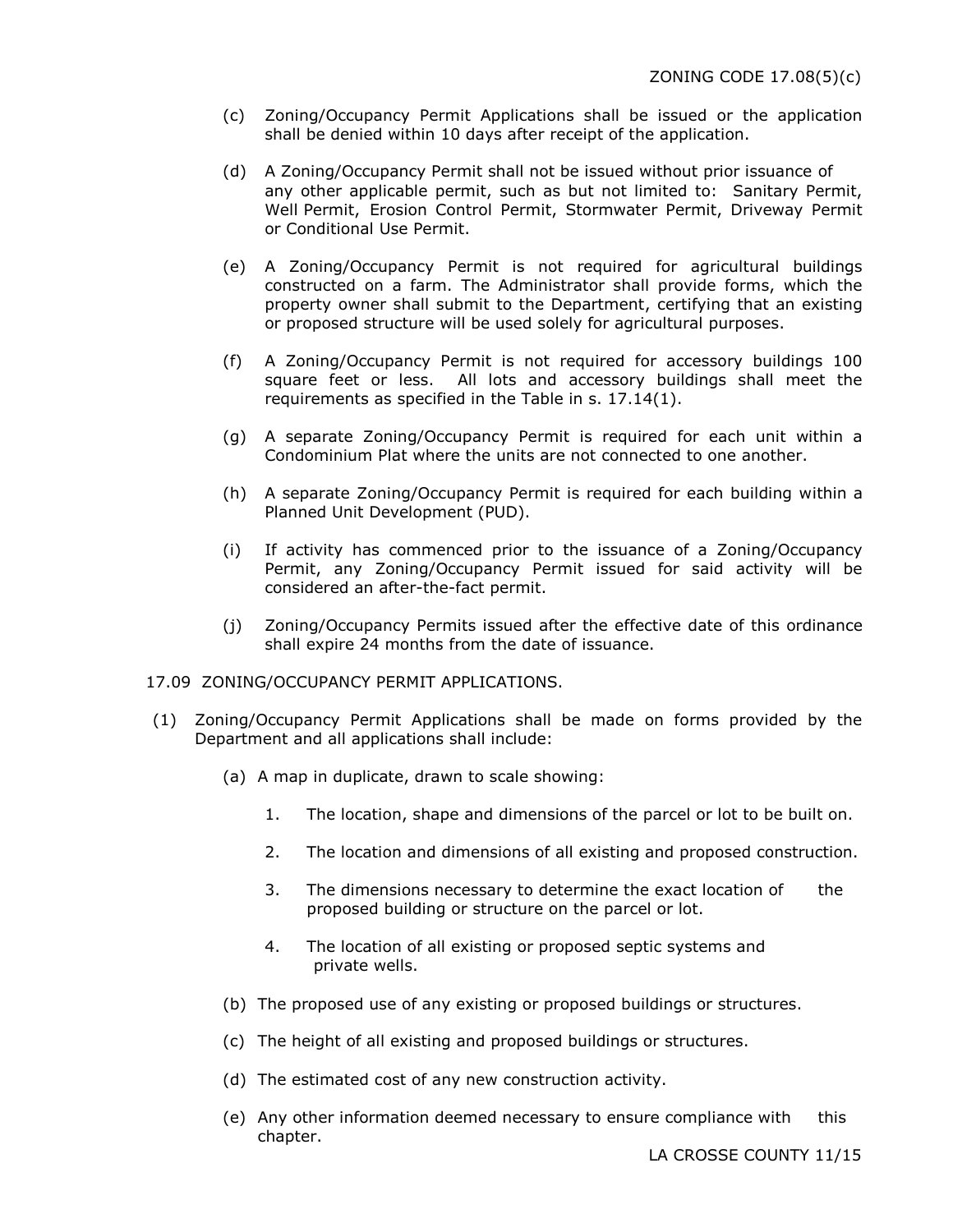- (f) Application fee. See s. 17.13.
- (2) Signed applications that are made under oath and any willfully false statement in the application shall subject the person making the application to the penalties of this chapter, in addition to other penalties for false swearing.
- (3) A Zoning/Occupancy Placard shall be posted on the premises so as to be visible from the highway at all times until such construction has been completed.

17.10 PUBLIC HEARING PROCEDURES. Text and map amendments, conditional use permits and special exception permits are subject to the following procedures:

- (1) Applications for text or map amendments, conditional use permits and special exception permits shall be made in accordance with the procedures provided in s. 59.69(5)(e)1., Wis. Stats. In addition to the procedures provided for public hearings by s. 59.69(5)(e)2., Wis. Stats., the County shall notify adjoining property owners in writing of the date and place of a public hearing of the requested zoning amendment. Adjoining owners are all owners of property adjacent to the entire parcel owned by the Petitioner, whether or not the entire parcel or a portion of the property is sought to be rezoned.
- (2) If activities or uses relating to a text or map amendment, conditional use permit or special exception permit have commenced prior to application for said amendment, conditional use permit or special exception permit, the application shall be considered after-the-fact.
- (3) After an application for a text or map amendment or conditional use permit has been heard and denied, no other petition or application affecting the same property or portion thereof requesting the same change may be filed and heard for a period of 1 year from the date of said denial.
- (4) Once a public hearing is held on a text or map amendment or conditional use permit, the amendment or application cannot be withdrawn unless a majority vote of the Committee approves such withdrawal at said public hearing.
- (5) Applications shall be made on forms furnished by the Department and shall include the following:
	- (a) A map in duplicate, drawn to a minimum scale of 1" to 100' showing:
		- 1. The parcel boundaries and its legal description.
		- 2. The legal description of the area affected.
		- 3. The location of all structures, existing and proposed on the property, all roads, wells, sanitary sewers, stormwater drainage and any other pertinent information.
		- 4. The ordinary high-water mark of any navigable waters within 300 feet of parcel boundaries.
	- (b) Application fee. See s. 17.13. Any costs incurred by the Department in obtaining legal, planning, engineering and/or other technical and professional assistance in connection with the review of a text or map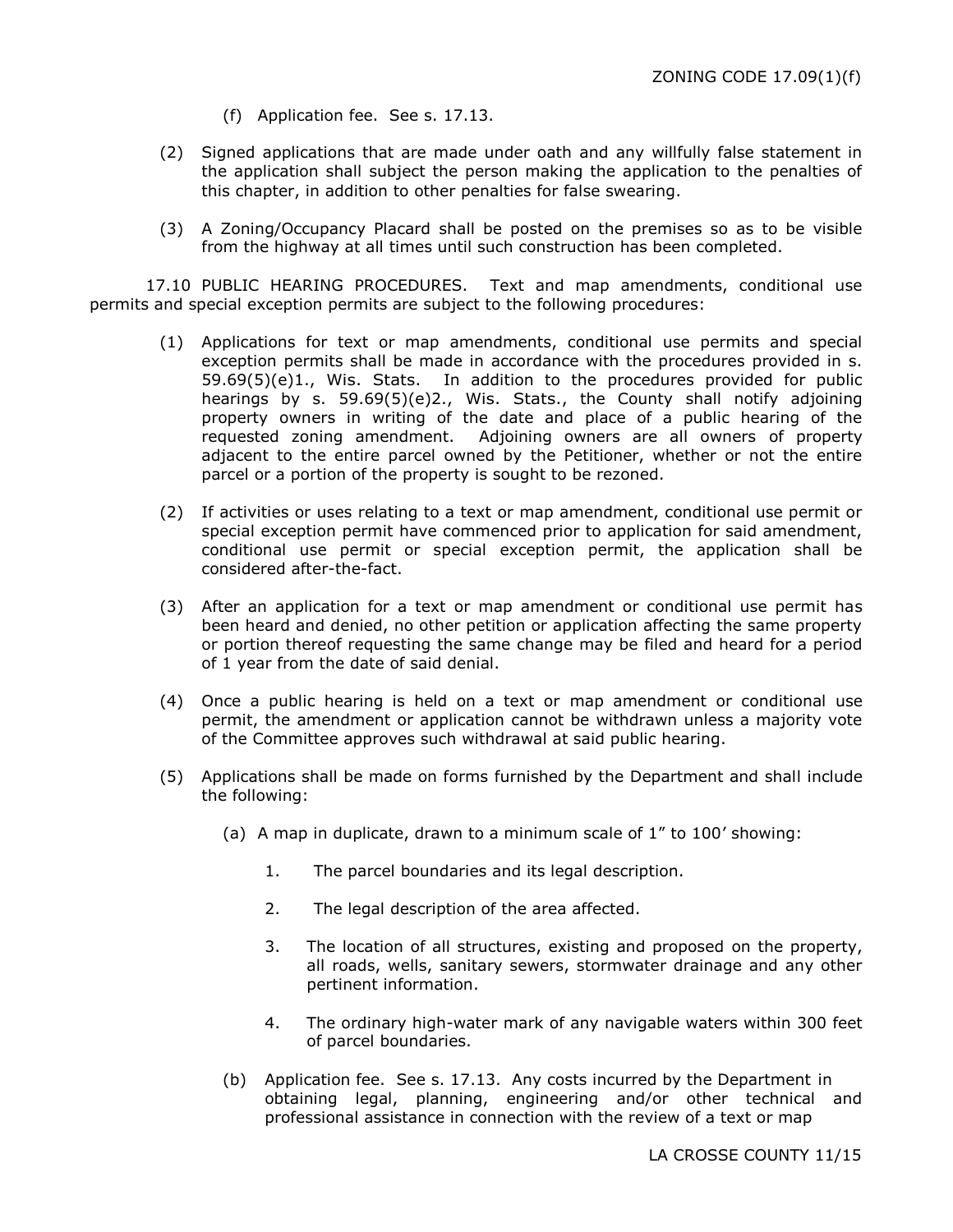amendment, conditional use permit or special exception permit and preparation of conditions to be imposed on such uses shall be charged to the applicant. If required by the Department, a fee covering such costs shall accompany the application fee.

- (c) An impact statement summarizing the impacts of the proposed application to the property and its surrounding properties.
- (d) Any additional information deemed necessary to ensure compliance with this chapter.
- (6) Upon submittal of an application a public hearing shall be held at a regular meeting of the Committee.
- (7) If the Committee determines that an application is not complete and postpones the public hearing, the applicant shall be required to pay an additional application fee.
- (8) Except for conditional uses approved under 17.05 (5)(D)(2b) and La Crosse County Code of Ordinances Chapter 28, which require only County Board approval, all other conditional use permits require both Town Board and County Board approval.

### 17.11 VIOLATIONS AND PENALTIES.

- (1) Any person, firm or corporation who violates, disobeys, neglects, omits or refuses to comply with or who resists the enforcement of any provisions of this chapter, shall, upon conviction or order for removal by a court, remove any structure or part thereof which violates the terms of this chapter within 30 days of such conviction or order. Upon failing to do so, the county may remove or request the appropriate Town to remove such structure or part thereof which violates the terms of this chapter and the cost of such removal shall become a lien or special assessment upon the property.
- (2) Any person, firm or corporation who violates, disobeys, neglects, omits or refuses to comply with or who resists the enforcement of any provisions of this chapter may also be required, upon conviction, to forfeit not less than \$100, nor more than \$500 for each offense, together with the costs of prosecution. Failure to pay said forfeiture may result in imprisonment in the county jail until such forfeiture and costs are paid, but not to exceed 30 days.
- (3) Each day that a violation exists or continues may be considered a separate offense.

17.12 VALIDITY. Should any section, clause or provision of this chapter be declared invalid, the same shall not affect the validity of the chapter or any part thereof, other than the part so declared invalid.

17.13 DEPARTMENT FEES. The fees under this chapter shall be determined by the County Board.

# 17.14 ORDINANCE TABLES

(1) Accessory Buildings. Accessory buildings shall comply with the requirements of the following table. These standards may not apply in certain situations where the lot is within a Shoreland Zoning District. See Chapter 20 of the La Crosse County Code of Ordinances for Shoreland Zoning.